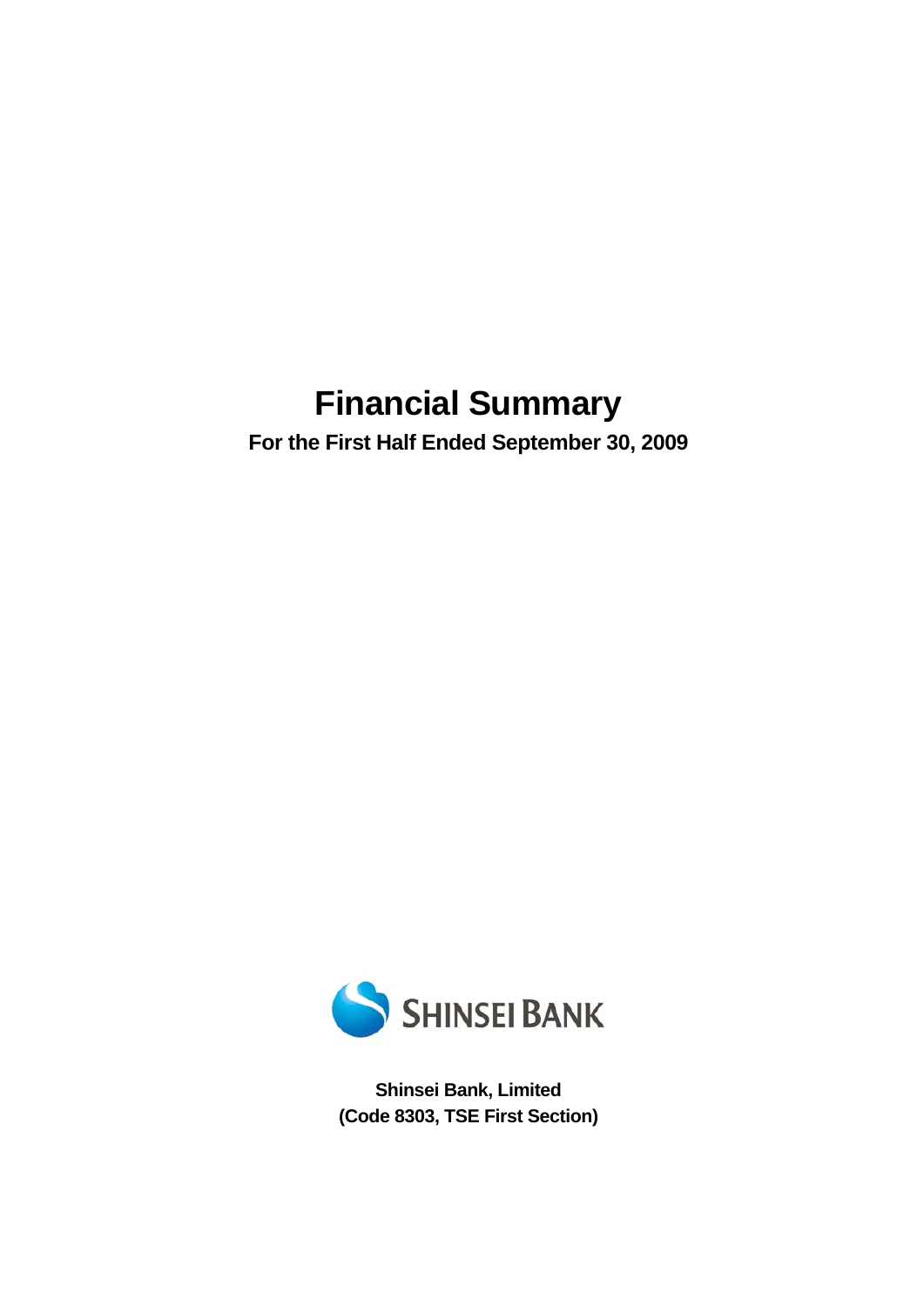### **Contents Page**

| Section 1. Consolidated Information                                               | . 1               |
|-----------------------------------------------------------------------------------|-------------------|
| Results of Operations - Table 1-                                                  | (Consolidated) 1  |
| Items included in Results of Operations - Table 1-1-                              | (Consolidated) 3  |
| Interest-Earning Assets and Interest-Bearing Liabilities - Table 2-               | (Consolidated) 4  |
| Non-Interest Income -Table 3-                                                     | (Consolidated) 5  |
| General and Administrative Expenses - Table 4-                                    | (Consolidated) 6  |
| Net Credit Costs - Table 5-                                                       | (Consolidated)7   |
| Amortization of Goodwill and Other Intangible Assets - Table 6-                   | (Consolidated)7   |
| Other Gains (Losses) - Table 7-                                                   | (Consolidated) 8  |
| Minority Interests in Net Income of Subsidiaries - Table 8-                       | (Consolidated) 8  |
| Major Balance Sheet Data - Table 9-                                               | (Consolidated) 9  |
| Risk-Monitored Loans - Table 10-                                                  | (Consolidated) 10 |
| Reserve for Credit Losses - Table 11-                                             | (Consolidated) 10 |
| Loans by Borrower Industry - Table 12-                                            | (Consolidated) 11 |
| Securities Being Held to Maturity with Readily Determinable Fair Value -Table 13- | (Consolidated) 11 |
| Marketable Securities, at Fair Value - Table 14-                                  | (Consolidated) 12 |
| Hedge-Accounting Derivative Transactions - Table 15-                              | (Consolidated) 12 |
| Deposits, Including Negotiable Certificates of Deposit (NCDs) - Table 16-         | (Consolidated) 12 |
| Financial Ratios - Table 17-                                                      | (Consolidated) 13 |
| Capital Adequacy Data - Table 18-                                                 | (Consolidated) 13 |
| Per Share Data -Table 19-                                                         | (Consolidated) 14 |
| <b>Business Lines Results - Table 20-</b>                                         | (Consolidated) 15 |
| Institutional Group - Table 21-                                                   | (Consolidated) 16 |
| Institutional Group Revenue by Product - Table 22-                                | (Consolidated) 16 |
| Individual Group - Table 23-                                                      | (Consolidated) 18 |
| Individual Group Revenue by Product/Entity - Table 24-                            | (Consolidated) 19 |
| <b>Interim Consolidated Balance Sheets</b>                                        | (Consolidated) 21 |
| Interim Consolidated Statements of Operations                                     | (Consolidated) 23 |
| Interim Consolidated Statements of Changes in Equity                              | (Consolidated) 24 |
|                                                                                   |                   |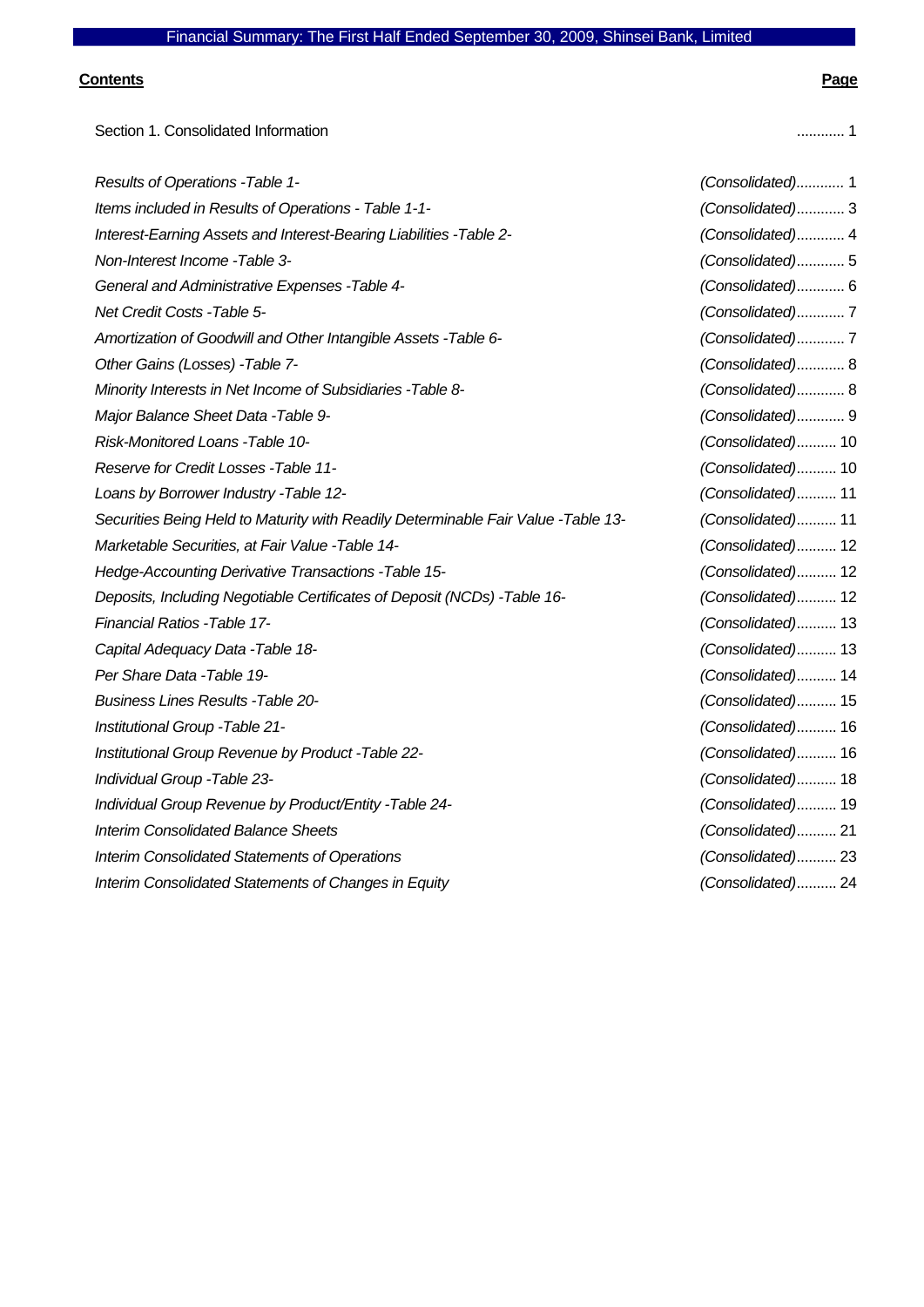Section 2. Non-Consolidated Information .......... 26

| Results of Operations - Table 25-                                                 | (Non-Consolidated) 26 |
|-----------------------------------------------------------------------------------|-----------------------|
| Net Credit Costs - Table 26-                                                      | (Non-Consolidated) 27 |
| Interest-Earning Assets and Interest-Bearing Liabilities -Table 27-               | (Non-Consolidated) 28 |
| Risk-Monitored Loans - Table 28-                                                  | (Non-Consolidated) 29 |
| Loans by Borrower Industry - Table 29-                                            | (Non-Consolidated) 29 |
| Risk Monitored Loans by Borrower Industry - Table 30-                             | (Non-Consolidated) 30 |
| Overseas and Offshore Loans by Region - Table 31-                                 | (Non-Consolidated) 30 |
| Risk Monitored Loans of Overseas and Offshore Loans by Region - Table 32-         | (Non-Consolidated) 31 |
| Claims Classified under the Financial Revitalization Law -Table 33-               | (Non-Consolidated) 31 |
| Coverage Ratios for Non-Performing Claims Disclosed                               |                       |
| under the Financial Revitalization Law - Table 34-                                | (Non-Consolidated) 31 |
| Reserve for Credit Losses - Table 35-                                             | (Non-Consolidated) 32 |
| Reserve Ratios for Borrowers' Category - Table 36-                                | (Non-Consolidated) 32 |
| Housing Loans - Table 37-                                                         | (Non-Consolidated) 32 |
| Loans to Small- and Medium-Sized Entities (SMEs) -Table 38-                       | (Non-Consolidated) 32 |
| Securities Being Held to Maturity with Readily Determinable Fair Value -Table 39- | (Non-Consolidated) 33 |
| Marketable Securities, at Fair Value - Table 40-                                  | (Non-Consolidated) 33 |
| Hedge-Accounting Derivative Transactions - Table 41-                              | (Non-Consolidated) 33 |
| Employees' Retirement Benefit - Table 42-                                         | (Non-Consolidated) 34 |
| Capital Adequacy Data - Table 43-                                                 | (Non-Consolidated) 34 |
| Interim Non-Consolidated Balance Sheets (Unaudited)                               | (Non-Consolidated) 35 |
| Interim Non-Consolidated Statements of Operations (Unaudited)                     | (Non-Consolidated) 37 |
| Interim Non-Consolidated Statements of Changes in Equity (Unaudited)              | (Non-Consolidated) 38 |

Section 3. Earnings Forecast -Table 44- (Consolidated and Non-Consolidated) .......... 40

Section 4. Exposure to Securitized Products and Related Investments .......... 41

*Balance of Securitized Products (Breakdown by Region and Type of Securities) -Table 45- (Non-Consolidated)*..... 41 *Securitized Products, Recorded under "Securities" and "Other Monetary Claims Purchased" and OCI -Table 46- (Non-Consolidated)*.......... 42 *LBO, Monoline, SIV, ABCP, CDS -Table 47- (Non-Consolidated)*.......... 43 *Definitions -Table 48-* .......... 44

| (Reference 1) BOJ Press Club Format                      | 45   |
|----------------------------------------------------------|------|
| (Reference 2) Calculation Grounds of Deferred Tax Assets | . 47 |

The following discussion should be read in conjunction with the consolidated and non-consolidated financial statements prepared in accordance with generally accepted accounting principles in Japan for banks. Except as otherwise indicated, the financial information in the following discussion is based on the consolidated financial statements. Financial and operational data that are stated in multiples of 0.1 billion have been truncated. All percentages have been rounded to the nearest 0.1%.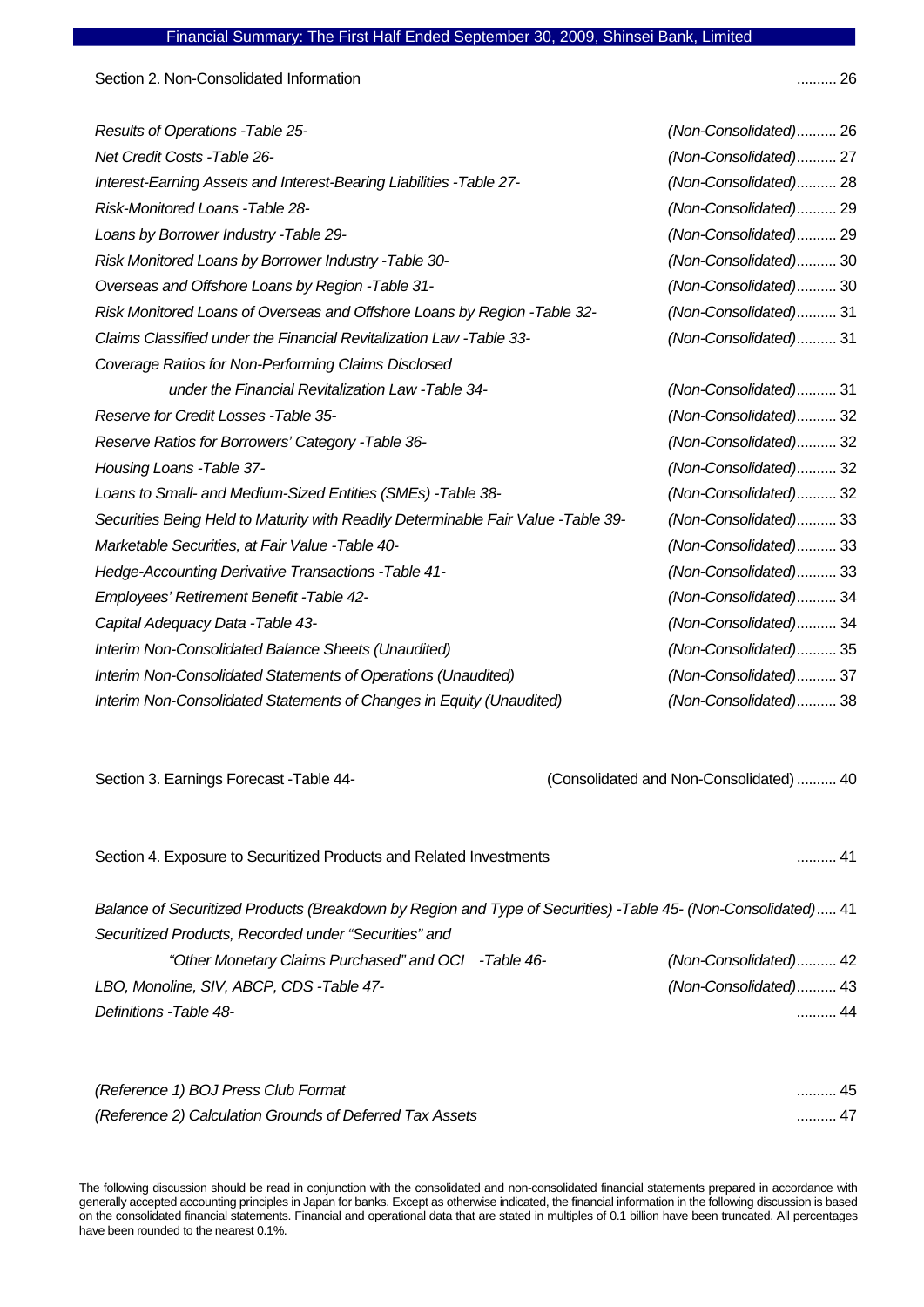### **Section 1. Consolidated Information**

# *Results of Operations -Table 1- (Consolidated)*  (1)

|                                                                     |                                         |                                  |                | (Billions of yen, except percentages) |
|---------------------------------------------------------------------|-----------------------------------------|----------------------------------|----------------|---------------------------------------|
|                                                                     | 1st Half<br><b>FY2009</b><br>(6 months) | 1st Half<br>FY2008<br>(6 months) | $\%$<br>Change | FY2008<br>(12 months)                 |
| Net interest income                                                 | 109.4                                   | 70.5                             | 55.1           | 202.9                                 |
| Non-interest income                                                 | 56.4                                    | 31.8                             | 77.6           | 55.2                                  |
| Net fees and commissions                                            | 10.9                                    | 17.2                             | (36.8)         | 26.5                                  |
| Net trading income                                                  | 3.1                                     | (0.9)                            | 415.2          | (4.6)                                 |
| Net other business income                                           | 42.4                                    | 15.5                             | 173.1          | 33.3                                  |
| <b>Total revenue</b>                                                | 165.8                                   | 102.3                            | 62.1           | 258.2                                 |
| General and administrative expenses                                 | 86.5                                    | 76.7                             | 12.7           | 178.7                                 |
| <b>Ordinary business profit</b>                                     | 79.3                                    | 25.5                             | 210.2          | 79.4                                  |
| Net credit costs                                                    | 39.2                                    | 41.6                             | (5.9)          | 129.0                                 |
| Amortization of goodwill and other intangible assets <sup>(2)</sup> | 10.8                                    | 5.7                              | 88.7           | 17.5                                  |
| Other gains (losses)                                                | (9.1)                                   | 12.6                             | (172.5)        | (51.8)                                |
| Income (loss) before income taxes and minority interests            | 20.1                                    | (9.1)                            | 319.2          | (119.0)                               |
| <b>Current income tax</b>                                           | 0.5                                     | 2.4                              | (78.6)         | 3.4                                   |
| Deferred income tax                                                 | 3.3                                     | (0.5)                            | 666.7          | 7.0                                   |
| Minority interests in net income of subsidiaries                    | 5.1                                     | 8.2                              | (37.3)         | 13.5                                  |
| Net income (loss)                                                   | 11.0                                    | (19.2)                           | 157.4          | (143.0)                               |
| Cash basis net income (loss) <sup>(3)</sup>                         | 20.2                                    | (14.3)                           | 241.5          | (97.0)                                |

(1) Represents results based on management accounting basis.

(2) In our consolidated financial statements, amortization of goodwill and other intangible assets is recorded in total general and administrative expenses.

(3) Excludes amortization of goodwill and other intangible assets, net of tax benefit, related to the acquisition of consumer and commercial finance companies.

Note 1: Quarterly information is available in the Quarterly Data Book

Shinsei Bank reported total revenue for the first half of fiscal year 2009 of ¥165.8 billion. This was ¥63.5 billion or 62.1% higher than the ¥102.3 billion total revenue recorded in the first half of fiscal year 2008.

Net interest income rose to ¥109.4 billion during the current period from ¥70.5 billion in the first half of fiscal year 2008. This increase was primarily driven by ¥51.0 billion in net interest income contribution from Shinsei Financial, which has been incorporated into our financial results from the third quarter of fiscal year 2008. We acquired Shinsei Financial from GE Japan Holdings Corporation on September 22, 2008, and hence it did not contribute to net interest income in the prior period.

Non-interest income increased to ¥56.4 billion in the current half versus ¥31.8 billion in the previous period. Our net fees and commissions income declined to ¥10.9 billion during the current half from ¥17.2 billion during the first half of fiscal year 2008 due to the inclusion of Shinsei Financial customer ATM usage and other customer related fees of ¥2.6 billion in the current half, as well as due to the lower level of economic activity. We generated net trading income of ¥3.1 billion in the first half of fiscal year 2009 compared to incurring a net trading loss of ¥0.9 billion in the prior period.

Net other business income for the first half of fiscal year 2009 increased to ¥42.4 billion from ¥15.5 billion in the first half of fiscal year 2008. During the current half, we benefited from the global tightening of credit spreads and improved pricing of financial instruments. Major items included in net other business income are a gain of ¥11.5 billion on the repurchase of our subordinated debt and gains of ¥11.7 billion on the sale of collateralized loan obligations (CLOs) and ¥1.4 billion on the sale of corporate bonds. These gains were partially offset by ¥3.8 billion of losses on our equity method affiliate Jih Sun Financial Holding Co., Ltd. (Jih Sun). We incurred a loss on Jih Sun of ¥4.6 billion in the first quarter of fiscal year 2009, followed by a gain of ¥0.8 billion during the second quarter of fiscal year 2009 as Jih Sun returned to profitability. We further incurred mark-downs and impairments of ¥5.8 billion on our legacy Japanese real estate principal investments and ¥2.5 billion on asset-backed investments, asset-backed securities and European investments. During the first half of fiscal year 2008, we incurred ¥8.4 billion in losses on bonds incurred upon the bankruptcy of Lehman Brothers Holdings, Inc. (Lehman Brothers), as well as ¥15.6 billion of losses related to our holdings of asset-backed investments, asset-backed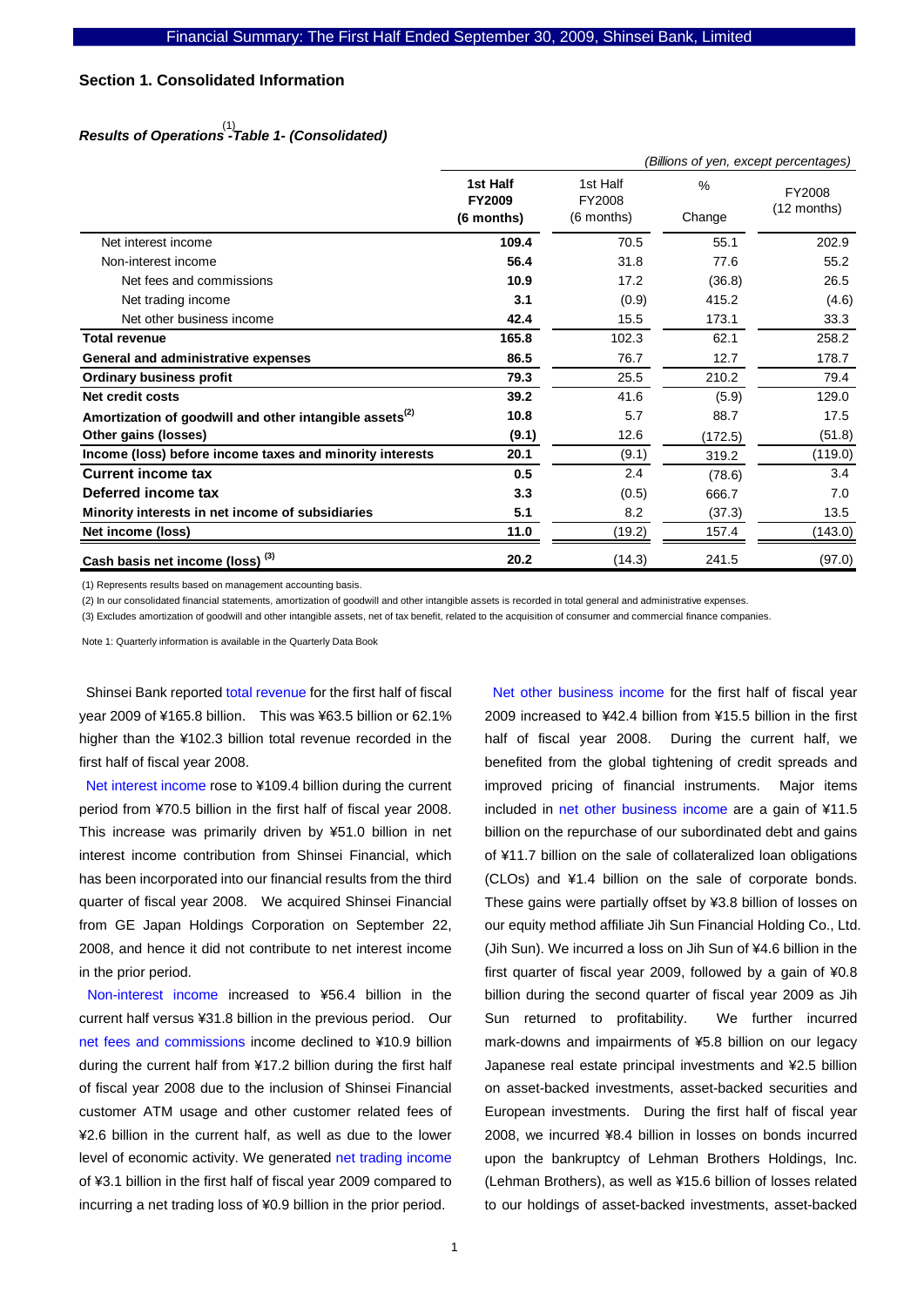securities and European Investments in the net trading loss and net other business income accounts.

General and administrative expenses during the first half of fiscal year 2009 were ¥86.5 billion, an increase of ¥9.7 billion or 12.7% compared to the first half of fiscal year 2008. This increase occurred as a result of the inclusion of Shinsei Financial's expenses from October 1, 2008. Excluding Shinsei Financial's direct expenses for the first half of fiscal year 2009, our expenses declined to ¥64.8 billion from ¥76.7 billion in the prior period, a decrease of ¥11.8 billion or 15.5% from the first half of fiscal year 2008. Excluding both Shinsei Financial's and Shinki's direct expenses for the first half of fiscal year 2009 for direct comparison purposes to the first half of fiscal year 2007, our expenses declined to ¥60.5 billion from ¥77.3 billion in the first half of fiscal year 2007, a decrease of 21.8% over the two year period. The reduction in expenses on a normalized basis reflects the results of the restructuring that we undertook in fiscal year 2008, as well as ongoing expense reduction initiatives that we have implemented in the current period.

Our expense-to-revenue ratio was 52.2% for the first half of fiscal year 2009. This compares to an expense-to-revenue ratio of 75.0% in the first half of fiscal year 2008 and reflects the progress that we have made in reducing our expense base over the past twelve months. Prior period results were impacted by reduced revenues in fiscal year 2008 resulting from the bankruptcy of Lehman Brothers.

Net credit costs of ¥39.2 billion for the first half of fiscal year 2009 were ¥2.4 billion lower compared to the first half of the prior fiscal year, despite the inclusion of Shinsei Financial results for the current period. Current period results included net credit costs of ¥17.4 billion within Shinsei Financial, ¥11.7 billion within APLUS, ¥3.1 billion in net provisions associated with our holdings of domestic and overseas asset-backed investments, and ¥1.6 billion of net provisions for real estate non-recourse finance related loans. We also recorded ¥6.4 billion of credit recoveries within Shinki due to better collections within that business. First half fiscal year 2008 results were impacted by ¥18.6 billion of credit costs incurred for a loan to a subsidiary of Lehman Brothers.

Amortization of goodwill and other intangible assets associated with the acquisition of consumer and commercial finance companies was ¥10.8 billion for the first half of fiscal year 2009 as compared with ¥5.7 billion in the first half of fiscal year 2008. The higher amounts reflect the

amortization of goodwill and other intangible assets associated with our acquisition of Shinsei Financial, partially offset by a reduction in the amortization of goodwill and other intangible assets of APLUS as a result of APLUS' accelerated goodwill amortization taken at the end of fiscal year 2008.

Other losses of ¥9.1 billion largely included grey zone provisions of ¥8.4 billion at Shinki, ¥0.9 billion at Shinsei Financial and ¥0.5 billion at APLUS, which were partially offset by recoveries of written off claims within Shinsei Financial, Shinki and Shinsei Bank of ¥4.3 billion. The Shinsei Financial grey zone charges incurred during the first half of fiscal year 2009 were for the portion of the portfolio not covered by the GE indemnity included in the purchase of Shinsei Financial from GE. The first half of fiscal year 2008 results included a ¥7.2 billion gain on the sale of the Bank's Meguro Production Center, net of restoration and future relocation costs and a gain of ¥8.2 billion on the sale of Showa Auto Rental & Leasing.

 Current and deferred income taxes reflected a net tax of ¥3.8 billion compared to a net tax of ¥1.8 billion in the first half of the prior fiscal year. First half fiscal year 2009 results include a Shinsei Bank ¥4.6 billion charge for a reversal of deferred tax assets, compared to charge for a deferred tax asset reversal of ¥0.8 billion in the first half of fiscal year 2008.

Minority interests in net income of subsidiaries for the first half of fiscal year 2009 amounting to ¥5.1 billion largely reflected dividends paid on perpetual preferred securities and minority interests relating to APLUS' preferred shareholders as well as minority interests in other subsidiaries.

The Bank recognized consolidated net income of ¥11.0 billion on a reported basis for the first half of fiscal year 2009, an increase of ¥30.3 billion as compared to the first half of fiscal year 2008, when we recorded a consolidated net loss of ¥19.2 billion.

Consolidated cash basis net income for the first half of fiscal year 2009 was ¥20.2 billion, an increase of ¥34.5 billion as compared to the first half fiscal year 2008 cash basis net loss of ¥14.3 billion. The cash basis net income is calculated by excluding amortization of goodwill and other intangible assets, net of tax benefit, from net income under Japanese generally accepted accounting principles (JGAAP).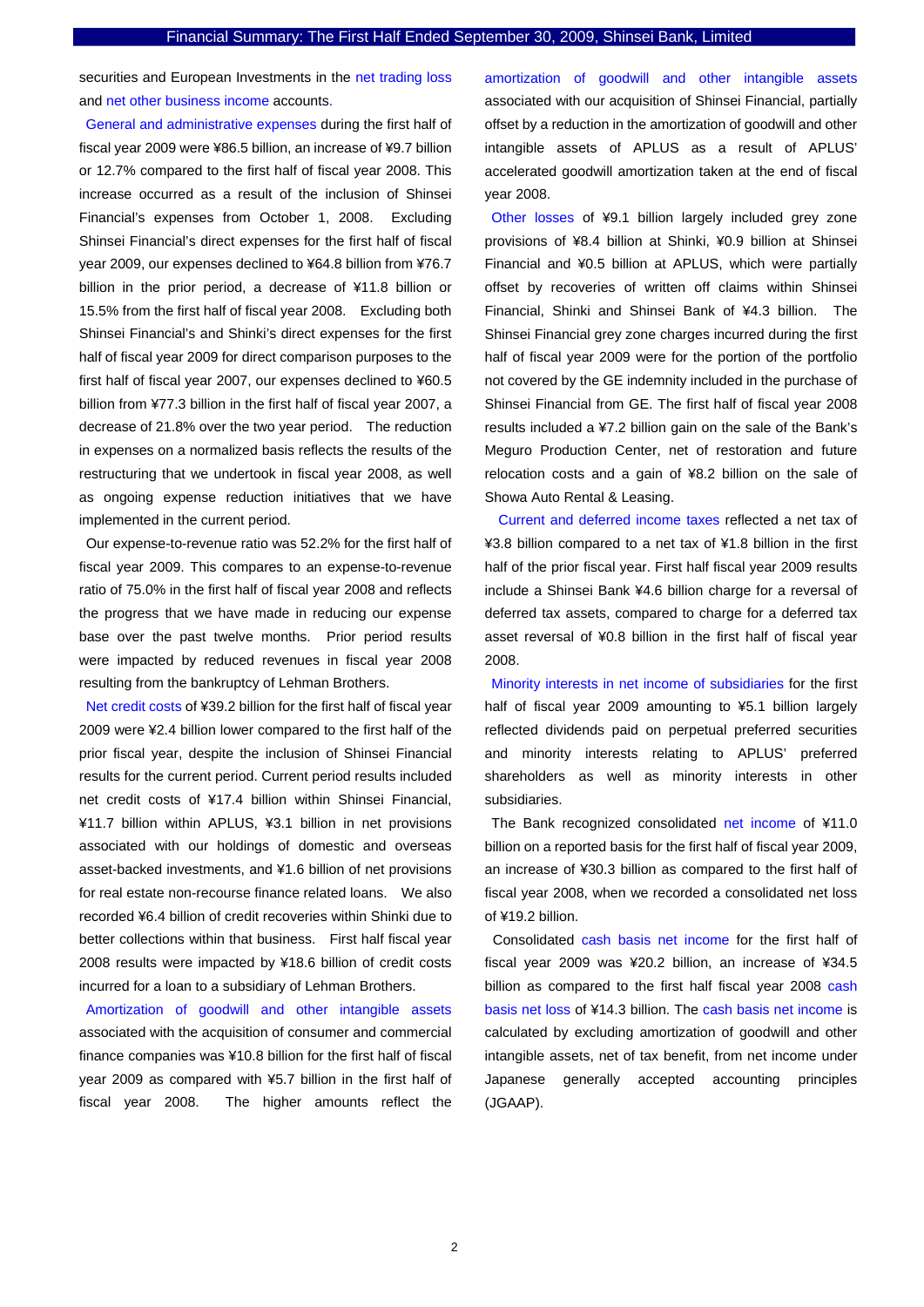# Items included in Results of Operations<sup>(1)</sup> Table 1-1- (Consolidated)

|                                                                            |                                       |                               | (Billions of yen)             |
|----------------------------------------------------------------------------|---------------------------------------|-------------------------------|-------------------------------|
|                                                                            | 1HFY2009<br>(6 months)<br>$(a) + (b)$ | 2QFY2009<br>(3 months)<br>(a) | 1QFY2009<br>(3 months)<br>(b) |
| Mark-downs/impairments included in revenue                                 |                                       |                               |                               |
| Losses on our equity method affiliate Jih Sun Financial Holding Co., Ltd.  | (3.8)                                 | 0.7                           | (4.6)                         |
| Asset-backed securities, asset-backed investments and European investments | (2.5)                                 | (0.2)                         | (2.2)                         |
| Japanese real estate principal investments                                 | (5.8)                                 | (3.9)                         | (1.8)                         |
| Others                                                                     | 0.0                                   | 0.4                           | (0.4)                         |
| Subtotal (i)                                                               | (12.1)                                | (2.9)                         | (9.2)                         |
| Items included in net credit costs                                         |                                       |                               |                               |
| Real estate non-recourse finance                                           | (1.6)                                 | 1.6                           | (3.3)                         |
| Asset-backed investments                                                   | (3.1)                                 | (1.9)                         | (1.1)                         |
| Credit recovery at Shinki                                                  | 6.4                                   | 6.4                           |                               |
| Others                                                                     | 0.0                                   | 3.7                           | (3.8)                         |
| Subtotal (ii)                                                              | 1.5                                   | 9.8                           | (8.2)                         |
| <b>Other losses</b>                                                        |                                       |                               |                               |
| Grey zone related provisions                                               | (9.9)                                 | (4.3)                         | (5.5)                         |
| Losses related to Jih Sun Financial Holding Co., Ltd.                      | (0.8)                                 |                               | (0.8)                         |
| Others                                                                     | (4.7)                                 | (3.1)                         | (1.5)                         |
| Subtotal (iii)                                                             | (15.4)                                | (7.5)                         | (7.9)                         |
| Deferred income tax (Shinsei Bank non-consolidated basis) (iv)             | (4.6)                                 | (4.6)                         |                               |
| Total (i) + (ii) + (iii) + (iv)                                            | (30.8)                                | (5.3)                         | (25.5)                        |
| <b>Breakdown by Category</b>                                               |                                       |                               |                               |
| Grey zone related provisions                                               | (9.9)                                 | (4.3)                         | (5.5)                         |
| Jih Sun Financial Holding Co., Ltd.                                        | (4.6)                                 | 0.7                           | (5.4)                         |
| Asset-backed securities, asset-backed investments and European investments | (5.6)                                 | (2.2)                         | (3.4)                         |
| Japanese real estate principal investments                                 | (5.8)                                 | (3.9)                         | (1.8)                         |
| Real estate non-recourse finance                                           | (1.6)                                 | 1.6                           | (3.3)                         |
| Deferred income tax (Shinsei Bank non-consolidated basis)                  | (4.6)                                 | (4.6)                         |                               |
| Credit recovery at Shinki                                                  | 6.4                                   | 6.4                           |                               |
| Others                                                                     | (4.8)                                 | 1.0                           | (5.8)                         |
| <b>Total</b>                                                               | (30.8)                                | (5.3)                         | (25.5)                        |
| Gains included in revenue                                                  |                                       |                               |                               |
| Gain from buy back of subordinated debt                                    | 11.5                                  | 2.0                           | 9.4                           |
| Gain from the sale of collateralized loan obligations (CLOs)               | 11.7                                  | 2.9                           | 8.7                           |
| Gain from the sale of corporate bonds                                      | 1.4                                   | 0.3                           | 1.1                           |
| Others                                                                     | 1.6                                   | 1.6                           | 0.0                           |
| <b>Total</b>                                                               | 26.4                                  | 6.9                           | 19.4                          |

(1) This table shows items which are considered to be largely non-recurring.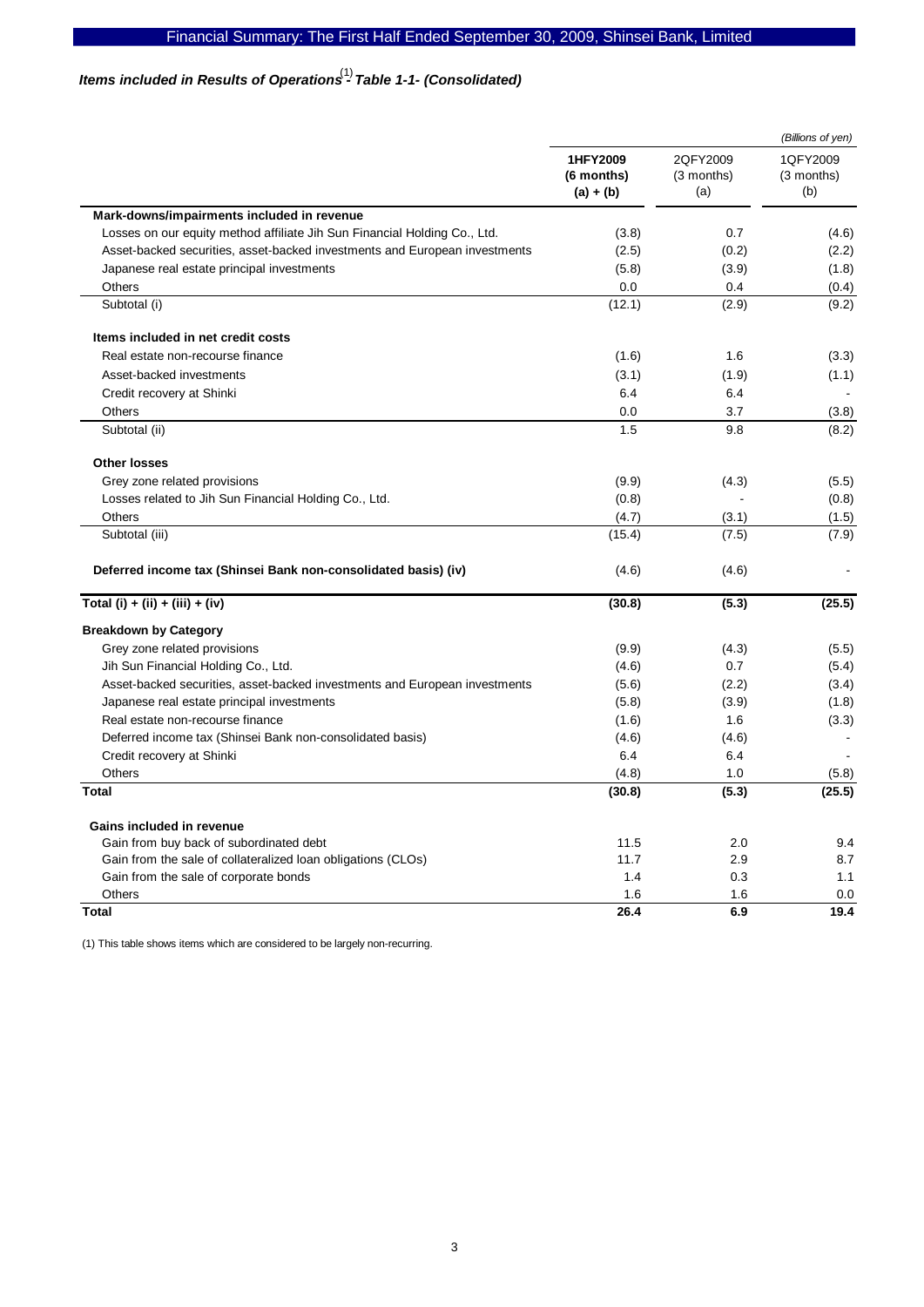#### *Interest-Earning Assets and Interest-Bearing Liabilities -Table 2- (Consolidated)*

|                                                                                         |                    |                 |                | (Billions of yen, except percentages)<br>1st Half FY2008 |                                         |              |                  |                                                                    |              |  |
|-----------------------------------------------------------------------------------------|--------------------|-----------------|----------------|----------------------------------------------------------|-----------------------------------------|--------------|------------------|--------------------------------------------------------------------|--------------|--|
|                                                                                         |                    | 1st Half FY2009 |                |                                                          |                                         |              |                  | FY2008                                                             |              |  |
|                                                                                         |                    | (6 months)      | Yield/rate     | Average $(6)$                                            | (6 months)<br>Yield/rate <sup>(6)</sup> |              |                  | (12 months)<br>Average <sup>(6)</sup><br>Yield/rate <sup>(6)</sup> |              |  |
|                                                                                         | Average<br>balance | Interest        | (%)            | balance                                                  | Interest                                | (%)          | balance Interest |                                                                    | (% )         |  |
| Interest-earning assets <sup>(1)</sup> :                                                |                    |                 |                |                                                          |                                         |              |                  |                                                                    |              |  |
| Loans and bills discounted                                                              | 5,558.4            | 130.2           | 4.67           | 5,780.3                                                  | 98.0                                    | 3.38         | 5,910.3          | 256.1                                                              | 4.33         |  |
| Leased assets and installment receivables (1)                                           | 640.9              | 22.2            | 6.93           | 718.4                                                    | 24.3                                    | 6.76         | 689.0            | 49.2                                                               | 7.15         |  |
| Securities                                                                              | 3,197.3            | 16.8            | 1.05           | 2,481.9                                                  | 20.9                                    | 1.68         | 2.388.7          | 37.9                                                               | 1.59         |  |
| Other interest-earning assets (2)(3)                                                    | 724.7              | 4.3             | n.m. (5)       | 1,074.0                                                  | 5.4                                     | $n.m.$ $(5)$ | 963.0            | 9.2                                                                | $n.m.$ $(5)$ |  |
| Total revenue on interest-earning assets <sup>(1)</sup>                                 | 10,121.4           | 173.7           | 3.42           | 10,054.8                                                 | 148.7                                   | 2.95         | 9,951.2          | 352.7                                                              | 3.54         |  |
| Interest-bearing liabilities:                                                           |                    |                 |                |                                                          |                                         |              |                  |                                                                    |              |  |
| Deposits, including negotiable certificates of deposit                                  | 6,842.2            | 28.7            | 0.84           | 6,117.2                                                  | 25.1                                    | 0.82         | 6,195.6          | 52.2                                                               | 0.84         |  |
| <b>Debentures</b>                                                                       | 618.4              | 2.2             | 0.74           | 690.8                                                    | 2.2                                     | 0.64         | 706.3            | 5.0                                                                | 0.71         |  |
| Borrowed money                                                                          | 932.9              | 6.0             | 1.29           | 1,132.9                                                  | 8.6                                     | 1.52         | 1,135.9          | 17.0                                                               | 1.50         |  |
| Subordinated debt                                                                       | 102.0              | 0.5             | 1.17           | 108.0                                                    | 0.7                                     | 1.41         | 107.9            | 1.4                                                                | 1.33         |  |
| Other borrowed money                                                                    | 830.9              | 5.4             | 1.30           | 1,024.9                                                  | 7.8                                     | 1.54         | 1,028.0          | 15.5                                                               | 1.51         |  |
| Corporate bonds                                                                         | 252.1              | 3.7             | 2.94           | 409.0                                                    | 7.3                                     | 3.57         | 351.6            | 11.5                                                               | 3.27         |  |
| Subordinated bonds                                                                      | 178.1              | 3.1             | 3.53           | 329.4                                                    | 6.6                                     | 4.03         | 272.4            | 10.1                                                               | 3.71         |  |
| Other corporate bonds                                                                   | 74.0               | 0.5             | 1.53           | 79.6                                                     | 0.6                                     | 1.65         | 79.2             | 1.3                                                                | 1.76         |  |
| Other interest-bearing liabilities <sup>(2)</sup>                                       | 822.6              | 1.2             | $n.m.$ $(5)$   | 1,267.2                                                  | 10.5                                    | $n.m.$ $(5)$ | 914.0            | 14.5                                                               | $n.m.$ $(5)$ |  |
| Total expense on interest-bearing liabilities                                           | 9.468.5            | 42.0            | 0.89           | 9,617.4                                                  | 53.9                                    | 1.12         | 9,303.7          | 100.4                                                              | 1.08         |  |
| Non interest-bearing sources of funds:                                                  |                    |                 |                |                                                          |                                         |              |                  |                                                                    |              |  |
| Non interest-bearing (assets) liabilities, net                                          | 65.0               |                 |                | (253.7)                                                  |                                         |              | 8.3              |                                                                    |              |  |
| Total equity excluding minority interests in subsidiaries (4)                           | 587.9              |                 | $\blacksquare$ | 691.1                                                    |                                         |              | 639.1            |                                                                    |              |  |
| Total interest-bearing liabilities and<br>non interest-bearing sources of funds         | 10,121.4           |                 | $\overline{a}$ | 10,054.8                                                 |                                         |              | 9,951.2          |                                                                    |              |  |
| Net interest margin <sup>(1)</sup>                                                      |                    |                 | 2.54           |                                                          | ä,                                      | 1.83         |                  | ÷.                                                                 | 2.46         |  |
| Impact of non interest-bearing sources                                                  |                    |                 | 0.06           |                                                          | ä,                                      | 0.05         |                  |                                                                    | 0.07         |  |
| Net revenue/yield on interest-earning assets <sup>(1)</sup>                             |                    | 131.6           | 2.59           |                                                          | 94.8                                    | 1.88         | ÷                | 252.2                                                              | 2.54         |  |
| Reconciliation of total revenue on interest-earning<br>assets to total interest income: |                    |                 |                |                                                          |                                         |              |                  |                                                                    |              |  |
| Total revenue on interest-earning assets                                                | 10,121.4           | 173.7           | 3.42           | 10,054.8                                                 | 148.7                                   | 2.95         | 9,951.2          | 352.7                                                              | 3.54         |  |
| Less: Income on leased assets and installment receivables                               | 640.9              | 22.2            | 6.93           | 718.4                                                    | 24.3                                    | 6.76         | 689.0            | 49.2                                                               | 7.15         |  |
| Total interest income                                                                   | 9,480.5            | 151.4           | 3.19           | 9,336.4                                                  | 124.4                                   | 2.66         | 9,262.1          | 303.4                                                              | 3.28         |  |
| Total interest expense                                                                  |                    | 42.0            |                |                                                          | 53.9                                    |              |                  | $-100.4$                                                           |              |  |
| Net interest income                                                                     |                    | 109.4           |                |                                                          | 70.5                                    |              |                  | $-202.9$                                                           |              |  |

(1) Includes leased assets and installment receivables and related yields.

(2) Other interest-earning assets and other interest-bearing liabilities include interest swaps and funding swaps.

(3) Excludes average balance of non interest-earning assets.

(4) Represents a simple average of the balance at the end of the current period and the balance at the end of the previous period.

(5) n.m. is not meaningful.

(6) Previous period figures for average balance and yield are adjusted to conform to recalculation of the average balance of securities.

Note 1: Quarterly information is available in the Quarterly Data Book

Net revenue on interest-earning assets includes net interest income as well as revenue earned on the average balance of leased assets and installment receivables. The Bank considers income on leased assets and installment receivables to be a component of interest income, but JGAAP does not include income on leased assets and installment receivables in net interest income. Under JGAAP, therefore, income on leased assets and installment receivables is reported in net other business income in our consolidated statements of operations.

Net revenue on interest-earning assets for the first half of fiscal year 2009 was ¥131.6 billion, an increase of ¥36.7 billion compared to the first half of the prior fiscal year. Total

revenue on interest-earning assets increased by ¥24.9 billion and total expense on interest-bearing liabilities decreased by ¥11.8 billion in the first half of fiscal year 2009 from the first half of the prior fiscal year. The net yield on interest-earning assets was 2.59% in the first half of fiscal year 2009, compared with 1.88% for the first half of fiscal year 2008, an increase of 0.71%. The higher net yield reflects the higher volume and rates on our consumer finance assets, as well as lower interest expense due to lower subordinated bond interest expense as well as lower expense for other borrowed money and other interest-bearing liabilities.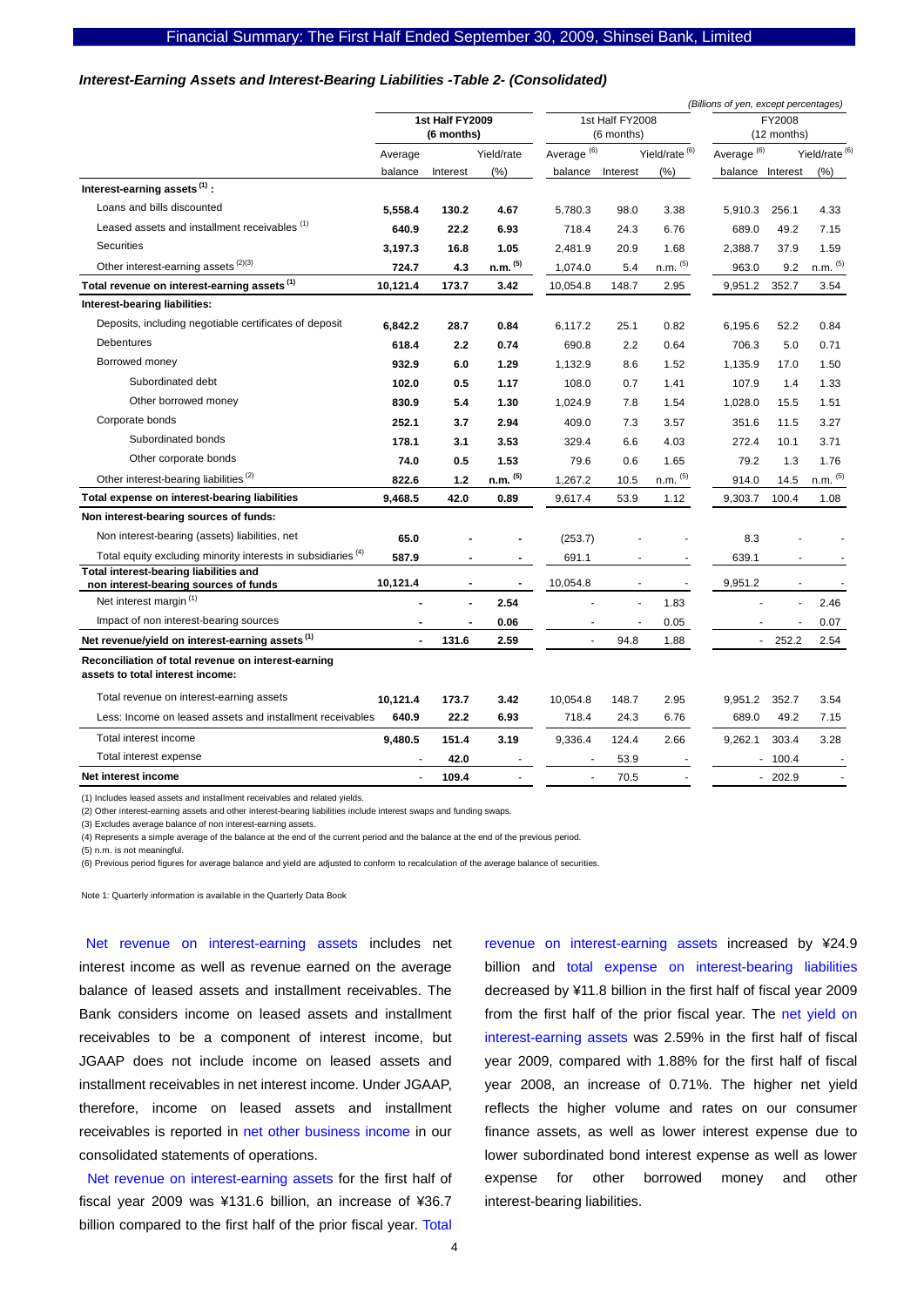### *Non-Interest Income -Table 3- (Consolidated)*

|                                                     |                                         |                                  | (Billions of yen, except percentages) |                       |
|-----------------------------------------------------|-----------------------------------------|----------------------------------|---------------------------------------|-----------------------|
|                                                     | 1st Half<br><b>FY2009</b><br>(6 months) | 1st Half<br>FY2008<br>(6 months) | %<br>Change                           | FY2008<br>(12 months) |
| Net fees and commissions                            | 10.9                                    | 17.2                             | (36.8)                                | 26.5                  |
| Net trading income (loss)                           | 3.1                                     | (0.9)                            | 415.2                                 | (4.6)                 |
| Net other business income                           | 42.4                                    | 15.5                             | 173.1                                 | 33.3                  |
| Income on leased assets and installment receivables | 22.2                                    | 24.3                             | (8.6)                                 | 49.2                  |
| <b>Total non-interest income</b>                    | 56.4                                    | 31.8                             | 77.6                                  | 55.2                  |

Note 1: Quarterly information is available in the Quarterly Data Book

Total non-interest income for the first half of fiscal year 2009 amounted to ¥56.4 billion, an increase of ¥24.6 billion or 77.6% compared to the first half of the prior fiscal year. This includes revenue from fees and commissions, trading and other non-interest sources, including revenue from leased assets and installment receivables, gains on the repurchase of our subordinated debt and gains on the sale of available for sale securities.

Net fees and commissions mainly includes fees on non-recourse real estate finance, consumer finance related guarantees and other financing products and commissions on sales of asset management products. Net fees and commissions of ¥10.9 billion were earned in the first half of fiscal year 2009, a decrease of ¥6.3 billion or 36.8% compared to the first half of the prior fiscal year. The decline in net fees and commissions occurred due to the inclusion of Shinsei Financial customer ATM usage and other customer related fees of ¥2.6 billion in the current half, as well as lower fees, commissions and guarantee revenues earned due to the lower level of overall economic activity.

Net trading income reflects revenues from customerdriven transactions, such as option trading income, as well as transactions undertaken for trading purposes. During the first half of fiscal year 2009, net trading income showed a

gain of ¥3.1 billion, compared to a loss of ¥0.9 billion in the first half of the prior fiscal year. The prior period net trading loss includes ¥3.6 billion of losses on Lehman Brothers bonds and related swaps. In the current period, we booked a gain of ¥0.5 billion on the sale of these bonds.

Net other business income for the first half of fiscal year 2009 was ¥42.4 billion. This included income of ¥22.2 billion from the leased assets and installment receivables businesses of Showa Leasing, APLUS and Shinsei Financial. Excluding such income, net other business income for the first half of fiscal year 2009 showed a gain of ¥20.1 billion, an increase of ¥28.9 billion from the first half of the prior fiscal year. Major items included in net other business income are a gain of ¥11.5 billion on the repurchase of our subordinated debt, gains of ¥11.7 billion on the sale of collateralized loan obligations (CLOs) and ¥1.4 billion on the sale of corporate bonds. These gains were offset ¥3.8 billion of losses on our equity method affiliate Jih Sun Financial Holding Co., Ltd., mark-downs and impairments of ¥5.8 billion on our legacy Japanese real estate principal investments and ¥2.5 billion on asset-backed investments, asset-backed securities and European investments. The first half fiscal year 2008 net other business loss includes ¥4.7 billion of losses on Lehman Brothers bonds.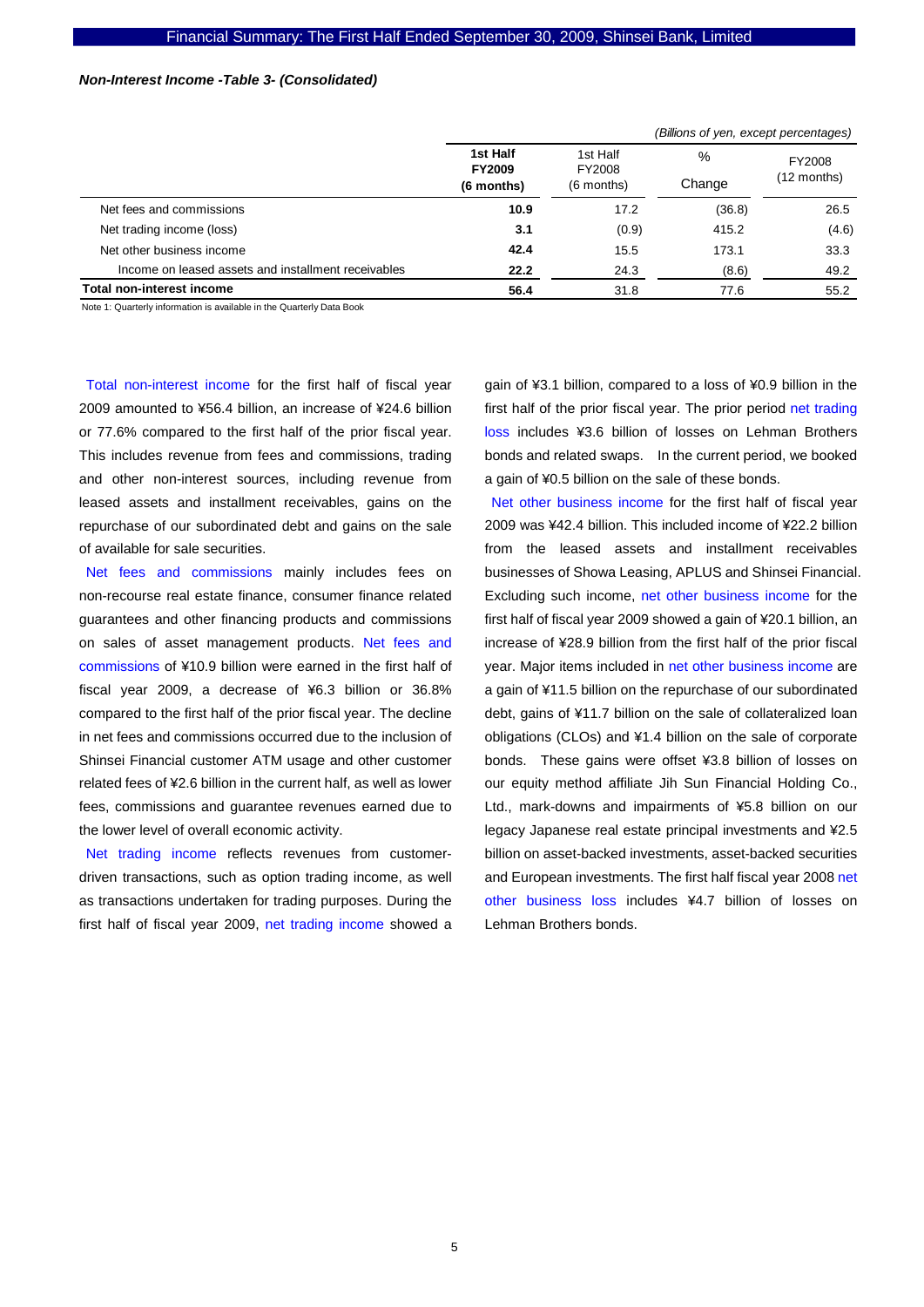### *General and Administrative Expenses -Table 4- (Consolidated)*

|                                           |                           |                            | (Billions of yen, except percentages) |       |                       |
|-------------------------------------------|---------------------------|----------------------------|---------------------------------------|-------|-----------------------|
|                                           | 1st Half<br><b>FY2009</b> | 1st Half<br>$\%$<br>FY2008 |                                       |       | FY2008<br>(12 months) |
|                                           | (6 months)                | (6 months)                 | Change                                |       |                       |
| Personnel expenses                        | 32.8                      | 29.8                       | 10.2                                  | 69.0  |                       |
| Non-personnel expenses                    | 53.7                      | 46.9                       | 14.4                                  | 109.7 |                       |
| Premises expenses                         | 13.9                      | 11.2                       | 23.9                                  | 27.4  |                       |
| Technology and data processing expenses   | 12.3                      | 11.5                       | 6.9                                   | 24.4  |                       |
| Advertising expenses                      | 6.1                       | 4.2                        | 43.9                                  | 12.5  |                       |
| Consumption and property taxes            | 4.7                       | 3.4                        | 37.4                                  | 8.2   |                       |
| Deposit insurance premium                 | 2.1                       | 1.9                        | 12.8                                  | 3.8   |                       |
| Other general and administrative expenses | 14.4                      | 14.5                       | (1.0)                                 | 33.2  |                       |
| General and administrative expenses       | 86.5                      | 76.7                       | 12.7                                  | 178.7 |                       |

Note 1: Quarterly information is available in the Quarterly Data Book

General and administrative expenses were ¥86.5 billion in the first half of fiscal year 2009, an increase of ¥9.7 billion or 12.7% compared to the first half of the prior fiscal year. Higher expenses were incurred as a result of our acquisition of Shinsei Financial from GE Japan Holdings Corporation on September 22, 2008 and the inclusion of Shinsei Financial's expenses from October 1, 2008.

We continue to maintain strict expense discipline across our businesses. Excluding Shinsei Financial's direct expenses for the first half of fiscal year 2009, our expenses declined to ¥64.8 billion from ¥76.7 billion in the prior period, a decrease of ¥11.8 billion or 15.5% from the first half of fiscal year 2008. Excluding both Shinsei Financial's and Shinki's direct expenses for the first half of fiscal year 2009 for direct comparison purposes to the first half of fiscal year 2007, our expenses declined to ¥60.5 billion from ¥77.3 billion in the first half of fiscal year 2007, a decrease of 21.8% over the two year period.

Personnel expenses of ¥32.8 billion increased by ¥3.0 billion or 10.2% from the first half of the prior fiscal year.

Despite the inclusion of Shinsei Financial's personnel expenses of ¥7.6 billion, we were able to largely limit our personnel expense increase though ongoing personnel expense reductions within other areas of our business, as group employees decreased from 7,273 at September 2008 to 6,254 at September 2009, a reduction of more than 1,000 employees.

Non-personnel expenses rose to ¥53.7 billion compared to ¥46.9 billion in the first half of the prior fiscal year mainly due to the inclusion of Shinsei Financial expenses. Premises expenses and technology and data processing expenses increased mainly due to Shinsei Financial premises expenses and technology and data processing expenses. Advertising expenses were ¥1.8 billion higher than the last fiscal year reflecting the inclusion of Shinsei Financial's expenses offset by continued optimization of advertising activities in other Individual Group businesses. Consumption and property taxes were ¥1.2 billion higher mainly due to the inclusion of consumption and property taxes incurred by Shinsei Financial.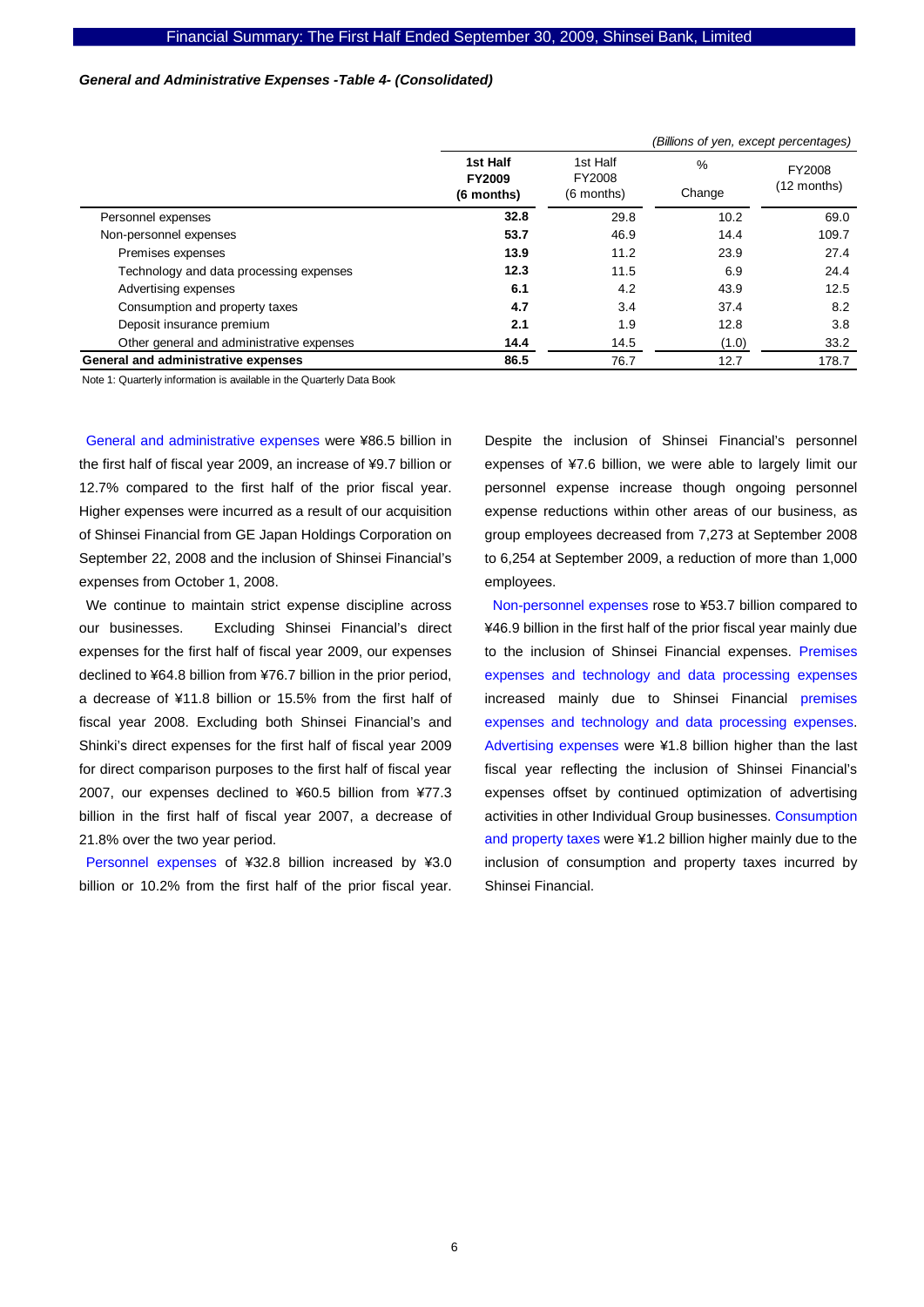### *Net Credit Costs -Table 5- (Consolidated)*

|                                                                                   |                                         |                                  | (Billions of yen, except percentages) |                         |
|-----------------------------------------------------------------------------------|-----------------------------------------|----------------------------------|---------------------------------------|-------------------------|
|                                                                                   | 1st Half<br><b>FY2009</b><br>(6 months) | 1st Half<br>FY2008<br>(6 months) | $\frac{0}{0}$<br>Change               | FY2008<br>$(12$ months) |
| Losses on write-off of loans∕Losses on sale of loans                              | 4.6                                     | 2.9                              | 59.3                                  | 3.1                     |
| Net provision (reversal) of reserve for loan losses:                              | 35.4                                    | 40.6                             | (12.9)                                | 129.7                   |
| Net provision (reversal) of general reserve for loan losses                       | 12.2                                    | 18.4                             | (33.6)                                | 56.1                    |
| Net provision (reversal) of specific reserve for loan losses                      | 23.1                                    | 22.1                             | 4.3                                   | 73.6                    |
| Net provision (reversal) of reserve for loan losses to<br>restructuring countries | (0.0)                                   | (0.0)                            | (14.7)                                | (0.0)                   |
| Net provision (reversal) of specific reserve for<br>other credit losses           | (0.1)                                   | (2.2)                            | 93.7                                  | (4.7)                   |
| Other credit costs relating to leasing business                                   | (0.7)                                   | 0.3                              | (325.6)                               | 0.8                     |
| Net credit costs                                                                  | 39.2                                    | 41.6                             | (5.9)                                 | 129.0                   |

Note 1: Quarterly information is available in the Quarterly Data Book

Net credit costs of ¥39.2 billion for the first half of fiscal year 2009 were ¥2.4 billion lower compared to the first half of the prior fiscal year, despite the inclusion of Shinsei Financial results for the current period. The decrease resulted primarily from higher prior period credit costs driven by ¥18.6 billion of credit costs incurred for a loan to a subsidiary of Lehman Brothers. In the current period, we incurred net credit costs of ¥17.4 billion within Shinsei Financial, ¥11.7 billion within APLUS, ¥3.1 billion in net credit costs associated with our holdings of asset-backed investments portfolio, and ¥1.6 billion of net credit costs for real estate non-recourse finance related loans.

### *Amortization of Goodwill and Other Intangible Assets -Table 6- (Consolidated)*

|                                                      |                                         |                                  |             | (Billions of yen, except percentages) |  |
|------------------------------------------------------|-----------------------------------------|----------------------------------|-------------|---------------------------------------|--|
|                                                      | 1st Half<br><b>FY2009</b><br>(6 months) | 1st Half<br>FY2008<br>(6 months) | %<br>Change | FY2008<br>$(12$ months)               |  |
| Shinsei Financial                                    | 5.6                                     |                                  |             | 5.6                                   |  |
| <b>APLUS</b>                                         | 3.2                                     | 4.3                              | (24.3)      | 8.6                                   |  |
| Shinki                                               | 0.3                                     | 0.4                              | (12.2)      | 0.8                                   |  |
| Showa Leasing                                        | 1.4                                     | 1.4                              | 6.3         | 2.9                                   |  |
| Others                                               | (0.0)                                   | (0.4)                            | 99.9        | (0.4)                                 |  |
| Amortization of Goodwill and Other Intangible Assets | 10.8                                    | 5.7                              | 88.7        | 17.5                                  |  |

Note 1: Quarterly information is available in the Quarterly Data Book

Amortization of Goodwill and Other Intangible Assets totaled ¥10.8 billion in the current period, compared to ¥5.7 billion in the first half of the prior fiscal year. The ¥5.0 billion net increase in amortization of goodwill and other intangible assets reflects our acquisition of Shinsei Financial on September 22, 2008 and associated amortization of goodwill

and other intangible assets resulting from the acquisition, partially offset by a reduction in APLUS' amortization of goodwill and other intangible assets resulting from accelerated amortization of APLUS' goodwill at the end of fiscal year 2008.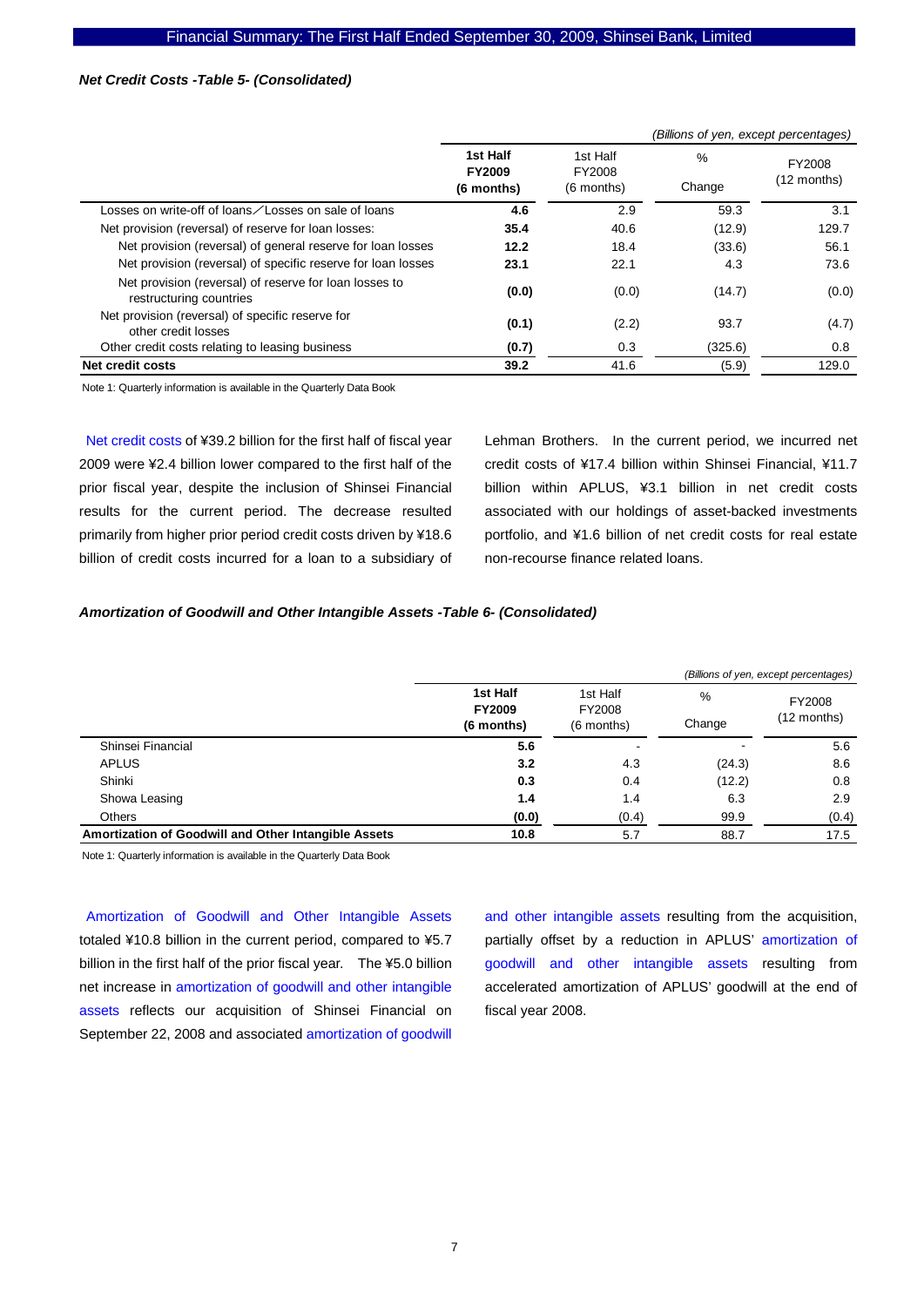### *Other Gains (Losses) -Table 7- (Consolidated)*

|                                                                |                                  |                    |         | (Billions of yen, except percentages) |
|----------------------------------------------------------------|----------------------------------|--------------------|---------|---------------------------------------|
|                                                                | 1st Half<br>FY2009<br>(6 months) | 1st Half<br>FY2008 | $\%$    | FY2008                                |
|                                                                |                                  | (6 months)         | Change  | $(12$ months)                         |
| Extraordinary income (loss)                                    | 2.8                              | 15.8               | (81.8)  | (30.8)                                |
| Net gain on disposal of premises and equipment                 | (1.5)                            | 9.7                | (116.1) | 8.7                                   |
| Provision for loss on disposition of premises and<br>equipment | (0.0)                            | (3.0)              | 99.0    | (3.9)                                 |
| Recoveries of written-off claims                               | 4.3                              | 0.9                | 338.0   | 5.7                                   |
| Gain on sale of subsidiary's stock                             |                                  | 8.2                | (100.0) | 8.2                                   |
| Other extraordinary income (loss)                              | 0.1                              | (0.0)              | 269.8   | (49.7)                                |
| Provisions of reserve for losses on interest repayment         | (9.9)                            | (2.7)              | (257.1) | (15.0)                                |
| Shinsei Financial                                              | (0.9)                            |                    |         |                                       |
| <b>APLUS</b>                                                   | (0.5)                            | (2.7)              | 81.1    | (8.7)                                 |
| Shinki                                                         | (8.4)                            |                    |         | (6.3)                                 |
| Other                                                          | 0.0                              | 0.0                | (58.5)  | 0.0                                   |
| Other                                                          | (2.1)                            | (0.4)              | (357.5) | (6.0)                                 |
| <b>Other Gains (Losses)</b>                                    | (9.1)                            | 12.6               | (172.5) | (51.8)                                |

Other losses of ¥9.1 billion largely included recoveries of written off-claims of ¥4.3 billion at Shinsei Financial, Shinki and Shinsei Bank, offset by grey zone provisions of ¥8.4 billion at Shinki, ¥0.9 billion at Shinsei Financial and ¥0.5 billion at APLUS. The Shinsei Financial grey zone charges incurred during the first half of fiscal year 2009 were for the

portion of the portfolio not covered by the GE indemnity included in the purchase of Shinsei Financial from GE. The first half of fiscal year 2008 other gains include a ¥7.2 billion gain on the sale of the Bank's Meguro Production Center, net of restoration and future relocation costs and a gain of ¥8.2 billion on the sale of Showa Auto Rental & Leasing.

#### *Minority Interests in Net Income of Subsidiaries -Table 8- (Consolidated)*

|                                                                                               |                                         |                                    |             | (Billions of yen, except percentages) |  |
|-----------------------------------------------------------------------------------------------|-----------------------------------------|------------------------------------|-------------|---------------------------------------|--|
|                                                                                               | 1st Half<br><b>FY2009</b><br>(6 months) | 1st Half<br>FY2008<br>$(6$ months) | %<br>Change | FY2008<br>$(12$ months)               |  |
| Dividends on perpetual preferred securities (hybrid Tier I<br>capital) issued by foreign SPCs | 5.0                                     | 5.2                                | (2.6)       | 9.8                                   |  |
| Dividends on APLUS' preferred stock                                                           | 0.2                                     | 1.6                                | (86.7)      | 3.2                                   |  |
| Others                                                                                        | 0.0                                     | 1.4                                | (106.6)     | 0.5                                   |  |
| Minority Interests in Net Income of Subsidiaries                                              | 5.1                                     | 8.2                                | (37.3)      | 13.5                                  |  |

Note 1: Quarterly information is available in the Quarterly Data Book

Minority interests in net income of subsidiaries for the first half of fiscal year 2009 amounting to ¥5.1 billion largely reflected dividends paid on perpetual preferred securities and minority interests relating to APLUS' preferred shareholders as well as minority interests in other

subsidiaries. Lower APLUS preferred stock dividends were paid in the first half of fiscal year 2009 as a result of the redemption of APLUS' preferred securities which occurred during the fourth quarter of fiscal year 2008.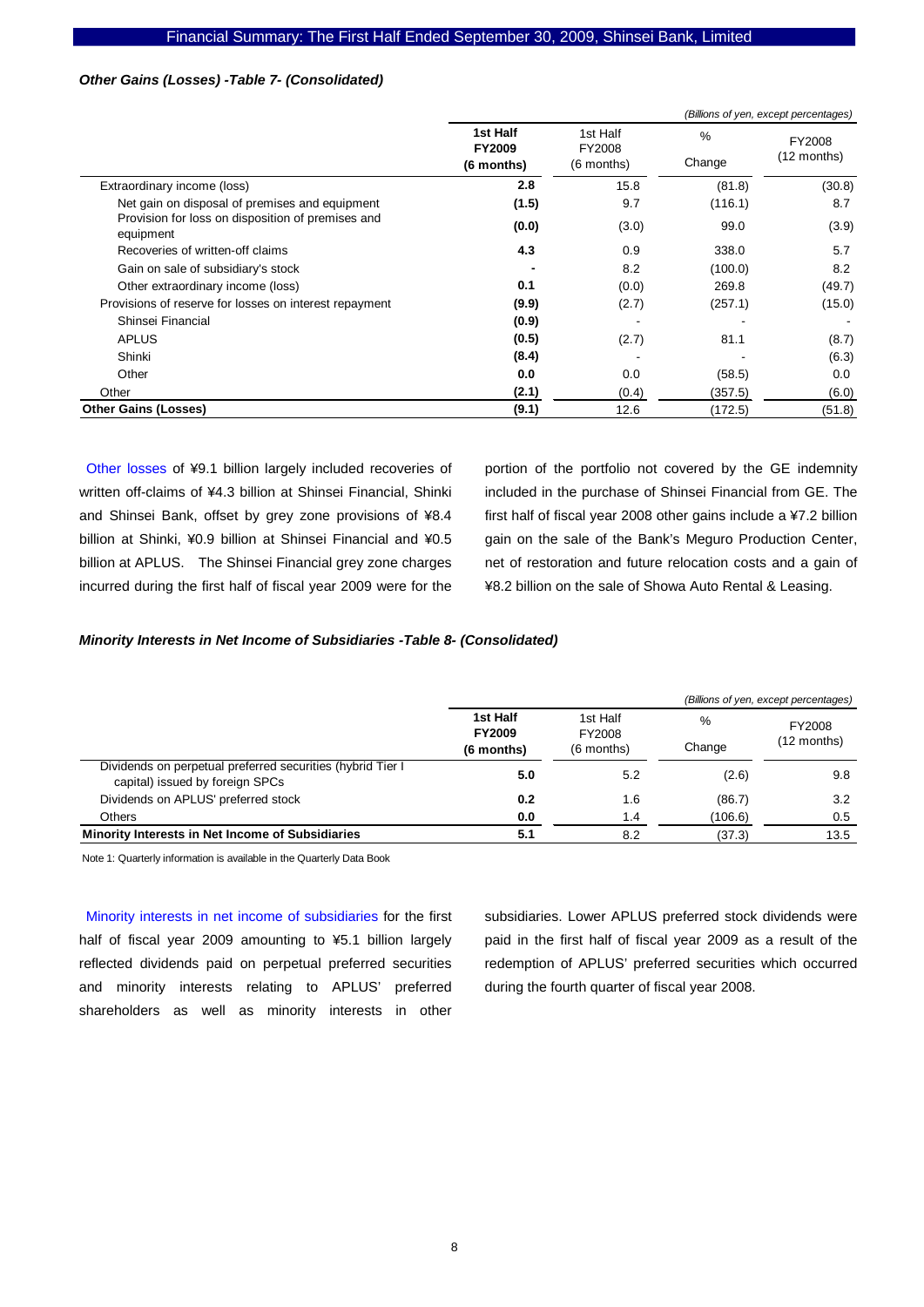### *Major Balance Sheet Data -Table 9- (Consolidated)*

|                                                       | (Billions of yen, except percentages) |                |            |                       |           |  |  |
|-------------------------------------------------------|---------------------------------------|----------------|------------|-----------------------|-----------|--|--|
|                                                       | <b>Sep 30</b><br>2009                 | Sep 30<br>2008 | Change     | <b>Mar 31</b><br>2009 | Change    |  |  |
|                                                       | (a)                                   | (b)            | $(a)-(b)$  | (c)                   | $(a)-(c)$ |  |  |
| Other monetary claims purchased                       | 361.5                                 | 454.6          | (93.1)     | 408.0                 | (46.5)    |  |  |
| Monetary assets held in trust                         | 329.1                                 | 377.2          | (48.0)     | 348.8                 | (19.7)    |  |  |
| <b>Securities</b>                                     | 3,282.2                               | 1,994.3        | 1,287.8    | 2,174.1               | 1,108.0   |  |  |
| Loans and bills discounted                            | 5,469.9                               | 6,579.7        | (1, 109.7) | 5,876.9               | (406.9)   |  |  |
| Lease receivables and leased investment assets        | 224.0                                 | 252.6          | (28.6)     | 232.5                 | (8.5)     |  |  |
| Other assets                                          | 1,023.7                               | 1,109.7        | (86.0)     | 1,125.7               | (102.0)   |  |  |
| Installment receivables                               | 376.7                                 | 420.6          | (43.8)     | 404.7                 | (27.9)    |  |  |
| Premises and equipment                                | 55.8                                  | 53.7           | 2.1        | 50.9                  | 4.8       |  |  |
| Tangible leased assets                                | 17.5                                  | 11.6           | 5.9        | 10.8                  | 6.7       |  |  |
| Intangible assets                                     | 197.4                                 | 228.5          | (31.1)     | 209.1                 | (11.7)    |  |  |
| Goodwill, net                                         | 125.3                                 | 146.5          | (21.1)     | 132.9                 | (7.5)     |  |  |
| Other intangible assets (1)                           | 40.7                                  | 48.8           | (8.0)      | 44.7                  | (4.0)     |  |  |
| Intangible leased assets                              | 0.3                                   | 1.5            | (1.2)      | 0.7                   | (0.4)     |  |  |
| Customers' liabilities for acceptances and guarantees | 652.4                                 | 695.5          | (43.0)     | 675.2                 | (22.7)    |  |  |
| Reserve for credit losses                             | (198.6)                               | (135.1)        | (63.5)     | (192.5)               | (6.1)     |  |  |
| <b>Total assets</b>                                   | 12,183.5                              | 12,446.2       | (262.7)    | 11,949.1              | 234.3     |  |  |
| Deposits and negotiable certificates of deposit       | 7,046.5                               | 6,415.6        | 630.8      | 6,272.1               | 774.3     |  |  |
| <b>Debentures</b>                                     | 527.5                                 | 748.2          | (220.7)    | 675.5                 | (148.0)   |  |  |
| Borrowed money                                        | 800.2                                 | 1,062.7        | (262.4)    | 1,012.3               | (212.0)   |  |  |
| Corporate bonds                                       | 205.2                                 | 407.4          | (202.1)    | 266.4                 | (61.2)    |  |  |
| Other liabilities                                     | 745.8                                 | 669.3          | 76.5       | 819.9                 | (74.0)    |  |  |
| Reserve for losses on interest repayments             | 119.5                                 | 256.2          | (136.7)    | 193.8                 | (74.3)    |  |  |
| Acceptances and guarantees                            | 652.4                                 | 695.5          | (43.0)     | 675.2                 | (22.7)    |  |  |
| <b>Total liabilities</b>                              | 11,383.5                              | 11,527.8       | (144.3)    | 11,181.7              | 201.8     |  |  |
| Total equity                                          | 799.9                                 | 918.4          | (118.4)    | 767.4                 | 32.4      |  |  |

(1) Intangible assets recorded through consolidation of Shinsei Financial, APLUS, Showa Leasing and Shinki.

Note 1: Quarterly information is available in the Quarterly Data Book

Shinsei Bank's loans and bills discounted balance was ¥5,469.9 billion as at September 30, 2009 as compared to ¥5,876.9 billion as at March 31, 2009. The decrease mainly occurred due to a decline of ¥275.1 billion in our Institutional Group loans outstanding as we worked to reduce our Institutional Group loan exposures and risk assets during the current period.

Corporate loans decreased 5.4% to ¥2,280.8 billion at September 30, 2009 compared to ¥2,409.8 billion at March 31, 2009, and the real estate finance balance decreased 9.8% to ¥745.1 billion at September 30, 2009 from ¥825.7 billion at March 31, 2009 as we have continued to work to optimize our loan exposures and risk weighted assets. Excluding non-recourse real estate loans, other real estate finance loans decreased from ¥180.9 billion to ¥134.7 billion, or approximately 25.6% during the half year period ended September 30, 2009.

Securities balance as of September 30, 2009 amounted to ¥3,282.2 billion as compared to ¥2,174.1 billion as of March 31, 2009. This increase occurred largely due to purchases of Japanese government bonds, the balance of which increased to ¥2,339.0 billion at September 30, 2009 from ¥1,204.2 billion at March 31, 2009, for liquidity purposes.

Shinsei Bank continues to optimize its funding base through deposits from retail customers. Total deposits and negotiable certificates of deposit increased from ¥6,272.1 billion at March 31, 2009 to ¥7,046.5 billion at September 30, 2009. The retail deposits balance totaled ¥5,557.0 billion at September 30, 2009, an increase of ¥534.0 billion compared to March 31, 2009. Retail Banking represents 77.3% of the Bank's total funding through customer deposits and debentures.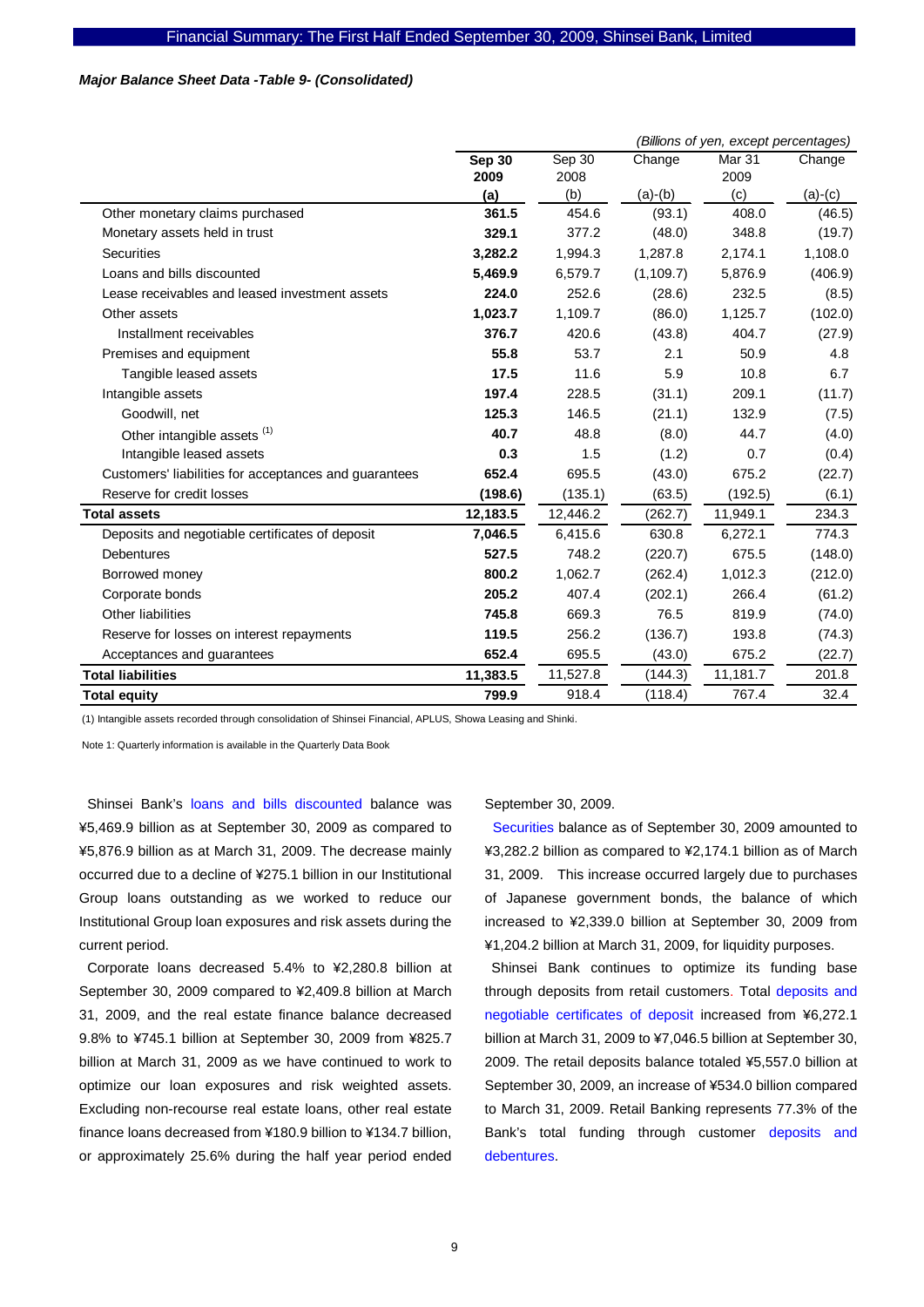### *Risk-Monitored Loans -Table 10- (Consolidated)*

|                                                   |         | (Billions of yen, except percentages) |            |         |           |  |  |  |
|---------------------------------------------------|---------|---------------------------------------|------------|---------|-----------|--|--|--|
|                                                   | Sep 30  | Sep 30                                | Change     | Mar 31  |           |  |  |  |
|                                                   | 2009    | 2008                                  |            | 2009    |           |  |  |  |
|                                                   | (a)     | (b)                                   | $(a)-(b)$  | (c)     | $(a)-(c)$ |  |  |  |
| Loans to bankrupt obligors                        | 33.7    | 26.4                                  | 7.2        | 39.5    | (5.7)     |  |  |  |
| Non-accrual delinguent loans                      | 192.2   | 64.8                                  | 127.4      | 178.5   | 13.7      |  |  |  |
| Loans past due for three months or more           | 26.4    | 1.5                                   | 24.8       | 5.9     | 20.4      |  |  |  |
| Restructured loans                                | 62.5    | 73.4                                  | (10.8)     | 59.6    | 2.9       |  |  |  |
| Total (A)                                         | 315.0   | 166.2                                 | 148.7      | 283.6   | 31.3      |  |  |  |
| Loans and bills discounted (B)                    | 5,469.9 | 6.579.7                               | (1, 109.7) | 5,876.9 | (406.9)   |  |  |  |
| Ratio to total loans and bills discounted (A / B) | 5.76%   | 2.53%                                 | 3.23%      | 4.83%   | 0.93%     |  |  |  |
| Reserve for credit losses (C)                     | 198.6   | 135.1                                 | 63.5       | 192.5   | 6.1       |  |  |  |
| Reserve ratio $(C/A)$                             | 63.1%   | 81.3%                                 | (18.2%)    | 67.9%   | $(4.8\%)$ |  |  |  |

Note 1: Quarterly information is available in the Quarterly Data Book

As at September 30, 2009, risk monitored loans totaled ¥315.0 billion, and the ratio of risk monitored loans to total loans and bills discounted was 5.76%. For the period from June 30, 2009 to September 30, 2009, risk monitored loans decreased by ¥13.3 billion, and the ratio of risk monitored loans to total loans and bills discounted decreased by 0.39%, as risk monitored loans decreased across all businesses.

Compared to March 31, 2009, risk monitored loans and the ratio of risk monitored loans to total loans and bills discounted increased by ¥31.3 billion, and 0.93%, respectively. This increase was primarily due to an increase of ¥36.3 billion of risk monitored loans within Shinsei Bank.

For the period from September 30, 2008 to September 30,

#### *Reserve for Credit Losses -Table 11- (Consolidated)*

2009, risk monitored loans increased by ¥148.7 billion, and the ratio of risk monitored loans to total loans and bills discounted increased by 3.23%. This increase occurred mainly due to an increase of ¥124.9 billion of risk monitored loans within Shinsei Bank. The ratio of risk monitored loans to total loans and bills discounted also increased in part due to the ¥1,109.7 billion decrease in total loans and bills discounted over the period.

|                                              |        |        |         |        | (Billions of yen) |
|----------------------------------------------|--------|--------|---------|--------|-------------------|
|                                              | Sep 30 | Sep 30 | Change  | Mar 31 | Change            |
|                                              | 2009   | 2008   |         | 2009   |                   |
|                                              | (a)    | (b)    | (a)-(b) | (C)    | (a)-(c)           |
| General reserve for loan losses              | 120.4  | 82.0   | 38.3    | 105.6  | 14.8              |
| Specific reserve for loan losses             | 78.2   | 53.0   | 25.1    | 86.8   | (8.6)             |
| Reserve for loans to restructuring countries | 0.0    | 0.0    | 0.0     | 0.0    | 0.0               |
| <b>Total reserve for credit losses</b>       | 198.6  | 135.1  | 63.5    | 192.5  | 6.1               |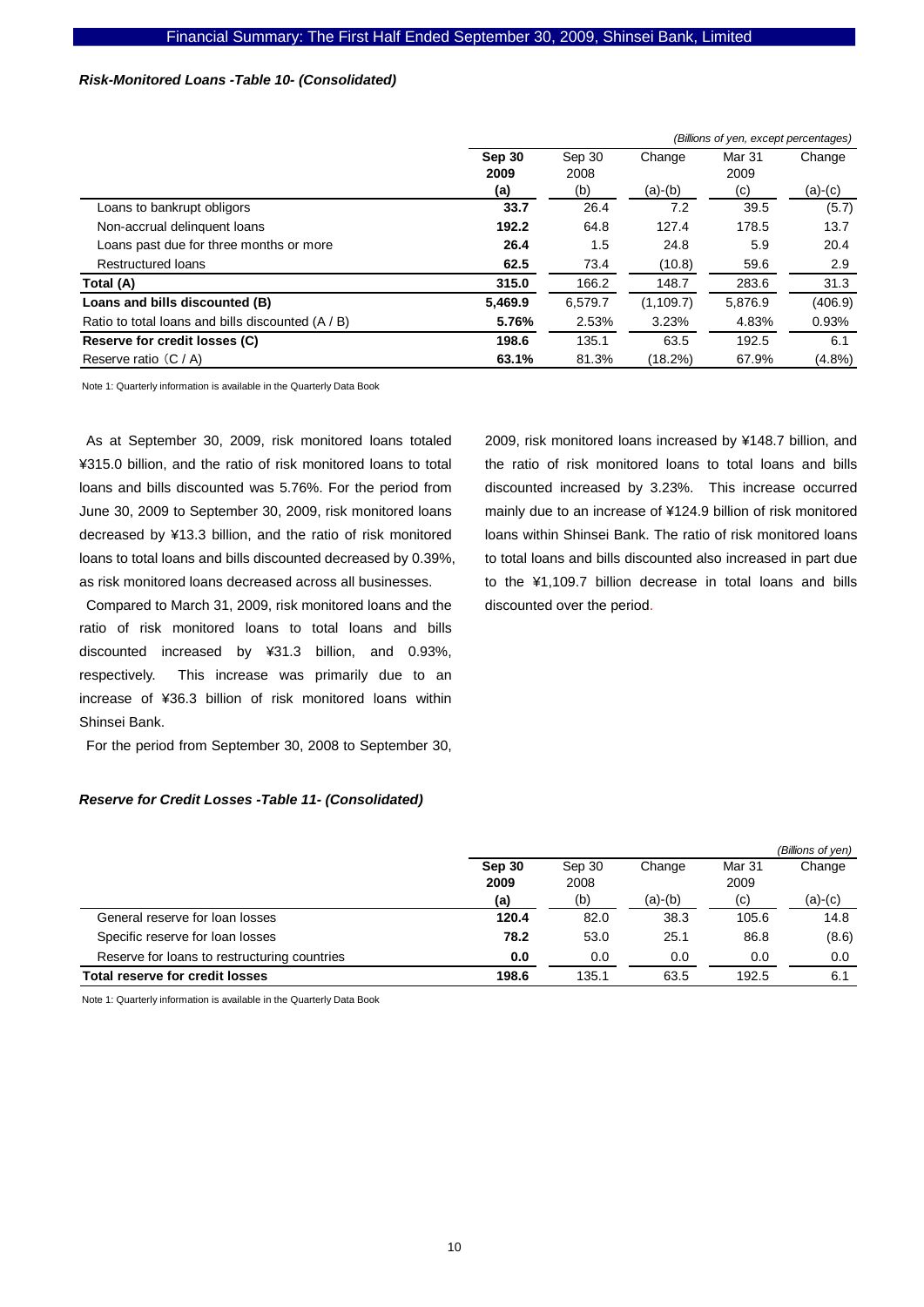# *Loans by Borrower Industry -Table 12- (Consolidated)*

|                                                                                        | (Billions of yen) |                |            |                |           |  |  |  |  |
|----------------------------------------------------------------------------------------|-------------------|----------------|------------|----------------|-----------|--|--|--|--|
|                                                                                        | Sep 30<br>2009    | Sep 30<br>2008 | Change     | Mar 31<br>2009 | Change    |  |  |  |  |
|                                                                                        | (a)               | (b)            | $(a)-(b)$  | (c)            | $(a)-(c)$ |  |  |  |  |
| Domestic offices (excluding Japan offshore market account):                            |                   |                |            |                |           |  |  |  |  |
| Manufacturing                                                                          | 257.2             | 224.0          | 33.1       | 243.1          | 14.0      |  |  |  |  |
| Agriculture, forestry                                                                  | 0.0               | 0.0            | (0.0)      | 0.0            | (0.0)     |  |  |  |  |
| Fishery                                                                                | 2.6               | 2.8            | (0.2)      | 2.7            | (0.1)     |  |  |  |  |
| Mining, quarrying, gravel extraction                                                   | 3.2               | 4.6            | (1.3)      | 3.6            | (0.3)     |  |  |  |  |
| Construction                                                                           | 9.3               | 15.3           | (5.9)      | 13.0           | (3.7)     |  |  |  |  |
| Electric power, gas, heat supply and water supply                                      | 39.6              | 66.8           | (27.1)     | 45.4           | (5.8)     |  |  |  |  |
| Information and communications                                                         | 20.1              | 47.5           | (27.3)     | 48.1           | (27.9)    |  |  |  |  |
| Transportation, postal service                                                         | 313.9             | 362.9          | (49.0)     | 336.9          | (23.0)    |  |  |  |  |
| Wholesale and retail                                                                   | 126.0             | 129.0          | (2.9)      | 132.1          | (6.0)     |  |  |  |  |
| Finance and insurance                                                                  | 1,107.8           | 1,179.9        | (72.1)     | 1,152.7        | (44.9)    |  |  |  |  |
| Real estate                                                                            | 929.8             | 1,270.0        | (340.2)    | 1,011.3        | (81.4)    |  |  |  |  |
| Services                                                                               | 266.6             | 373.2          | (106.6)    | 332.7          | (66.1)    |  |  |  |  |
| Local government                                                                       | 168.3             | 301.1          | (132.8)    | 156.5          | 11.8      |  |  |  |  |
| Others                                                                                 | 2,124.8           | 2,460.9        | (336.1)    | 2,280.8        | (156.0)   |  |  |  |  |
| Loans to individual customers (retail banking,<br>Shinsei Financial, APLUS and Shinki) | 1,752.9           | 2,008.6        | (255.6)    | 1,887.6        | (134.6)   |  |  |  |  |
| Total domestic (A)                                                                     | 5,369.7           | 6,438.5        | (1,068.7)  | 5,759.5        | (389.7)   |  |  |  |  |
| Overseas offices (including Japan offshore market accounts):                           |                   |                |            |                |           |  |  |  |  |
| Governments                                                                            | 1.5               | 1.2            | 0.2        | 1.4            | 0.0       |  |  |  |  |
| <b>Financial institutions</b>                                                          |                   |                |            |                |           |  |  |  |  |
| Others                                                                                 | 98.6              | 139.8          | (41.2)     | 115.8          | (17.2)    |  |  |  |  |
| Total overseas (B)                                                                     | 100.1             | 141.1          | (40.9)     | 117.3          | (17.1)    |  |  |  |  |
| Total (A+B)                                                                            | 5,469.9           | 6,579.7        | (1, 109.7) | 5,876.9        | (406.9)   |  |  |  |  |

Note: Presentation of some industries has changed with the revision of Japan Standard Industry Classification (November 2007).

The figures on or before March 31, 2009 were not adjusted as the impact from this change is negligible.

### *Securities Being Held to Maturity with Readily Determinable Fair Value -Table 13- (Consolidated)*

|                                    |                      |               |                   |                      |                    |            |                      |               | (Billions of yen) |  |
|------------------------------------|----------------------|---------------|-------------------|----------------------|--------------------|------------|----------------------|---------------|-------------------|--|
|                                    | September 30, 2009   |               |                   |                      | September 30, 2008 |            | March 31, 2009       |               |                   |  |
|                                    | <b>Book</b><br>Value | Fair<br>Value | <b>Difference</b> | <b>Book</b><br>Value | Fair<br>Value      | Difference | <b>Book</b><br>Value | Fair<br>Value | Difference        |  |
| Japanese national government bonds | 373.3                | 377.9         | 4.5               | 244.2                | 244.9              | 0.7        | 229.1                | 231.0         | 1.8               |  |
| Japanese corporate bonds           | 70.3                 | 71.9          | 1.5               | 75.2                 | 75.8               | 0.6        | 75.2                 | 76.6          | 1.3               |  |
| Other                              | 54.4                 | 53.0          | (1.4)             | 11.5                 | 12.6               | 1.1        | 58.2                 | 51.5          | (6.6)             |  |
| Total                              | 498.2                | 502.9         | 4.7               | 330.9                | 333.4              | 2.5        | 362.6                | 359.2         | (3.4)             |  |

Note: "Other" as of September 30, 2009 and March 31, 2009 include the foreign bonds with high credit ratings that were reclassified from available-for-sale to held-to-maturity on October 1, 2008, due to the extremely illiquid market condition.

Above securities reclassified from available-for-sale to held-to-maturity are as follows:

|                                 |                      |                    |                                                                |                    |               |                                                                |                      |                | (Billions of yen)                                              |  |  |
|---------------------------------|----------------------|--------------------|----------------------------------------------------------------|--------------------|---------------|----------------------------------------------------------------|----------------------|----------------|----------------------------------------------------------------|--|--|
|                                 |                      | September 30, 2009 |                                                                | September 30, 2008 |               |                                                                |                      | March 31, 2009 |                                                                |  |  |
|                                 | <b>Book</b><br>Value | Fair<br>Value      | Unrealized gain<br>(loss) on available-<br>for-sale securities | Book<br>Value      | Fair<br>Value | Unrealized gain<br>(loss) on available-<br>for-sale securities | <b>Book</b><br>Value | Fair<br>Value  | Unrealized gain<br>(loss) on available-<br>for-sale securities |  |  |
| Other (foreign debt securities) | 44.5                 | 41.8               | (7.5)                                                          |                    | $\sim$        | $\overline{\phantom{0}}$                                       | 47.3                 | 38.7           | (8.4)                                                          |  |  |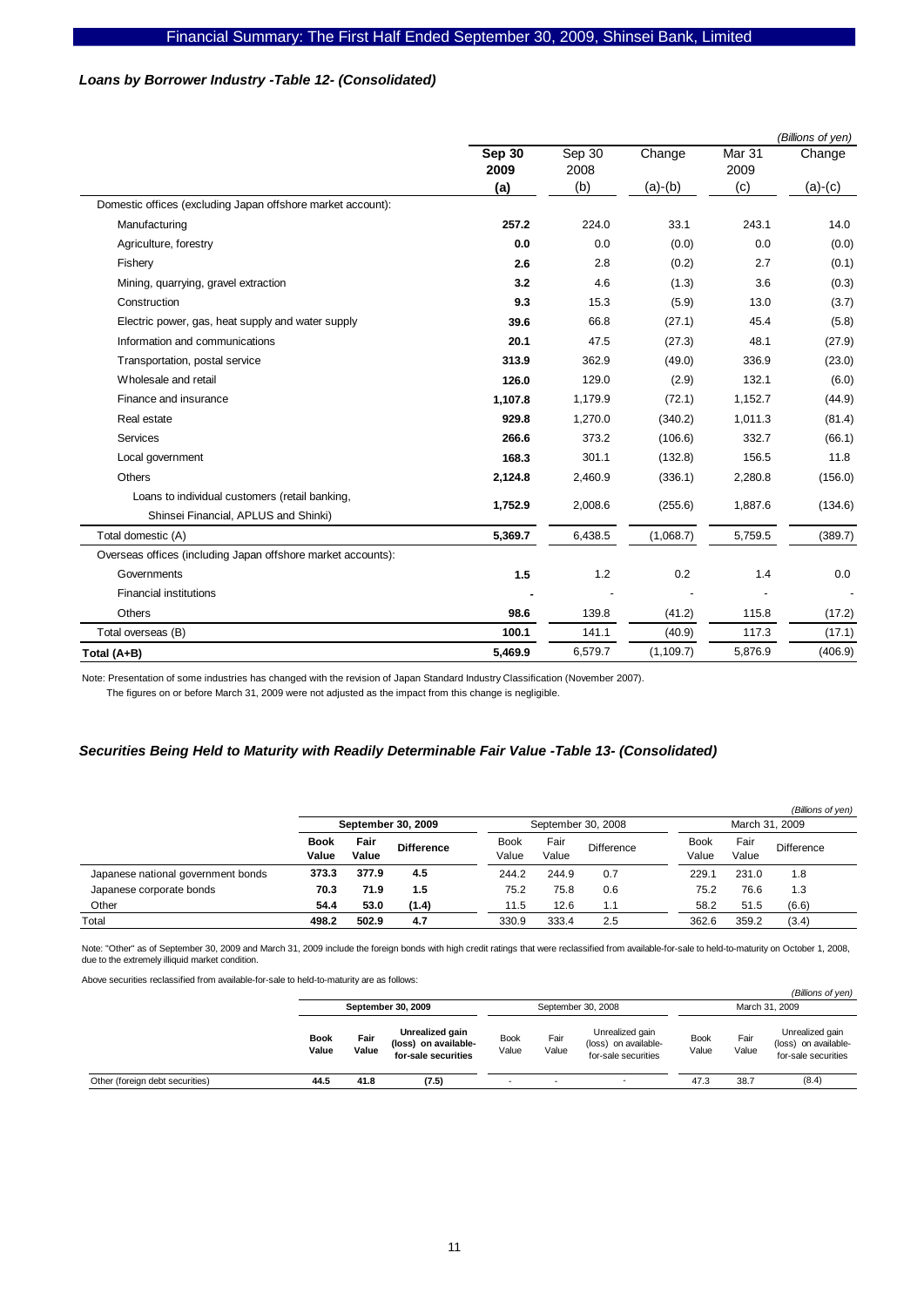# *Marketable Securities, at Fair Value -Table 14- (Consolidated)*

|                                                                        |               |       |                                      |                                              |               |                    |                    |                                              |                |        |                                      | (Billions of yen)                            |
|------------------------------------------------------------------------|---------------|-------|--------------------------------------|----------------------------------------------|---------------|--------------------|--------------------|----------------------------------------------|----------------|--------|--------------------------------------|----------------------------------------------|
|                                                                        |               |       | September 30, 2009                   |                                              |               | September 30, 2008 |                    |                                              | March 31, 2009 |        |                                      |                                              |
|                                                                        |               |       | Net unrealized gain (loss) (a) - (b) |                                              |               |                    |                    | Net unrealized gain (loss) (a) - (b)         |                |        | Net unrealized gain (loss) (a) - (b) |                                              |
|                                                                        | Fair<br>value | Net   | Gross<br>qains (a)                   | Gross<br>unrealized unrealized<br>losses (b) | Fair<br>value | Net                | Gross<br>qains (a) | Gross<br>unrealized unrealized<br>losses (b) | Fair<br>value  | Net    | Gross<br>qains (a)                   | Gross<br>unrealized unrealized<br>losses (b) |
| <b>Equity securities</b>                                               | 16.4          | (1.7) | 1.4                                  | 3.2                                          | 17.2          | (4.8)              | 0.7                | 5.6                                          | 15.0           | (3.4)  | 0.4                                  | 3.9                                          |
| <b>Bonds</b>                                                           | 1,984.8       | 6.4   | 7.4                                  | 0.9                                          | 668.9         | (5.3)              | 0.4                | 5.7                                          | 1,011.9        | (0.7)  | 1.2                                  | 1.9                                          |
| Japanese national government bonds                                     | 1,965.6       | 7.2   | 7.2                                  | 0.0                                          | 553.0         | (4.8)              | 0.2                | 5.1                                          | 975.0          | 0.3    | 1.0                                  | 0.7                                          |
| Japanese local government bonds                                        | 1.7           | 0.0   | 0.0                                  | $\blacksquare$                               | 1.7           | 0.0                | 0.0                | $\blacksquare$                               | 1.7            | 0.0    | 0.0                                  | $\overline{\phantom{a}}$                     |
| Japanese corporate bonds                                               | 17.3          | (0.8) | 0.0                                  | 0.9                                          | 114.2         | (0.4)              | 0.1                | 0.5                                          | 35.0           | (1.1)  | 0.1                                  | 1.2                                          |
| Other                                                                  | 299.5         | 7.0   | 15.3                                 | 8.3                                          | 414.5         | (48.4)             | 5.8                | 54.3                                         | 273.1          | (25.9) | 1.9                                  | 27.8                                         |
| Foreign securities                                                     | 298.5         | 6.9   | 15.2                                 | 8.3                                          | 411.3         | (48.3)             | 5.8                | 54.2                                         | 272.2          | (25.9) | 1.9                                  | 27.8                                         |
| Foreign currency denominated foreign<br>corporate and government bonds | 158.4         | 8.7   | 12.0                                 | 3.2                                          | 258.1         | (47.3)             | 0.1                | 47.5                                         | 136.3          | (12.5) | 0.3                                  | 12.9                                         |
| Yen-denominated foreign corporate<br>and government bonds              | 129.1         | (4.9) | 0.0                                  | 5.0                                          | 135.8         | (6.6)              | ٠                  | 6.6                                          | 123.7          | (14.6) |                                      | 14.6                                         |
| Foreign equity securities                                              | 7.9           | 2.8   | 2.8                                  | $\blacksquare$                               | 11.6          | 5.4                | 5.4                | $\blacksquare$                               | 6.6            | 0.9    | 1.2                                  | 0.3                                          |
| Other securities                                                       | 0.9           | 0.0   | 0.0                                  |                                              | 3.2           | (0.1)              | 0.0                | 0.1                                          | 0.9            |        |                                      |                                              |
| Total                                                                  | 2,300.8       | 11.7  | 24.2                                 | 12.5                                         | 1,100.7       | (58.6)             | 7.1                | 65.7                                         | 1,300.0        | (30.1) | 3.6                                  | 33.7                                         |

Note: Certain foreign bonds with high credit ratings included in "Foreign currency denominated foreign corporate and government bonds" in "Foreign securities" under "Other", as of September 30, 2008, were reclassified from available-for-sale to held-to-maturity on October 1, 2008 at their fair values of \102.6 billion.

Subsequent to this date, an impairment of ¥50.7 billion was recognized for some of these reclassified securities, and the value of such securities after impairment (¥19.6 billion) was reclassified from held-to-maturity back to available-for-sale as of March 31, 2009.

As a result, as stated in the Note to Table 13, a certain portion of foreign bonds that were classified as available-for-sale as of September 30, 2008 are presented as held-to-maturity as of September 30, 2009 and March 31, 2009.

### *Hedge-Accounting Derivative Transactions -Table 15- (Consolidated)*

|                                                 |                   |                           |                 | (Billions of yen) |  |  |  |
|-------------------------------------------------|-------------------|---------------------------|-----------------|-------------------|--|--|--|
|                                                 | Sep 30, 2009      |                           |                 |                   |  |  |  |
| <b>Notional Principal Amount (Consolidated)</b> | 1 year or<br>less | Over 1 year<br>to 5 years | Over<br>5 years | Total             |  |  |  |
| Interest rate swaps:                            |                   |                           |                 |                   |  |  |  |
| Receive fixed and pay floating                  | 17.1              | 341.6                     | 120.5           | 479.3             |  |  |  |
| Receive floating and pay fixed                  | 334.3             | 197.9                     | 250.7           | 782.9             |  |  |  |
| Receive floating and pay floating               |                   |                           |                 |                   |  |  |  |
| Total notional principal amount                 | 351.5             | 539.5                     | 371.2           | 1,262.3           |  |  |  |
| Currency swaps                                  | 348.4             | 143.7                     | 246.8           | 739.0             |  |  |  |
| Total notional principal amount                 | 699.9             | 683.2                     | 618.1           | 2.001.3           |  |  |  |

### *Deposits, Including Negotiable Certificates of Deposit (NCDs) -Table 16- (Consolidated)*

|                                            |         |         |         |          | (Billions of yen) |
|--------------------------------------------|---------|---------|---------|----------|-------------------|
|                                            | Sep 30  | Sep 30  | Change  | March 31 | Change            |
|                                            | 2009    | 2008    |         | 2009     |                   |
|                                            | (a)     | (b)     | (a)-(b) | (c)      | $(a)-(c)$         |
| Deposits                                   | 6,667.8 | 5,671.1 | 996.7   | 6,012.4  | 655.4             |
| Liquid (current, ordinary, note) deposits  | 1,376.4 | 1,375.7 | 0.6     | 1,315.0  | 61.3              |
| Time deposits                              | 5,028.0 | 4.054.9 | 973.1   | 4.435.7  | 592.2             |
| Other                                      | 263.3   | 240.4   | 22.9    | 261.6    | 1.7               |
| Negotiable certificates of deposits (NCDs) | 378.6   | 744.4   | (365.8) | 259.6    | 118.9             |
| Total                                      | 7.046.5 | 6,415.6 | 630.8   | 6.272.1  | 774.3             |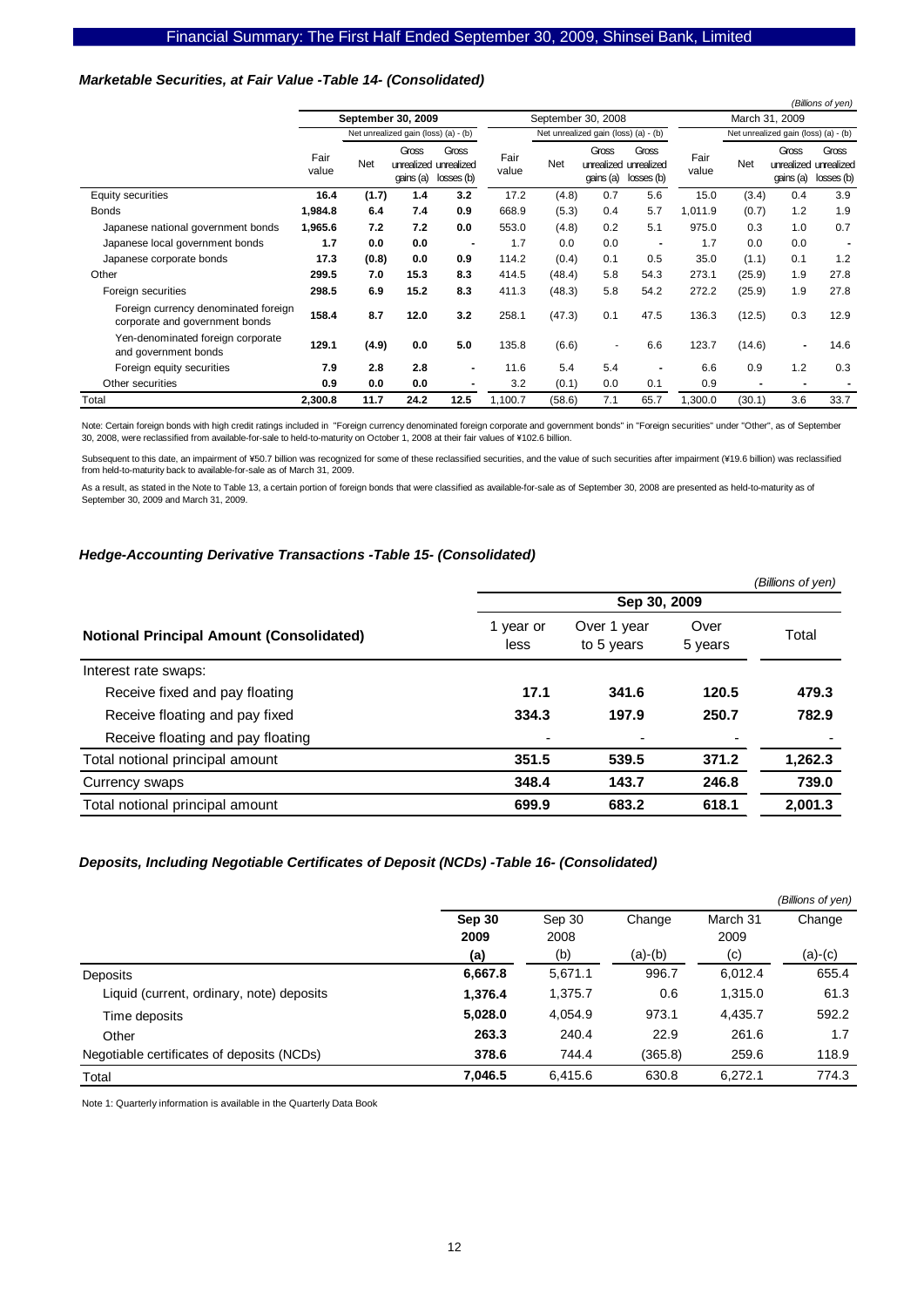### *Financial Ratios -Table 17- (Consolidated)*

|                                                            | 1st Half<br><b>FY2009</b><br>(6 months) | 1st Half<br>FY2008<br>(6 months) | FY2008<br>$(12$ months) |
|------------------------------------------------------------|-----------------------------------------|----------------------------------|-------------------------|
| Return on assets <sup>(1)</sup>                            | $0.2\%$ <sup>(4)</sup>                  | $(0.3\%)$ <sup>(4)</sup>         | $(1.2\%)$               |
| Return on equity <sup>(2)</sup>                            | $3.8\%$ <sup>(4)</sup>                  | $(5.6\%)$ <sup>(4)</sup>         | (22.4%)                 |
| Return on equity (fully diluted) <sup>(3)</sup>            | $3.8\%$ <sup>(4)</sup>                  | $(5.6\%)$ <sup>(4)</sup>         | (22.4%)                 |
| Cash basis return on assets (1)                            | $0.3\%$ <sup>(4)</sup>                  | $(0.2\%)$ <sup>(4)</sup>         | (0.8%)                  |
| Cash basis return on equity <sup>(2)</sup>                 | 6.9% $(4)$                              | $(4.1\%)$ <sup>(4)</sup>         | $(15.2\%)$              |
| Cash basis return on equity (fully diluted) <sup>(3)</sup> | 6.9% $(4)$                              | $(4.1\%)$ <sup>(4)</sup>         | $(15.2\%)$              |
| Expense-to-revenue ratio $(5)$ $(6)$                       | 52.2%                                   | 75.0%                            | 69.2%                   |
| (1) Return on assets:                                      |                                         |                                  |                         |

Net income

 BOP: beginning of period EOP: end of period

(Total assets at the BOP + Total assets at the EOP) / 2

For the calculation of cash basis return on assets, goodwill and other intangibles are excluded from the amount of total assets.

(2) Return on equity:

Net income - dividends on preferred shares

(Total equity eligible for common shareholders at the BOP + Total equity eligible for common shareholders at the EOP) / 2

(3) Return on equity (fully diluted):

| Net income                                                                               |
|------------------------------------------------------------------------------------------|
| ((Total equity at the BOP - Share warrants at the BOP - Minority interests at the BOP) + |

(Total equity at the EOP - Share warrants at the EOP - Minority interests at the EOP)) / 2

(4) Annualized basis.

(5) Management accounting basis.

(6) Expense denotes general and administrative expenses.

Note 1: Quarterly information is available in the Quarterly Data Book

# *Capital Adequacy Data -Table 18- (Consolidated)*  (1)

|                                                                                                     |         |         |            | (Billions of yen, except percentages) |            |
|-----------------------------------------------------------------------------------------------------|---------|---------|------------|---------------------------------------|------------|
|                                                                                                     | Sep 30  | Sep 30  | Change     | Mar 31                                | Change     |
|                                                                                                     | 2009    | 2008    |            | 2009                                  |            |
|                                                                                                     | (a)     | (b)     | $(a)-(b)$  | (c)                                   | $(a)-(c)$  |
| Basic items (Tier I)                                                                                | 591.5   | 613.6   | (22.0)     | 580.0                                 | 11.5       |
| Amount eligible for inclusion in capital (Tier II)                                                  | 289.6   | 499.8   | (210.1)    | 327.3                                 | (37.6)     |
| General reserve for loan losses                                                                     | 12.5    | 13.8    | (1.3)      | 13.0                                  | (0.5)      |
| Perpetual/non-perpetual preferred stocks and<br>Perpetual/non-perpetual subordinated debt and bonds | 277.1   | 513.1   | (236.0)    | 314.2                                 | (37.1)     |
| <b>Deductions</b>                                                                                   |         | (27.2)  | 27.2       |                                       |            |
| Deduction                                                                                           | (89.6)  | (110.8) | 21.2       | (103.9)                               | 14.3       |
| Total capital <sup>(2)</sup>                                                                        | 791.5   | 1,002.6 | (211.1)    | 803.4                                 | (11.9)     |
| Risk assets                                                                                         | 8,449.2 | 9,558.9 | (1, 109.6) | 9,621.0                               | (1, 171.7) |
| Capital adequacy ratio                                                                              | 9.36%   | 10.48%  |            | 8.35%                                 |            |
| Tier I capital ratio                                                                                | 7.00%   | 6.41%   |            | 6.02%                                 |            |
| Core Tier I capital ratio <sup>(3)</sup>                                                            | 4.87%   | 4.62%   | ۰          | 4.03%                                 |            |
| TCE ratio $(4)$                                                                                     | 3.47%   | 3.58%   |            | 3.00%                                 |            |

(1) Calculated by new standard (Basel II, F-IRB). Figures for March 31 2009 and September 30 2009 are calculated in accordance with FSA Notification Number 79 issued in December 2008 (special treatment of FSA Notification Number 19 issued in 2006). As a result, \38.8 billion of net unrealized losses on securities available-for-sale, net of taxes, as of March 31 2009 is not included in BIS capital. Net unrealized gain on securities available-for-sale, net of taxes, is recorded as of September 30, 2009.

(2) Consolidated total required capital is ¥609.5 billion as at September 30, 2009, ¥682.6 billion as at March 31, 2009 and ¥703.8 billion yen as at September 30, 2008.

(3) Core Tier I ratio: Tier I, excluding preferred securities and non-convertible preferred stock minus deferred tax assets (net) divided by risk weighted assets.

(4) TCE (Tangible Common Equity) ratio: Net assets minus preferred stock, intangible assets and minority and minority interests divided by total assets, excluding intangible assets.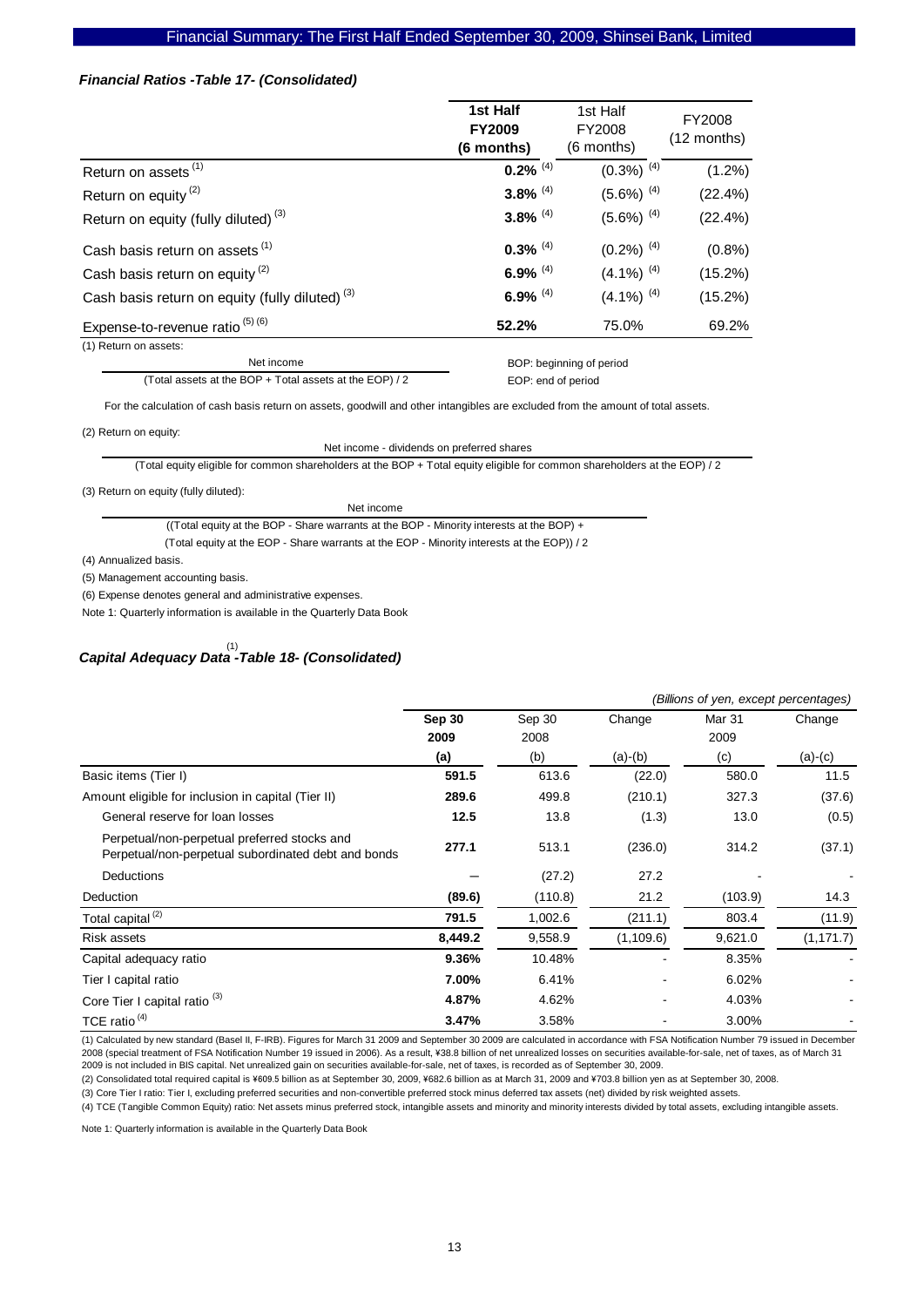### *Per Share Data -Table 19- (Consolidated)*

|                           |                                               |                                         |                                  |                         |                         | (Yen, except percentages) |
|---------------------------|-----------------------------------------------|-----------------------------------------|----------------------------------|-------------------------|-------------------------|---------------------------|
|                           |                                               | 1st Half<br><b>FY2009</b><br>(6 months) | 1st Half<br>FY2008<br>(6 months) | $\frac{0}{0}$<br>Change | FY2008<br>$(12$ months) | %<br>Change               |
| Common equity             |                                               | 312.05                                  | 338.12                           | (7.7)                   | 284.95                  | 9.5                       |
| Fully diluted equity      |                                               | 312.05                                  | 338.12                           | (7.7)                   | 284.95                  | 9.5                       |
| Basic net income (loss)   |                                               | 5.63                                    | (9.81)                           | 157.4                   | (72.85)                 |                           |
| Diluted net income (loss) |                                               | 5.63                                    | (9.81)                           | 157.4                   | (72.85)                 |                           |
| Cash basis:               |                                               |                                         |                                  |                         |                         |                           |
| Basic net income (loss)   |                                               | 10.31                                   | (7.28)                           | 241.5                   | (49.39)                 |                           |
| Diluted net income (loss) |                                               | 10.31                                   | (7.28)                           | 241.5                   | (49.39)                 |                           |
|                           | For calculation of per share data:            |                                         |                                  |                         |                         |                           |
| Equity:                   | Number of common shares <sup>(1)</sup>        | 1,963,919,453                           | 1,963,922,463                    |                         | 1,963,919,853           |                           |
|                           | Fully diluted number of shares <sup>(1)</sup> | 1,963,919,453                           | 1,963,922,463                    |                         | 1,963,919,853           |                           |
| Net income:               | Number of common shares <sup>(2)</sup>        | 1,963,919,578                           | 1,963,911,372                    |                         | 1,963,916,133           |                           |
|                           | Fully diluted number of shares <sup>(2)</sup> | 1,963,919,578                           | 1,963,911,372                    |                         | 1,963,916,133           |                           |

(1) Outstanding shares at the end of the respective periods.

(2) Weighted average number of outstanding shares during the respective period.

Note 1: Quarterly information is available in the Quarterly Data Book

Diluted net income per share for the first half of fiscal year 2009 was ¥5.63. Cash basis diluted net income per share for the first half of fiscal year 2009 was ¥10.31, as compared to

a cash basis diluted net loss per share of ¥7.28 for the first half of fiscal year 2008.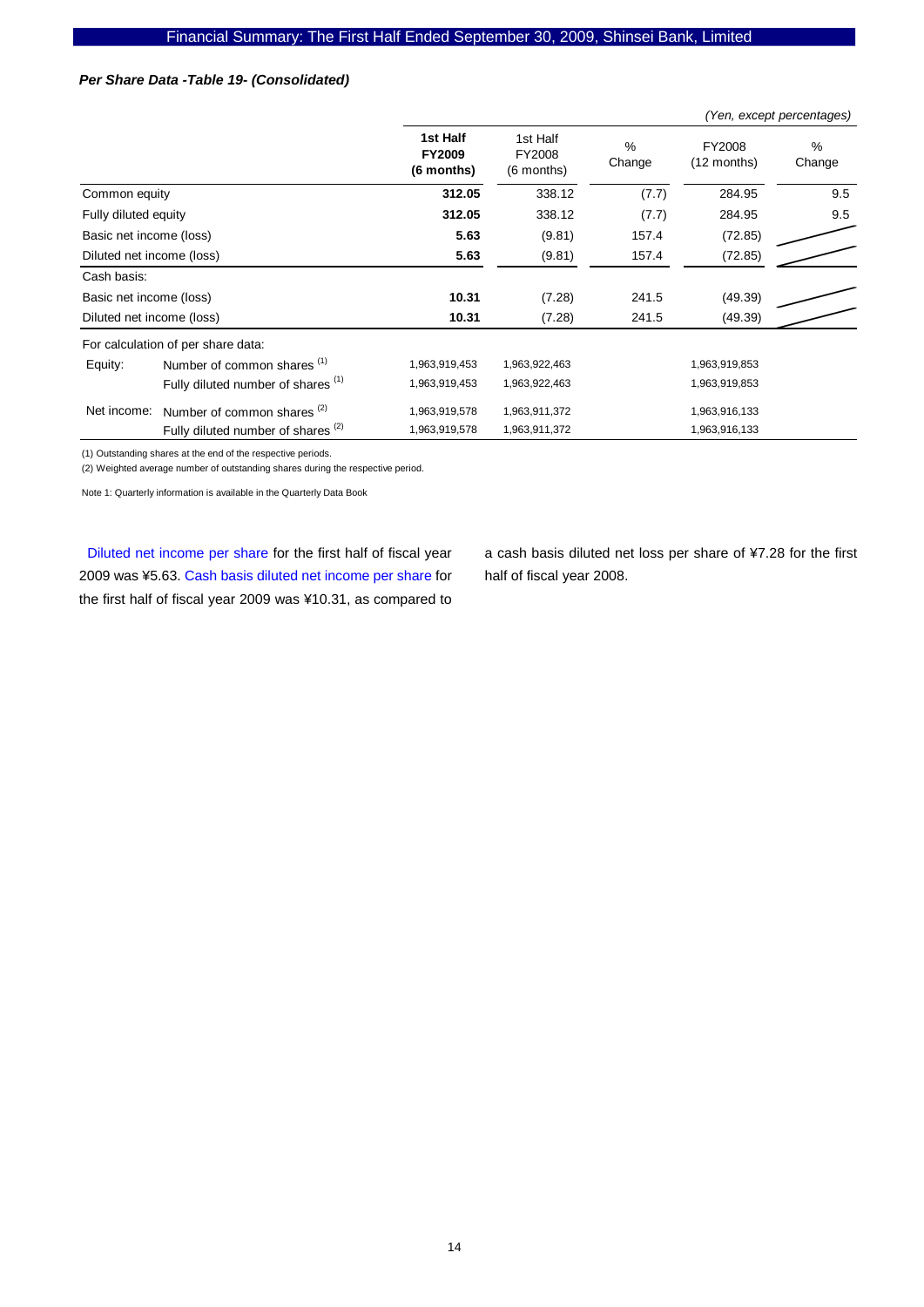# *Business Lines Results -Table 20- (Consolidated)*

|                                                              |                           |                                   | (Billions of yen, except percentages) |                                      |
|--------------------------------------------------------------|---------------------------|-----------------------------------|---------------------------------------|--------------------------------------|
|                                                              | 1st Half<br><b>FY2009</b> | 1st Half <sup>(2)</sup><br>FY2008 | $\frac{0}{0}$                         | FY2008 <sup>(2)</sup><br>(12 months) |
|                                                              | (6 months)                | $(6$ months)                      | Change                                |                                      |
| <b>Institutional Group:</b>                                  |                           |                                   |                                       |                                      |
| Net interest income                                          | 20.1                      | 23.5                              | (14.6)                                | 44.6                                 |
| Non-interest income                                          | 24.7                      | 3.8                               | 537.6                                 | (74.0)                               |
| <b>Total revenue</b>                                         | 44.9                      | 27.4                              | 63.5                                  | (29.3)                               |
| General and administrative expenses                          | 22.5                      | 29.9                              | (24.9)                                | 57.8                                 |
| <b>Ordinary business profit (loss)</b>                       | 22.3                      | (2.5)                             | 989.1                                 | (87.2)                               |
| <b>Net credit costs</b>                                      | 12.6                      | 26.7                              | (52.6)                                | 80.8                                 |
| Ordinary business profit (loss) after net credit costs       | 9.7                       | (29.2)                            | 133.3                                 | (168.0)                              |
| <b>Individual Group:</b>                                     |                           |                                   |                                       |                                      |
| Net interest income                                          | 89.9                      | 44.2                              | 103.1                                 | 152.8                                |
| Non-interest income                                          | 21.4                      | 27.0                              | (20.8)                                | 50.7                                 |
| <b>Total revenue</b>                                         | 111.3                     | 71.2                              | 56.2                                  | 203.5                                |
| General and administrative expenses                          | 63.9                      | 47.1                              | 35.6                                  | 120.1                                |
| <b>Ordinary business profit</b>                              | 47.3                      | 24.1                              | 96.4                                  | 83.3                                 |
| <b>Net credit costs</b>                                      | 26.1                      | 16.6                              | 56.7                                  | 49.5                                 |
| Ordinary business profit after net credit costs              | 21.2                      | 7.4                               | 185.5                                 | 33.8                                 |
| Corporate/Other <sup>(1)</sup> :                             |                           |                                   |                                       |                                      |
| Net interest income                                          | (0.6)                     | 2.6                               | (125.1)                               | 5.5                                  |
| Non-interest income                                          | 10.3                      | 0.9                               | 1,033.3                               | 78.5                                 |
| <b>Total revenue</b>                                         | 9.6                       | 3.5                               | 167.9                                 | 84.0                                 |
| General and administrative expenses                          | 0.0                       | (0.3)                             | 120.4                                 | 0.7                                  |
| <b>Ordinary business profit</b>                              | 9.5                       | 3.9                               | 141.0                                 | 83.2                                 |
| Net credit costs (recoveries)                                | 0.4                       | (1.7)                             | 123.1                                 | (1.3)                                |
| Ordinary business profit after net credit costs (recoveries) | 9.1                       | 5.7                               | 60.4                                  | 84.6                                 |
| Total:                                                       |                           |                                   |                                       |                                      |
| Net interest income                                          | 109.4                     | 70.5                              | 55.1                                  | 202.9                                |
| Non-interest income                                          | 56.4                      | 31.8                              | 77.6                                  | 55.2                                 |
| <b>Total revenue</b>                                         | 165.8                     | 102.3                             | 62.1                                  | 258.2                                |
| General and administrative expenses                          | 86.5                      | 76.7                              | 12.7                                  | 178.7                                |
| <b>Ordinary business profit</b>                              | 79.3                      | 25.5                              | 210.2                                 | 79.4                                 |
| <b>Net credit costs</b>                                      | 39.2                      | 41.6                              | (5.9)                                 | 129.0                                |
| Ordinary business profit (loss) after net credit costs       | 40.1                      | (16.0)                            | 349.4                                 | (49.6)                               |

(1) Corporate/Other largely includes results of equity and subordinated debt finance activities, corporate level expenses and credit costs.

(2) Prior period has been adjusted to conform to current period presentation.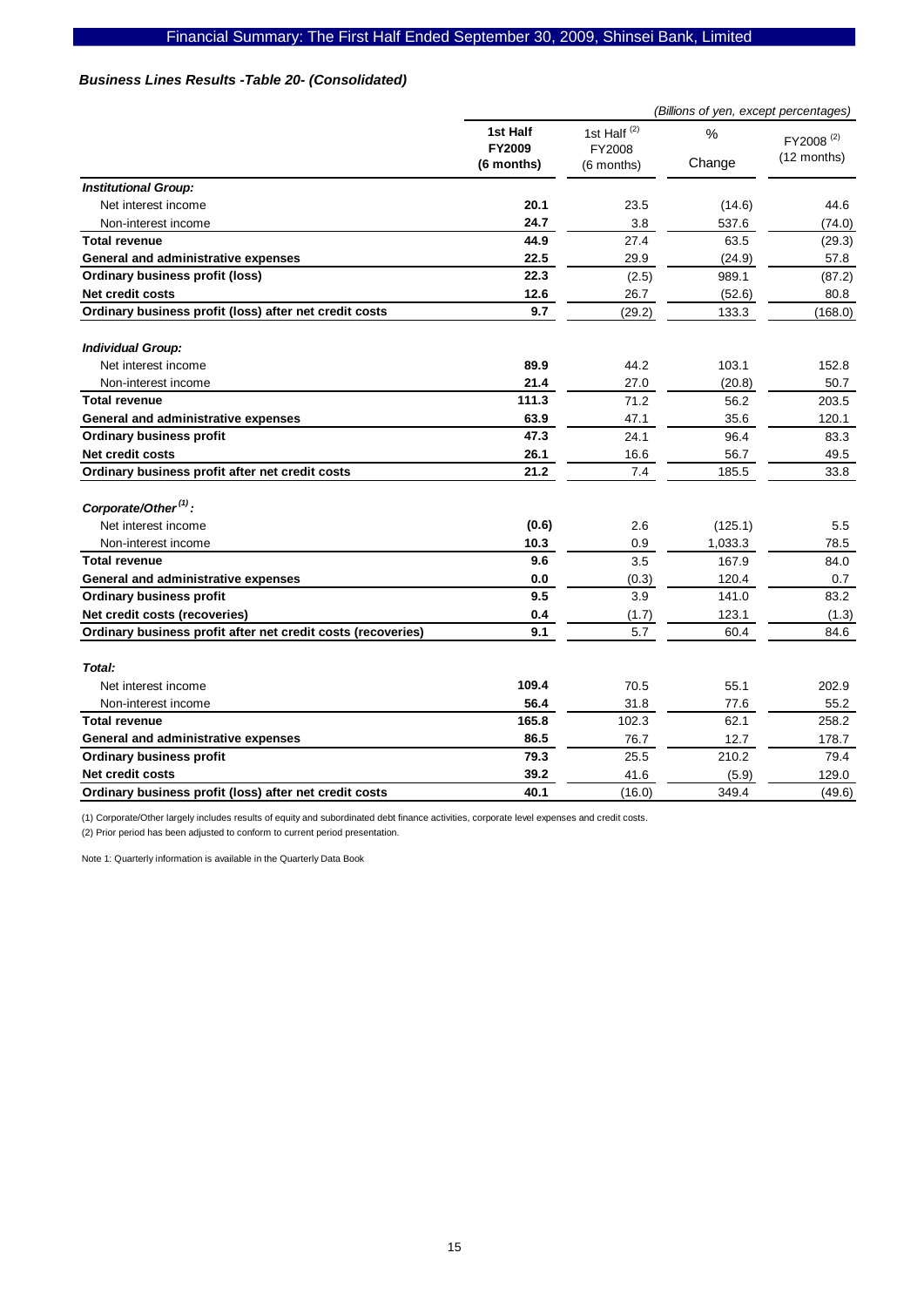# *Institutional Group -Table 21- (Consolidated)*  (1)

|                                                        |                                  |                                                 | (Billions of yen, except percentages) |                                      |
|--------------------------------------------------------|----------------------------------|-------------------------------------------------|---------------------------------------|--------------------------------------|
|                                                        | 1st Half<br>FY2009<br>(6 months) | 1st Half <sup>(3)</sup><br>FY2008<br>(6 months) | $\frac{0}{0}$<br>Change               | FY2008 <sup>(3)</sup><br>(12 months) |
| Institutional Banking <sup>(2)</sup> :                 |                                  |                                                 |                                       |                                      |
| Net interest income                                    | 22.4                             | 26.0                                            | (14.1)                                | 49.7                                 |
| Non-interest income                                    | 14.4                             | (9.7)                                           | 247.7                                 | (100.1)                              |
| <b>Total revenue</b>                                   | 36.8                             | 16.3                                            | 126.1                                 | (50.4)                               |
| General and administrative expenses                    | 18.4                             | 23.6                                            | (21.8)                                | 46.9                                 |
| <b>Ordinary business profit (loss)</b>                 | 18.3                             | (7.3)                                           | 351.2                                 | (97.4)                               |
| Net credit costs                                       | 9.8                              | 22.9                                            | (56.9)                                | 72.7                                 |
| Ordinary business profit (loss) after net credit costs | 8.5                              | (30.2)                                          | 128.1                                 | (170.1)                              |
| Showa Leasing:                                         |                                  |                                                 |                                       |                                      |
| Net interest income                                    | (2.2)                            | (2.5)                                           | 9.0                                   | (5.0)                                |
| Non-interest income                                    | 10.3                             | 13.6                                            | (24.4)                                | 26.1                                 |
| <b>Total revenue</b>                                   | 8.0                              | 11.1                                            | (27.9)                                | 21.0                                 |
| General and administrative expenses                    | 4.0                              | 6.3                                             | (36.2)                                | 10.8                                 |
| <b>Ordinary business profit</b>                        | 3.9                              | 4.8                                             | (16.9)                                | 10.1                                 |
| <b>Net credit costs</b>                                | 2.7                              | 3.8                                             | (27.1)                                | 8.1                                  |
| Ordinary business profit after net credit costs        | 1.2                              | 1.0                                             | 21.3                                  | 2.0                                  |
| <b>Institutional Group:</b>                            |                                  |                                                 |                                       |                                      |
| Net interest income                                    | 20.1                             | 23.5                                            | (14.6)                                | 44.6                                 |
| Non-interest income                                    | 24.7                             | 3.8                                             | 537.6                                 | (74.0)                               |
| <b>Total revenue</b>                                   | 44.9                             | 27.4                                            | 63.5                                  | (29.3)                               |
| General and administrative expenses                    | 22.5                             | 29.9                                            | (24.9)                                | 57.8                                 |
| <b>Ordinary business profit (loss)</b>                 | 22.3                             | (2.5)                                           | 989.1                                 | (87.2)                               |
| Net credit costs                                       | 12.6                             | 26.7                                            | (52.6)                                | 80.8                                 |
| Ordinary business profit (loss) after net credit costs | 9.7                              | (29.2)                                          | 133.3                                 | (168.0)                              |

(1) Net of consolidation adjustments, if applicable.

(2) Represents "Institutional Group excluding Showa Leasing."

(3) Prior period has been adjusted to conform to current period presentation.

Note 1: Quarterly information is available in the Quarterly Data Book

### *Institutional Group Revenue by Product -Table 22- (Consolidated)*

|                                               |                                         | (Billions of yen, except percentages)           |             |                                        |  |
|-----------------------------------------------|-----------------------------------------|-------------------------------------------------|-------------|----------------------------------------|--|
|                                               | 1st Half<br><b>FY2009</b><br>(6 months) | 1st Half <sup>(1)</sup><br>FY2008<br>(6 months) | %<br>Change | FY2008 <sup>(1)</sup><br>$(12$ months) |  |
| Basic banking                                 | 6.3                                     | 6.3                                             | 0.4         | 11.3                                   |  |
| Real estate finance                           | 10.4                                    | 12.0                                            | (13.8)      | 24.1                                   |  |
| Credit trading                                | 1.5                                     | 9.8                                             | (84.2)      | 11.5                                   |  |
| Principal investments                         | (5.2)                                   | 0.6                                             | (945.6)     | (13.6)                                 |  |
| Foreign exchange, derivatives, equity-related | 6.6                                     | (2.5)                                           | 358.4       | (19.4)                                 |  |
| Securitization                                | 1.5                                     | (7.0)                                           | 122.4       | (11.9)                                 |  |
| Other capital markets                         | 13.7                                    | (7.2)                                           | 291.1       | (61.1)                                 |  |
| <b>ALM</b> activities                         | (0.0)                                   | 2.6                                             | (103.5)     | 5.1                                    |  |
| Leasing (Showa Leasing)                       | 8.0                                     | 11.1                                            | (27.9)      | 21.0                                   |  |
| Others                                        | 1.9                                     | 1.5                                             | 20.9        | 3.4                                    |  |
| Total revenue (loss)                          | 44.9                                    | 27.4                                            | 63.5        | (29.3)                                 |  |

(1) Prior period has been adjusted to conform to current period presentation.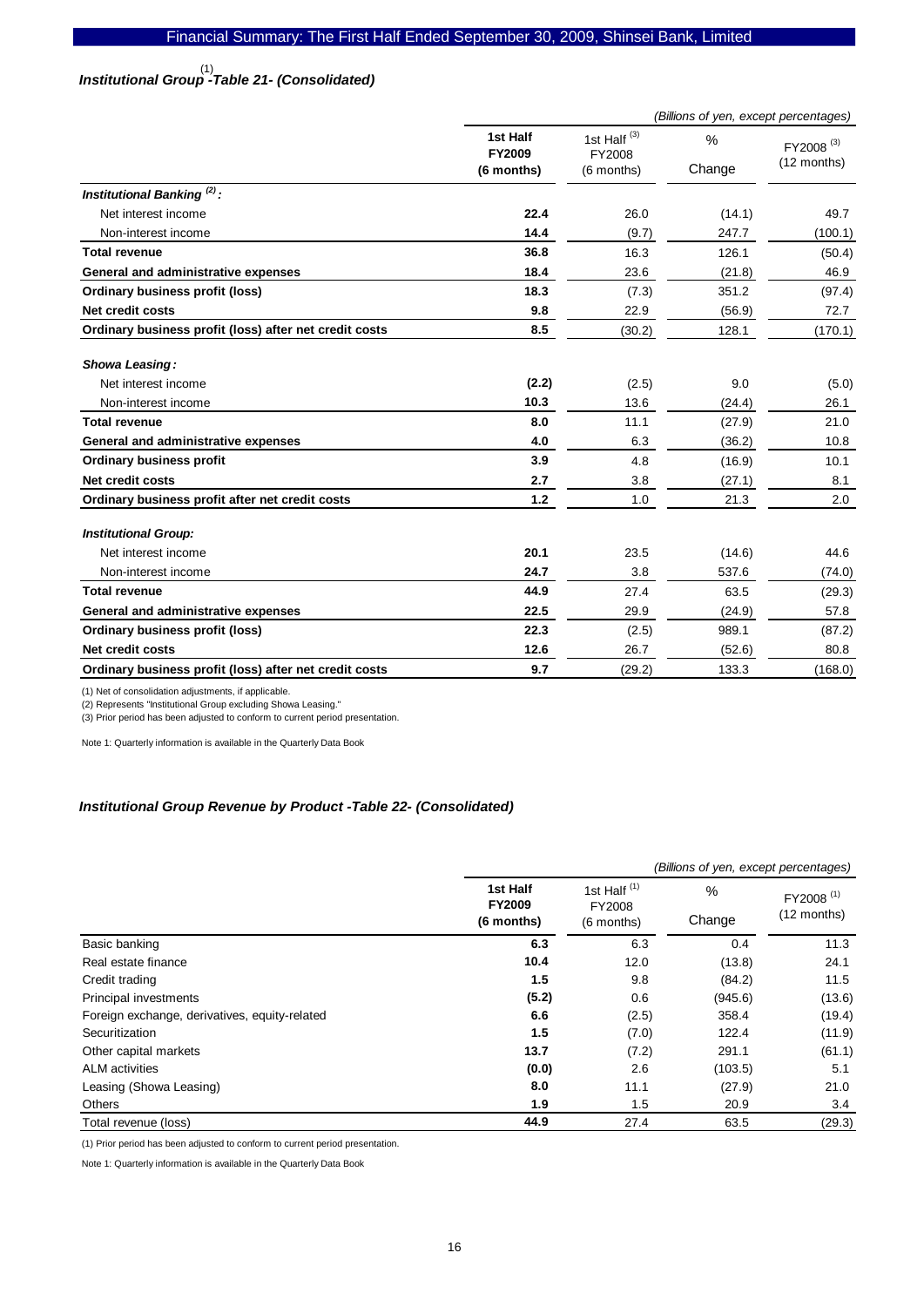The Institutional Group consists of the Institutional Banking business and Showa Leasing.

The Institutional Group business recorded total revenue of ¥44.9 billion in the first half of fiscal year 2009. This is ¥17.4 billion, or 63.5%, higher than the first half of fiscal year 2008 as we have begun to see a growing contribution from our core businesses despite ongoing mark-downs and impairments that we have taken within some of our Institutional Group businesses.

Basic Banking continues to make a steady contribution to our results and generated total revenue of ¥6.3 billion in the first half of fiscal year 2009, in line with the ¥6.3 billion generated in the first half of fiscal year 2008 despite the lower average balance of loans outstanding in the current period. Our real estate finance business generated revenue of ¥10.4 billion, a decrease of ¥1.6 billion or 13.8% compared to the first half of fiscal year 2008, due mainly to a lower average balance of loans as we have worked with our clients to refinance and pay down certain loans on our books. Credit Trading generated ¥1.5 billion in total revenue in the first half of fiscal year 2009 due to mark-downs of certain international credit trading positions, mainly in Europe, a decrease of ¥8.2 billion from the first half of the prior fiscal year. Principal Investments generated a loss of ¥5.2 billion compared to a gain of ¥0.6 billion in the first half of fiscal year 2008, as we took mark-downs and impairments of ¥5.8 billion on our legacy Japanese real estate principal investments. In addition, Principal Investments recorded ¥3.8 billion of losses on our investment in Jih Sun. We incurred a loss on Jih Sun of ¥4.6 billion in the first quarter of fiscal year 2009, followed by a gain of ¥0.8 billion during the second quarter of fiscal year 2009 as Jih Sun returned to profitability. Foreign Exchange, Derivatives and Equity-Related Transactions showed a gain of ¥6.6 billion in the current half, up from a ¥2.5 billion loss recorded in the first half of the prior fiscal year. Positive foreign exchange, derivatives and equity-related transactions revenues reflects our de-emphasis of proprietary trading begun in fiscal year

2008 as well as a return of client driven business that has occurred with the recovery in the credit markets during the current period. Securitization recognized a gain of ¥1.5 billion during the first half of fiscal year 2009 as compared to a loss of ¥7.0 billion during the first half of fiscal year 2008. Our Other Capital Markets businesses generated revenue of ¥13.7 billion for the current period including ¥11.7 billion of gains from the sale of CLOs and ¥1.4 billion yen in gains from the sale of corporate bonds, compared to a loss of ¥7.2 billion in the first half of the prior fiscal year.

In the first half of fiscal year 2009, Institutional Banking general and administrative expenses were ¥18.4 billion, a ¥5.1 billion or 21.8% decrease from the first half of the prior fiscal year. The decrease was largely due to the restructuring that we carried out during fiscal year 2008, as well as stricter cost controls and cost reduction measures enacted during the current period.

Net credit costs decreased to ¥9.8 billion in the current period from ¥22.9 billion in the prior period. Current period net credit costs included ¥3.1 billion of net credit costs related to our asset backed investments portfolio and ¥1.6 billion of net credit costs related to our real estate non-recourse finance portfolio. During the first half of fiscal year 2008, we recorded net credit costs of ¥18.6 billion incurred for a loan to a subsidiary of Lehman Brothers.

As a result, Institutional Banking showed an ordinary business profit after net credit costs of ¥8.5 billion for the first half of fiscal year 2009, compared to an ordinary business loss after net credit costs of ¥30.2 billion in the first half of fiscal year 2008.

Showa Leasing's ordinary business profit after net credit costs increased to ¥1.2 billion for the first half of fiscal year 2009 from ¥1.0 billion in the first half of the prior fiscal year. While revenues have declined, in part due to our sale of Showa Auto Rental Leasing at the end of the second quarter of fiscal year 2008, we have successfully reduced our expenses and credit costs for the period in line with the reduced revenue in this business.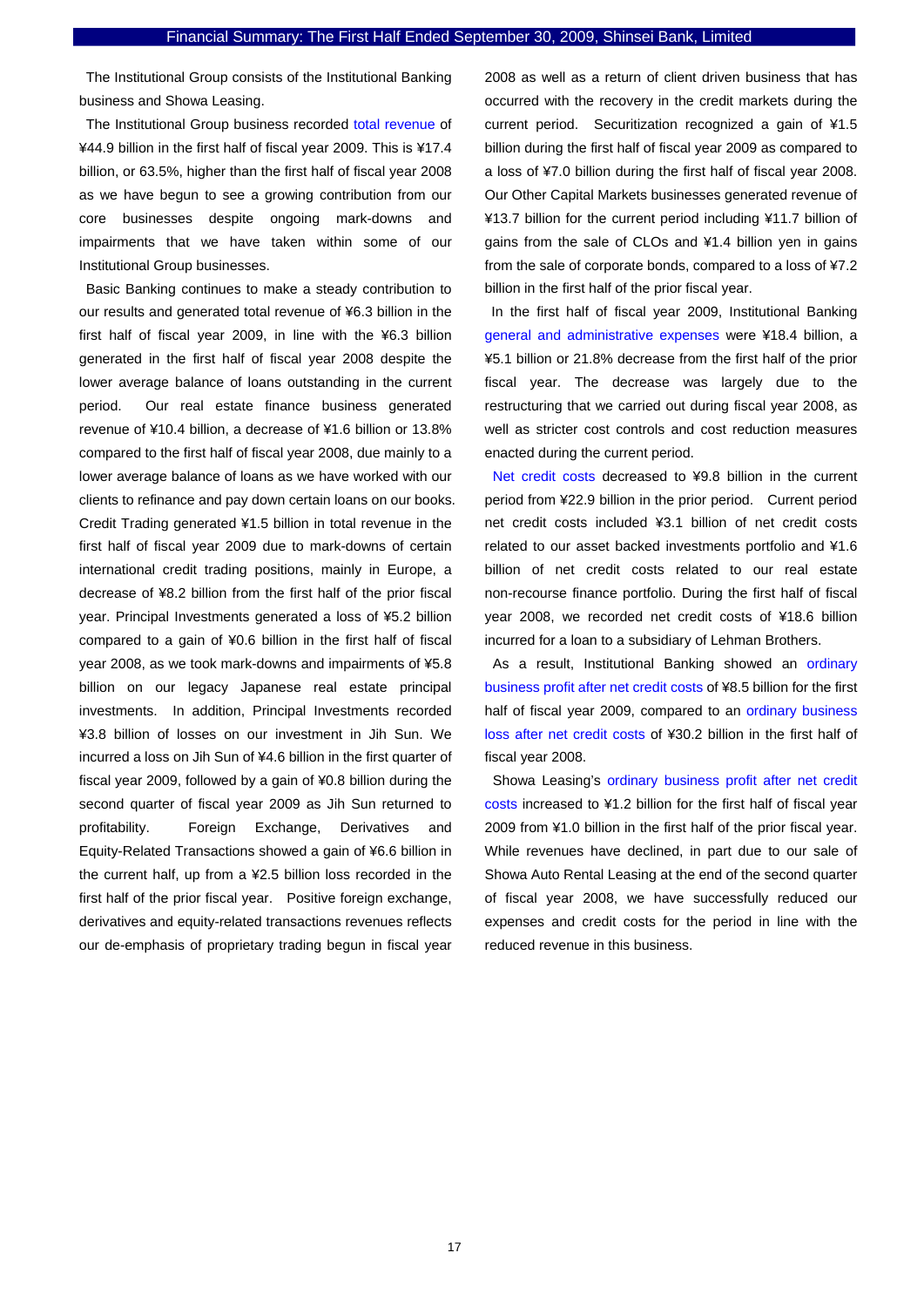# Financial Summary: The First Half Ended September 30, 2009, Shinsei Bank, Limited

# *Individual Group -Table 23- (Consolidated)*  (1)

|                                                              | (Billions of yen, except percentages) |            |         |                                        |
|--------------------------------------------------------------|---------------------------------------|------------|---------|----------------------------------------|
|                                                              | 1st Half                              | 1st Half   | %       |                                        |
|                                                              | <b>FY2009</b>                         | FY2008     |         | FY2008 <sup>(3)</sup><br>$(12$ months) |
|                                                              | (6 months)                            | (6 months) | Change  |                                        |
| <b>Retail Banking:</b>                                       |                                       |            |         |                                        |
| Net interest income                                          | 16.0                                  | 12.7       | 26.1    | 28.4                                   |
| Non-interest income                                          | 5.6                                   | 6.5        | (14.2)  | 11.1                                   |
| <b>Total revenue</b>                                         | 21.7                                  | 19.3       | 12.4    | 39.6                                   |
| General and administrative expenses                          | 17.7                                  | 18.8       | (5.9)   | 37.3                                   |
| <b>Ordinary business profit</b>                              | 3.9                                   | 0.4        | 747.6   | 2.3                                    |
| Net credit costs (recoveries)                                | (0.0)                                 | 0.1        | (129.7) | 0.0                                    |
| Ordinary business profit after net credit costs (recoveries) | 4.0                                   | 0.3        | 1,094.7 | $2.2^{\circ}$                          |
| (Reference) Revenue from structured deposits                 | 4.0                                   | 3.1        | 26.0    | 7.0                                    |
| <b>Shinsei Financial:</b>                                    |                                       |            |         |                                        |
| Net interest income                                          | 51.0                                  |            |         | 65.3                                   |
| Non-interest income                                          | (2.1)                                 |            |         | (0.3)                                  |
| <b>Total revenue</b>                                         | 48.8                                  |            |         | 64.9                                   |
| General and administrative expenses                          | 22.3                                  |            |         | 26.6                                   |
| <b>Ordinary business profit</b>                              | 26.4                                  |            |         | 38.3                                   |
| Net credit costs                                             | 17.4                                  |            |         | 14.9                                   |
| Ordinary business profit after net credit costs              | 9.0                                   |            |         | 23.3                                   |
| <b>APLUS:</b>                                                |                                       |            |         |                                        |
| Net interest income                                          | 14.0                                  | 18.2       | (23.1)  | 34.2                                   |
| Non-interest income                                          | 18.3                                  | 20.6       | (11.3)  | 40.6                                   |
| <b>Total revenue</b>                                         | 32.3                                  | 38.8       | (16.9)  | 74.9                                   |
| General and administrative expenses                          | 19.1                                  | 21.6       | (11.5)  | 43.3                                   |
| <b>Ordinary business profit</b>                              | 13.1                                  | 17.2       | (23.6)  | 31.6                                   |
| <b>Net credit costs</b>                                      | 11.7                                  | 12.1       | (3.3)   | 24.3                                   |
| Ordinary business profit after net credit costs              | 1.4                                   | 5.0        | (72.2)  | 7.2                                    |
|                                                              |                                       |            |         |                                        |
| <b>Shinki:</b><br>Net interest income                        | 8.2                                   | 11.3       | (27.3)  | 21.0                                   |
| Non-interest income                                          | (0.5)                                 | (0.6)      | 22.7    | (1.2)                                  |
| <b>Total revenue</b>                                         | 7.7                                   | 10.6       | (27.6)  | 19.7                                   |
| General and administrative expenses                          | 4.4                                   | 5.5        | (19.2)  | 10.8                                   |
| <b>Ordinary business profit</b>                              | 3.2                                   | 5.1        | (36.7)  | 8.9                                    |
| Net credit costs (recoveries)                                | (3.4)                                 | 2.9        | (219.0) | 3.9                                    |
| Ordinary business profit after net credit costs (recoveries) | 6.7                                   | 2.2        | 202.5   | 4.9                                    |
|                                                              |                                       |            |         |                                        |
| Other Subsidiaries <sup>(2)</sup> :                          |                                       |            |         |                                        |
| Net interest income                                          | 0.5                                   | 1.9        | (70.8)  | 3.6                                    |
| Non-interest income                                          | 0.0                                   | 0.3        | (80.4)  | 0.5                                    |
| <b>Total revenue</b>                                         | 0.6                                   | 2.3        | (72.4)  | 4.1                                    |
| General and administrative expenses                          | 0.1                                   | 1.0        | (83.0)  | 1.9                                    |
| <b>Ordinary business profit</b>                              | 0.4                                   | 1.2        | (63.2)  | 2.1                                    |
| Net credit costs                                             | 0.4                                   | 1.4        | (69.1)  | 6.1                                    |
| Ordinary business profit (loss) after net credit costs       | 0.0                                   | (0.1)      | 107.1   | (3.9)                                  |
| <b>Total Individual Group:</b>                               |                                       |            |         |                                        |
| Net interest income                                          | 89.9                                  | 44.2       | 103.1   | 152.8                                  |
| Non-interest income                                          | 21.4                                  | 27.0       | (20.8)  | 50.7                                   |
| <b>Total revenue</b>                                         | 111.3                                 | 71.2       | 56.2    | 203.5                                  |
| General and administrative expenses                          | 63.9                                  | 47.1       | 35.6    | 120.1                                  |
| <b>Ordinary business profit</b>                              | 47.3                                  | 24.1       | 96.4    | 83.3                                   |
| <b>Net credit costs</b>                                      | 26.1                                  | 16.6       | 56.7    | 49.5                                   |
| Ordinary business profit after net credit costs              | 21.2                                  | 7.4        | 185.5   | 33.8                                   |

(1) Net of consolidation adjustments, if applicable.

(2) Includes Shinsei Property Finance and unallocated Consumer Finance Sub-Group financials.

(3) Shinsei Financial is only for six months from October 2008 to March 2009.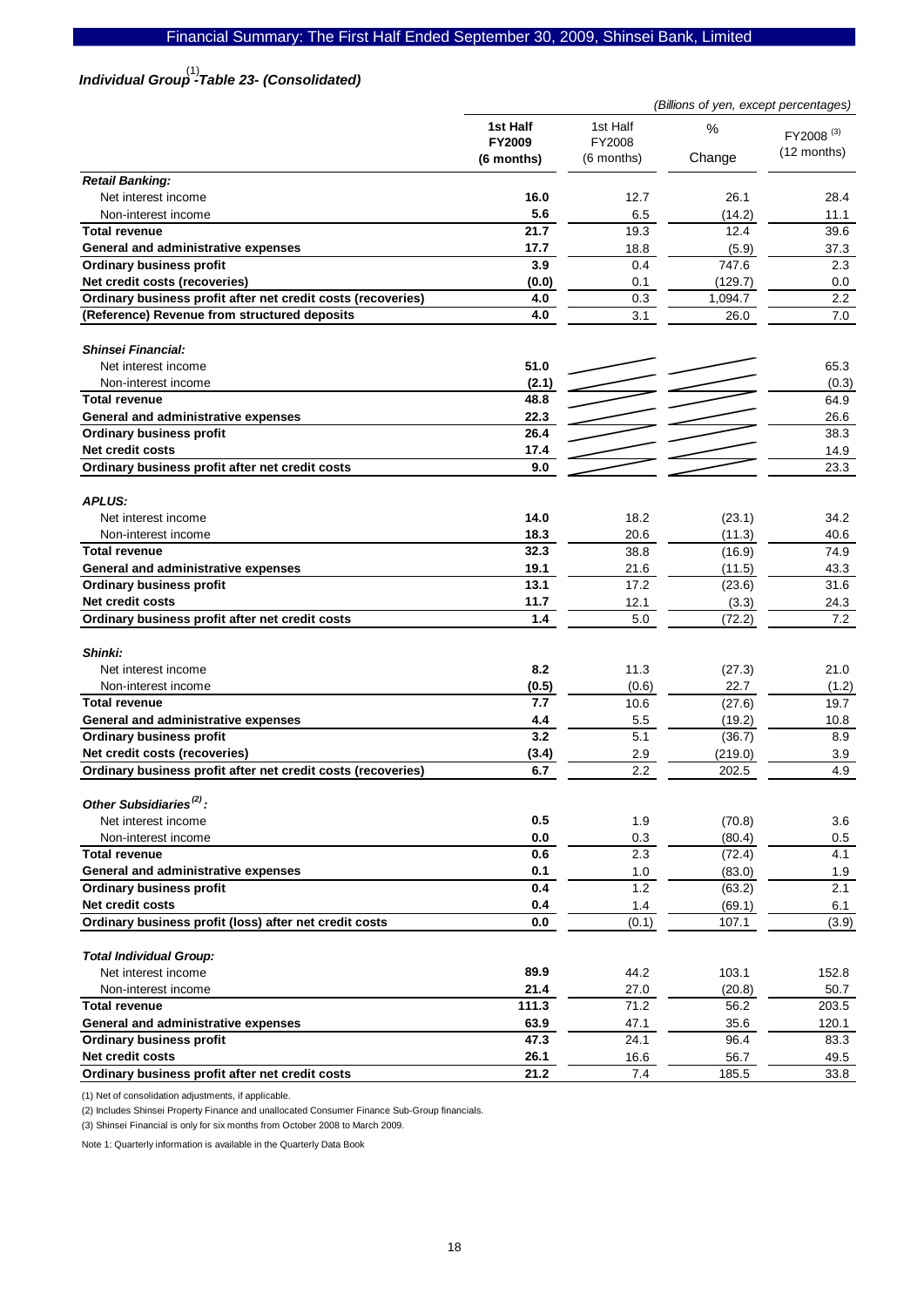### *Individual Group Revenue by Product/Entity -Table 24- (Consolidated)*

|                                              | (Billions of yen, except percentages)   |                                    |             |                                      |  |
|----------------------------------------------|-----------------------------------------|------------------------------------|-------------|--------------------------------------|--|
|                                              | 1st Half<br><b>FY2009</b><br>(6 months) | 1st Half<br>FY2008<br>$(6$ months) | %<br>Change | FY2008 <sup>(1)</sup><br>(12 months) |  |
| Retail Banking:                              | 21.7                                    | 19.3                               | 12.4        | 39.6                                 |  |
| Deposits and debentures net interest income  | 12.8                                    | 10.1                               | 27.0        | 22.4                                 |  |
| Deposits and debentures non-interest income  | 3.4                                     | 2.7                                | 25.1        | 6.1                                  |  |
| Asset management                             | 2.5                                     | 3.0                                | (16.9)      | 4.7                                  |  |
| Loans                                        | 2.8                                     | 3.4                                | (15.3)      | 6.3                                  |  |
| (Reference) Revenue from structured deposits | 4.0                                     | 3.1                                | 26.0        | 7.0                                  |  |
| Shinsei Financial                            | 48.8                                    |                                    |             | 64.9                                 |  |
| <b>APLUS</b>                                 | 32.3                                    | 38.8                               | (16.9)      | 74.9                                 |  |
| Shinki                                       | 7.7                                     | 10.6                               | (27.6)      | 19.7                                 |  |
| Other subsidiaries                           | 0.6                                     | 2.3                                | (72.4)      | 4.1                                  |  |
| Total revenue                                | 111.3                                   | 71.2                               | 56.2        | 203.5                                |  |

(1) Shinsei Financial is only for six months from October 2008 to March 2009.

Note 1: Quarterly information is available in the Quarterly Data Book

The Individual Group consists of the Retail Banking business as well as the subsidiaries Shinsei Financial, APLUS, Shinki and Shinsei Property Finance. Shinsei Financial was acquired on September 22, 2008 from GE Japan Holdings Corporation and Shinsei Financial's results have been incorporated in our Results of Operations from the third quarter of fiscal year 2008.

During the first half of fiscal year 2009, the Individual Group generated ordinary business profit after net credit costs of ¥21.2 billion compared to an ordinary business profit after net credit costs of ¥7.4 billion during the first half of the prior fiscal year. The improved ordinary business profit after net credit costs for the current half reflects the incorporation of Shinsei Financial within our Individual Group as well as higher ordinary business profit after net credit costs within our Retail Banking and Shinki businesses, offset by lower ordinary business profit after net credit costs within APLUS.

During the first half of fiscal year 2009, total Retail Banking revenue was ¥21.7 billion as compared to ¥19.3 billion during the first half of the prior fiscal year. The main sources of revenue were interest income from retail deposits, income from structured deposits and fees, net interest income from loan products, and fees from asset management products. During the current period, we generated net interest income of ¥16.0 billion compared to ¥12.7 billion during the first half of the prior fiscal year. The increase in net interest income comes primarily from increases in deposits and debentures net interest income and loans. Non-interest income declined slightly to ¥5.6 billion in the current period from ¥6.5 billion in the first half of the prior fiscal year as fees from asset management products decreased slightly with the lower level of investment activity in the marketplace.

Retail Banking incurred general and administrative expenses of ¥17.7 billion during the first half of fiscal year 2009, a decrease of 5.9% as compared to the first half of the prior fiscal year. The business generated ordinary business profit after net credit costs of ¥4.0 billion for the first half of fiscal year 2009, as compared to an ordinary business profit after net credit costs of ¥0.3 billion during the first half of the prior fiscal year. The significantly improved ordinary business profit after net credit costs within Retail Banking reflects the steps that we have made to restructure our business and focus upon providing profitable products and services to our customer base.

For the first half of fiscal year 2009, Shinsei Financial generated total revenue of ¥48.8 billion, incurred general and administrative expenses of ¥22.3 billion and incurred net credit costs of ¥17.4 billion. As a result, Shinsei Financial's ordinary business profit after net credit costs was ¥9.0 billion for the current half.

For the first half of fiscal year 2009, APLUS generated total revenue of ¥32.3 billion, compared to ¥38.8 billion in the first half of the prior fiscal year. The decline in revenue was largely due to the slowdown in economic activity. The revenue shortfall was partially offset by lower general and administrative expenses and net credit costs. General and administrative expenses declined to ¥19.1 billion from ¥21.6 billion in the first half of the prior fiscal year, while net credit costs declined to ¥11.7 billion from ¥12.1 billion in the previous period. As a result, the business generated ordinary business profit after net credit costs of ¥1.4 billion in the first half of fiscal year 2009, compared to ¥5.0 billion in the first half of the prior fiscal year.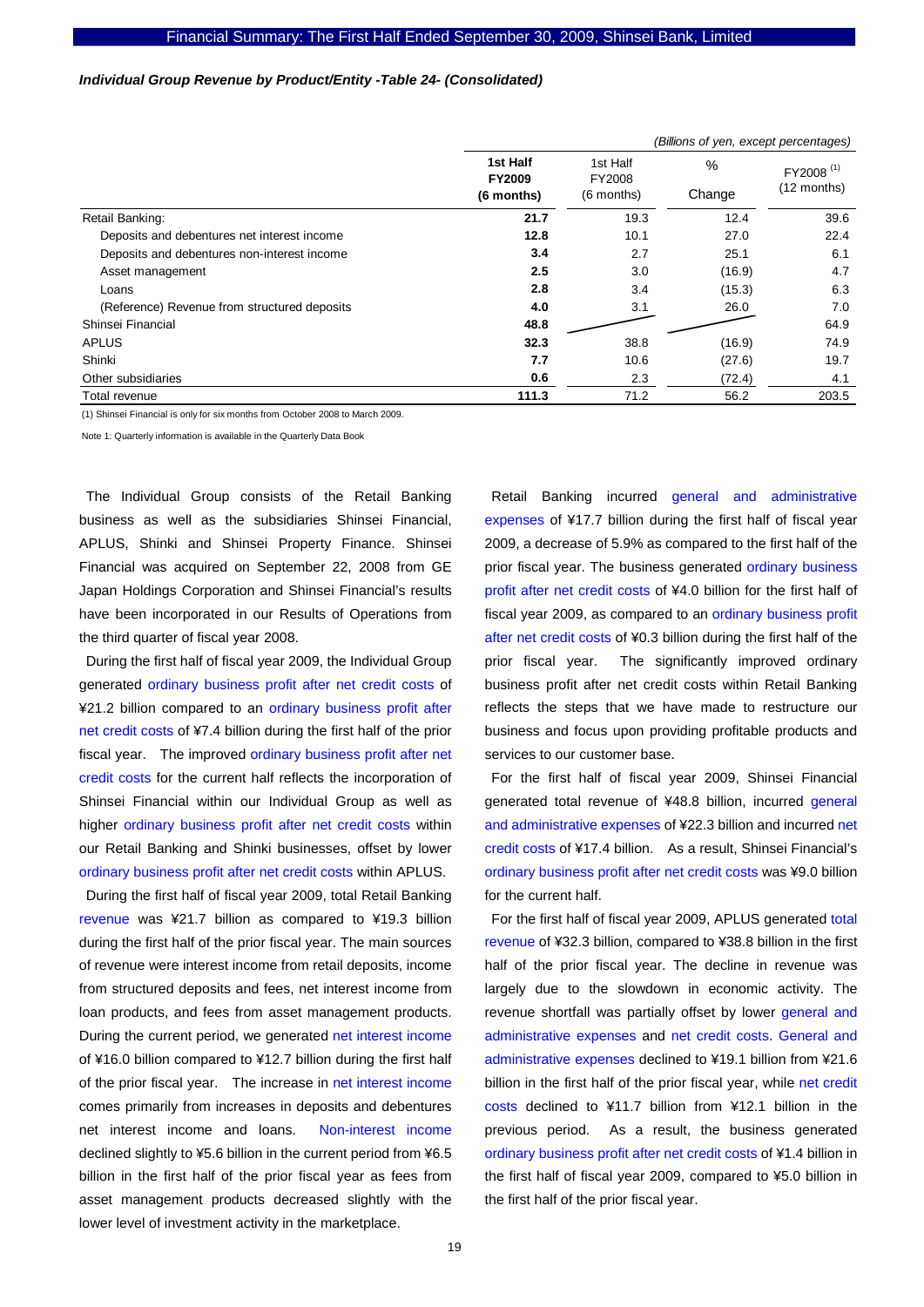For the first half of fiscal year 2009, Shinki recorded total revenue of ¥7.7 billion and general and administrative expenses of ¥4.4 billion. Shinki recorded net credit recoveries of ¥3.4 billion, including ¥6.4 billion of credit recoveries due to better than forecast collections within that business. As a result, Shinki recorded an ordinary business profit after net credit costs of ¥6.7 billion. This compares to an ordinary business profit after net credit costs of ¥2.2 billion in the first half of fiscal year 2008.

Shinsei Financial's grey zone payments and write-offs amounted to ¥72.0 billion in the first half of fiscal year 2009. The Shinsei Financial purchase agreement from GE includes an indemnity from GE that provides protection for potential losses beyond ¥203.9 billion from the majority of the legacy accounts with grey zone interest exposure. The business made new grey zone related provisions of ¥0.9 billion for the non-indemnified portion, and as a result, the total balance of Shinsei Financial's grey zone reserves was ¥89.9 billion as of September 30, 2009, as compared to ¥161.0 billion as of March 31, 2009.

APLUS' grey zone payments and write-offs amounted to ¥3.2 billion in the first half of fiscal year 2009. The business made ¥0.5 billion in grey zone related provisions and the total balance of the grey zone reserve was ¥8.3 billion as of September 30, 2009, as compared to ¥11.0 billion as of March 31, 2009. APLUS made ¥2.7 billion of grey zone related provisions and made ¥3.6 billion in grey zone payments and write-offs in the first half of fiscal year 2008.

Shinki's grey zone payments and write-offs amounted to ¥9.0 billion in the first half of fiscal year 2009. The business made new grey zone related provisions of ¥8.4 billion. The total balance of the grey zone reserve was ¥21.2 billion as of September 30, 2009, as compared to ¥21.7 billion as of March 31, 2009. Shinki made no grey zone related provisions and made ¥7.6 billion in grey zone payments and write-offs in the first half of fiscal year 2008.

Other subsidiaries' financials mainly include the financial results of Shinsei Property Finance Co., Ltd.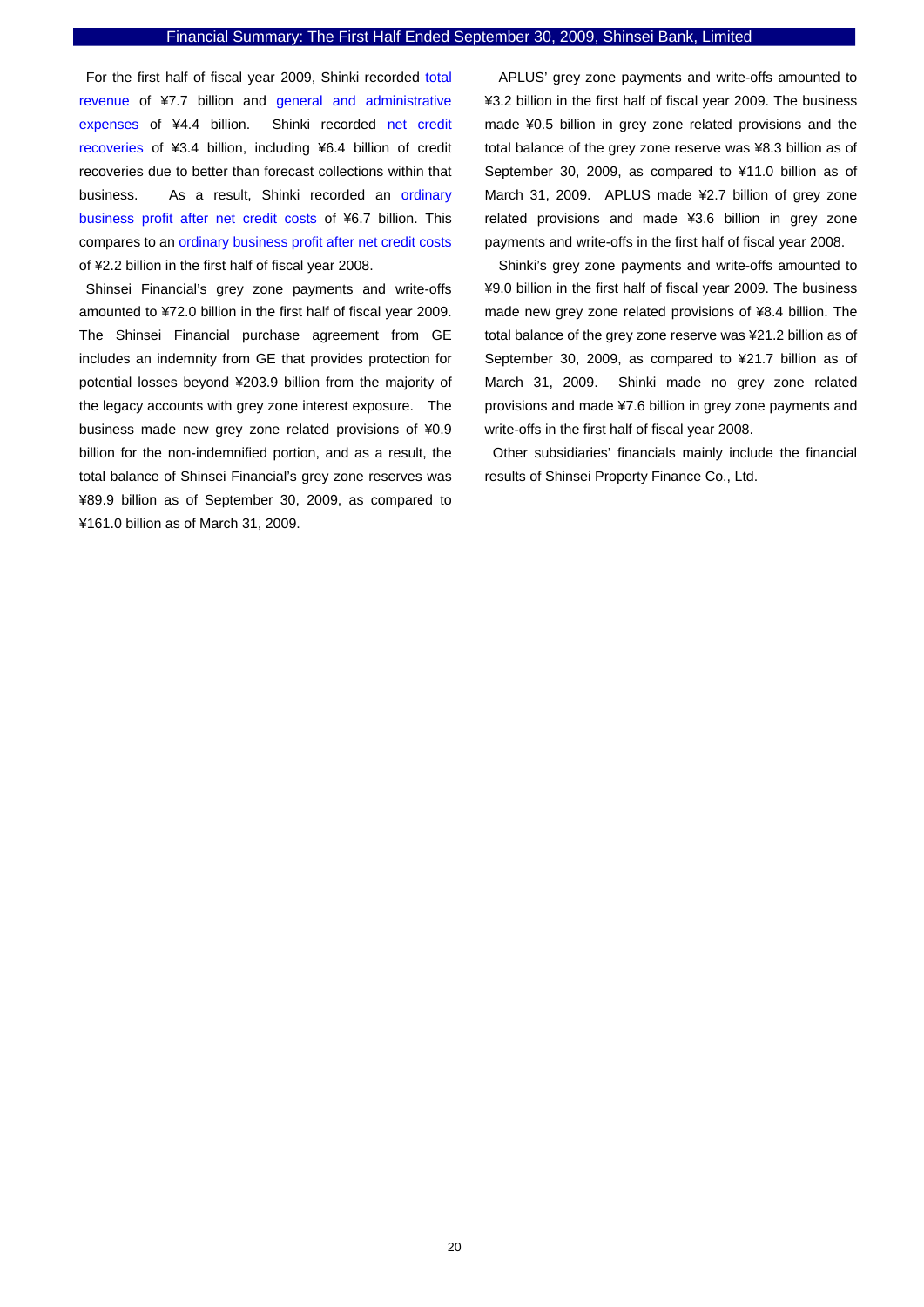# *Interim Consolidated Balance Sheets (Consolidated)*

**Assets** 

|                                                         |            |            |               |                   | (millions of yen) |
|---------------------------------------------------------|------------|------------|---------------|-------------------|-------------------|
|                                                         | Sep 30     | Sep 30     | Change        | Mar <sub>31</sub> | Change            |
|                                                         | 2009       | 2008<br>b  | a-b<br>Amount | 2009<br>с         | a-c<br>Amount     |
|                                                         | a          |            |               |                   |                   |
| < <assets>&gt;</assets>                                 |            |            |               |                   |                   |
| Cash and due from banks                                 | 476,047    | 278,461    | 197,586       | 605,089           | (129, 042)        |
| Call loans                                              | 19,569     | 199,000    | (179, 431)    |                   | 19,569            |
| Collateral related to securities borrowing transactions | 4,402      | 19,057     | (14, 655)     | 280               | 4,122             |
| Other monetary claims purchased                         | 361,501    | 454,635    | (93, 134)     | 408,035           | (46, 534)         |
| Trading assets                                          | 253,000    | 285,162    | (32, 162)     | 375,107           | (122, 107)        |
| Monetary assets held in trust                           | 329,130    | 377,205    | (48,075)      | 348,840           | (19, 710)         |
| <b>Securities</b>                                       | 3,282,207  | 1,994,372  | 1,287,835     | 2,174,198         | 1,108,009         |
| Loans and bills discounted                              | 5,469,978  | 6,579,707  | (1, 109, 729) | 5,876,910         | (406, 932)        |
| Foreign exchanges                                       | 12,775     | 22,449     | (9,674)       | 37,138            | (24, 363)         |
| Lease receivables and leased investment assets          | 224,025    | 252,628    | (28, 603)     | 232,554           | (8,529)           |
| Other assets                                            | 1,023,735  | 1,109,799  | (86,064)      | 1,125,768         | (102, 033)        |
| Premises and equipment                                  | 55,838     | 53,727     | 2,111         | 50,964            | 4,874             |
| Intangible assets                                       | 197,468    | 228,587    | (31, 119)     | 209,175           | (11, 707)         |
| Goodwill, net                                           | 125,377    | 146,511    | (21, 134)     | 132,952           | (7, 575)          |
| Deferred issuance expenses for debentures               | 166        | 153        | 13            | 161               | 5                 |
| Deferred tax assets                                     | 19,887     | 30,941     | (11, 054)     | 22,254            | (2,367)           |
| Customers' liabilities for acceptances and guarantees   | 652,445    | 695,538    | (43,093)      | 675,225           | (22, 780)         |
| Reserve for credit losses                               | (198, 659) | (135, 150) | (63, 509)     | (192, 511)        | (6, 148)          |
| <b>Total assets</b>                                     | 12,183,520 | 12,446,276 | (262, 756)    | 11,949,196        | 234,324           |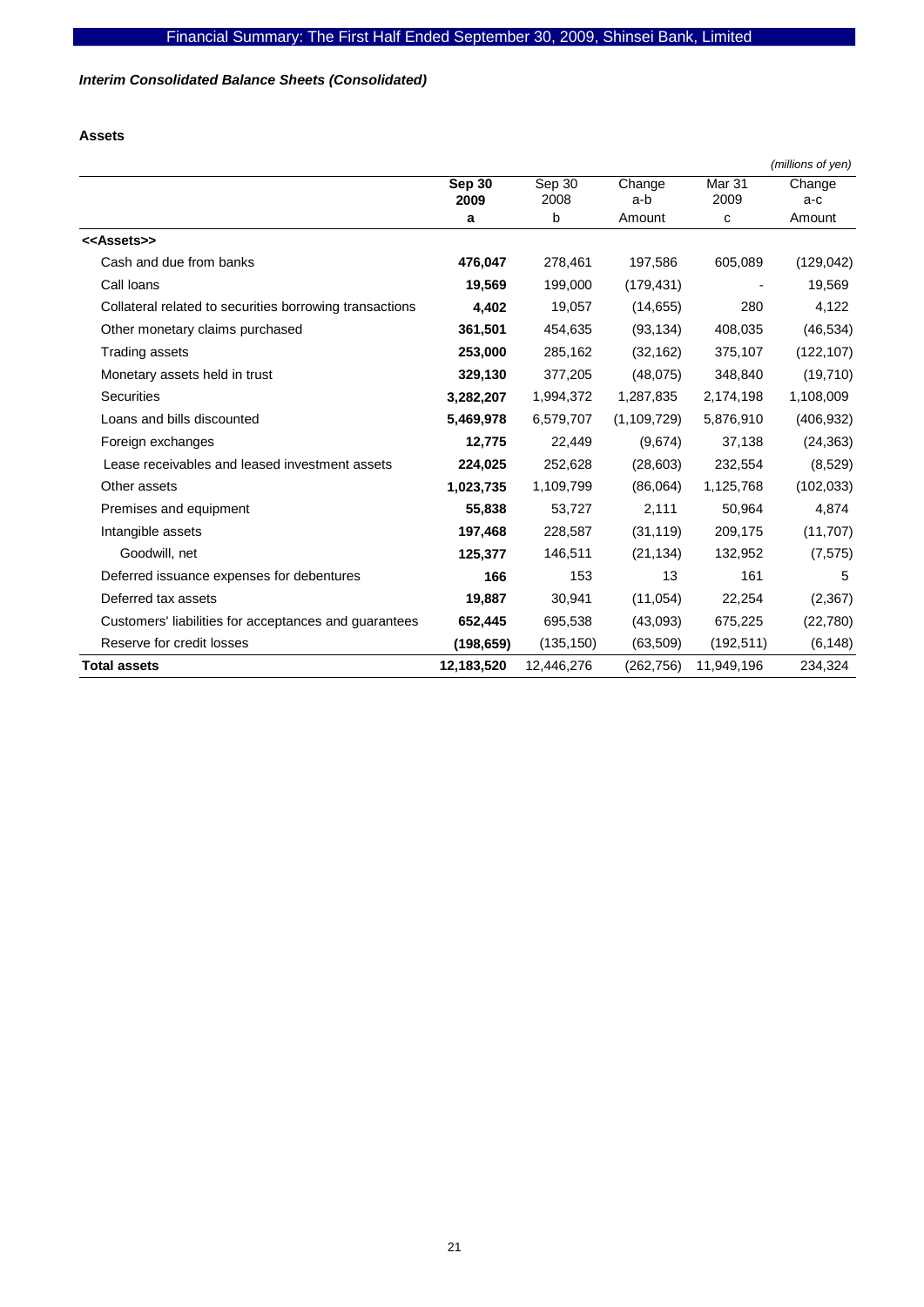# **Liabilities and Equity**

|                                                              |                |                |               |                | (millions of yen) |
|--------------------------------------------------------------|----------------|----------------|---------------|----------------|-------------------|
|                                                              | Sep 30<br>2009 | Sep 30<br>2008 | Change<br>a-b | Mar 31<br>2009 | Change<br>a-c     |
|                                                              | а              | b              | Amount        | c              | Amount            |
| < <liabilities>&gt;</liabilities>                            |                |                |               |                |                   |
| Deposits                                                     | 6,667,868      | 5,671,149      | 996,719       | 6,012,455      | 655,413           |
| Negotiable certificates of deposit                           | 378,641        | 744,479        | (365, 838)    | 259,659        | 118,982           |
| Debentures                                                   | 527,560        | 748,262        | (220, 702)    | 675,567        | (148,007)         |
| Call money                                                   | 100,469        | 480,870        | (380, 401)    | 281,513        | (181, 044)        |
| Payables under repurchase agreements                         | 156,382        |                | 156,382       | 53,805         | 102,577           |
| Collateral related to securities lending transactions        | 764,367        | 485,292        | 279,075       | 569,566        | 194,801           |
| Commercial paper                                             | 99             |                | 99            | 198            | (99)              |
| <b>Trading liabilities</b>                                   | 194,280        | 178,912        | 15,368        | 307,562        | (113, 282)        |
| Borrowed money                                               | 800,239        | 1,062,712      | (262, 473)    | 1,012,324      | (212, 085)        |
| Foreign exchanges                                            | 9              | 20             | (11)          | 4              | 5                 |
| Short-term corporate bonds                                   | 42,300         | 90,100         | (47,800)      | 11,500         | 30,800            |
| Corporate bonds                                              | 205,222        | 407,416        | (202, 194)    | 266,489        | (61, 267)         |
| <b>Other liabilities</b>                                     | 745,833        | 669,301        | 76,532        | 819,900        | (74,067)          |
| Accrued employees' bonuses                                   | 6,141          | 7,191          | (1,050)       | 10,425         | (4, 284)          |
| Accrued directors' bonuses                                   | 72             | 201            | (129)         | 318            | (246)             |
| Reserve for employees' retirement benefits                   | 9,903          | 9,521          | 382           | 18,219         | (8,316)           |
| Reserve for directors' retirement benefits                   | 180            | 228            | (48)          | 234            | (54)              |
| Reserve for losses on interest repayments                    | 119,512        | 256,298        | (136, 786)    | 193,850        | (74, 338)         |
| Reserve for losses on disposal of premises and equipment     | 6,933          | 7,291          | (358)         | 7,559          | (626)             |
| Reserve for losses on litigation                             | 3,662          |                | 3,662         | 3,662          |                   |
| Reserve under special law                                    | 4              | 4              | 0             | 4              |                   |
| Deferred tax liabilities                                     | 1,426          | 13,074         | (11, 648)     | 1,665          | (239)             |
| Acceptances and guarantees                                   | 652,445        | 695,538        | (43,093)      | 675,225        | (22, 780)         |
| <b>Total liabilities</b>                                     | 11,383,559     | 11,527,868     | (144, 309)    | 11,181,714     | 201,845           |
| < <equity>&gt;</equity>                                      |                |                |               |                |                   |
| Shareholders' equity:                                        |                |                |               |                |                   |
| Capital stock                                                | 476,296        | 476,296        |               | 476,296        |                   |
| Capital surplus                                              | 43,554         | 43,554         |               | 43,554         |                   |
| Retained earnings                                            | 163,651        | 277,311        | (113,660)     | 152,855        | 10,796            |
| Treasury stock, at cost                                      | (72, 558)      | (72, 558)      | (0)           | (72, 558)      | (0)               |
| Total shareholders' equity                                   | 610,944        | 724,604        | (113,660)     | 600,147        | 10,797            |
| Net unrealized gain (loss) and translation adjustments:      |                |                |               |                |                   |
| Unrealized gain (loss) on available-for-sale securities      | 3,128          | (58,600)       | 61,728        | (38, 813)      | 41,941            |
| Deferred gain (loss) on derivatives under hedge accounting   | (2,081)        | (2, 779)       | 698           | (2,996)        | 915               |
| Foreign currency translation adjustments                     | 861            | 832            | 29            | 1,297          | (436)             |
| Total net unrealized gain (loss) and translation adjustments | 1,908          | (60, 547)      | 62,455        | (40, 511)      | 42,419            |
| Stock acquisition rights                                     | 1,580          | 1,507          | 73            | 1,808          | (228)             |
| Minority interests in subsidiaries                           | 185,528        | 252,842        | (67, 314)     | 206,037        | (20, 509)         |
| <b>Total equity</b>                                          | 799,960        | 918,407        | (118, 447)    | 767,481        | 32,479            |
| <b>Total liabilities and equity</b>                          | 12,183,520     | 12,446,276     | (262, 756)    | 11,949,196     | 234,324           |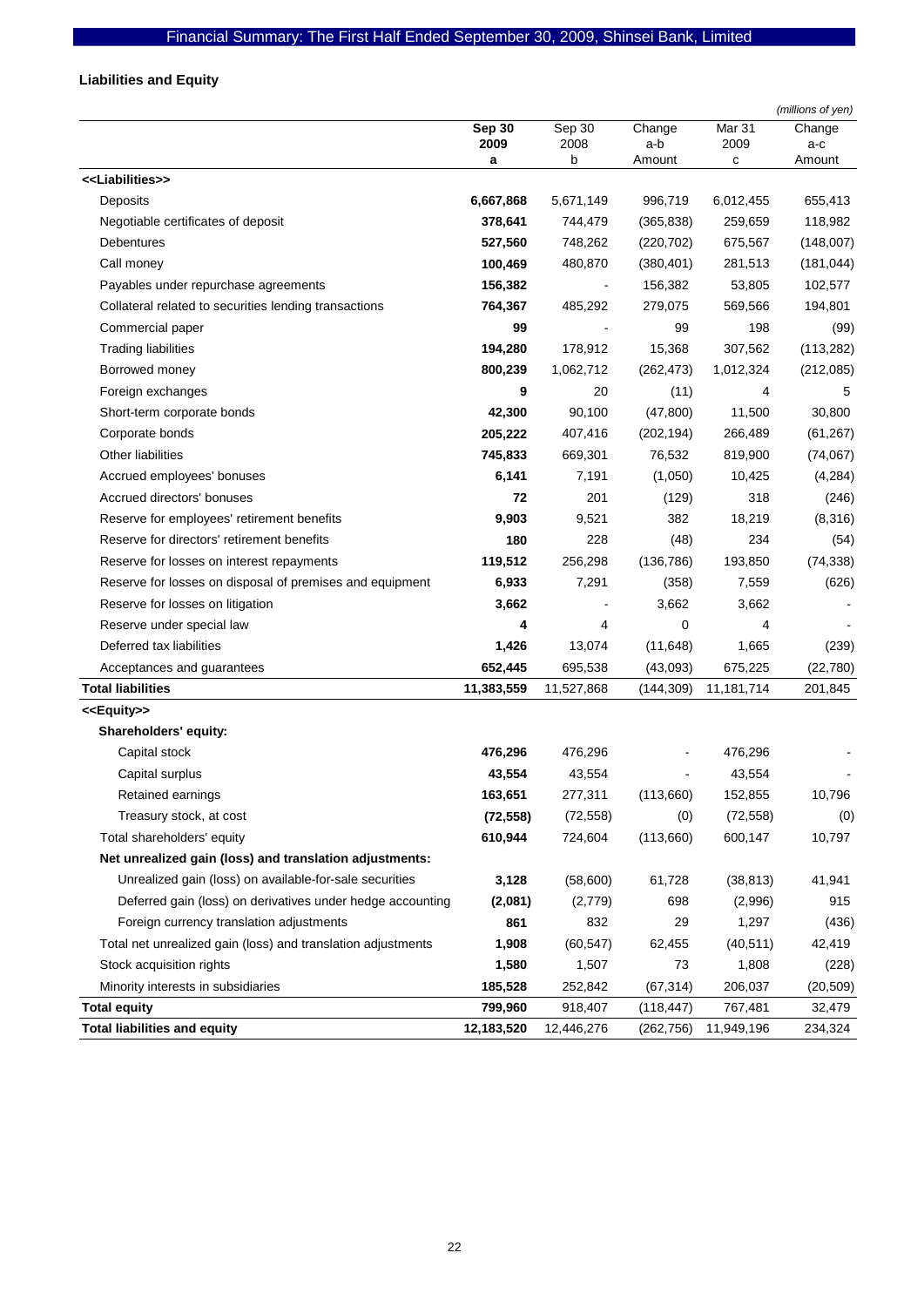# *Interim Consolidated Statements of Operations (Consolidated)*

|                                                           |               |           | (millions of yen, except percentages) |         |            |  |
|-----------------------------------------------------------|---------------|-----------|---------------------------------------|---------|------------|--|
|                                                           | 1st Half      | 1st Half  |                                       | Change  |            |  |
|                                                           | <b>FY2009</b> | FY2008    | Amount                                | $\%$    | FY2008     |  |
| Total interest income                                     | 151,455       | 124,451   | 27,004                                | 21.7    | 303,421    |  |
| Interest on loans and bills discounted                    | 130,214       | 98,053    | 32,161                                | 32.8    | 256,180    |  |
| Interest and dividends on securities                      | 16,840        | 20,937    | (4,097)                               | (19.6)  | 37,997     |  |
| Other interest income                                     | 4,399         | 5,461     | (1,062)                               | (19.4)  | 9,243      |  |
| Fees and commissions income                               | 24,941        | 28,888    | (3,947)                               | (13.7)  | 52,676     |  |
| Trading profits                                           | 4,121         | 5,227     | (1, 106)                              | (21.2)  | 11,918     |  |
| Other business income                                     | 108,262       | 112,470   | (4,208)                               | (3.7)   | 211,588    |  |
| Other ordinary income                                     | 9,006         | 12,297    | (3,291)                               | (26.8)  | 22,071     |  |
| <b>Ordinary income</b>                                    | 297,787       | 283,335   | 14,452                                | 5.1     | 601,677    |  |
| Total interest expenses                                   | 42,051        | 53,900    | (11, 849)                             | (22.0)  | 100,425    |  |
| Interest on deposits                                      | 27,931        | 22,463    | 5,468                                 | 24.3    | 47,426     |  |
| Interest on borrowings                                    | 6,023         | 8,658     | (2,635)                               | (30.4)  | 17,001     |  |
| Interest on corporate bonds                               | 3,716         | 7,318     | (3,602)                               | (49.2)  | 11,509     |  |
| Other interest expenses                                   | 4.379         | 15,460    | (11,081)                              | (71.7)  | 24,488     |  |
| Fees and commissions expenses                             | 14,040        | 11,646    | 2,394                                 | 20.6    | 26,162     |  |
| <b>Trading losses</b>                                     | 996           | 6,219     | (5,223)                               | (84.0)  | 16,582     |  |
| Other business expenses                                   | 72,935        | 100,487   | (27, 552)                             | (27.4)  | 244,914    |  |
| Total general and administrative expenses                 | 98,835        | 83,281    | 15,554                                | 18.7    | 199,597    |  |
| General and administrative expenses                       | 88,013        | 77,547    | 10,466                                | 13.5    | 182,043    |  |
| Amortization of goodwill                                  | 6,798         | 3,872     | 2,926                                 | 75.6    | 11,673     |  |
| Amortization of intangible assets                         | 4,022         | 1,861     | 2,161                                 | 116.1   | 5,880      |  |
| Other ordinary expenses                                   | 63,538        | 52,864    | 10,674                                | 20.2    | 177,311    |  |
| Provision of reserve for loan losses                      | 35,274        | 38,378    | (3, 104)                              | (8.1)   | 124,973    |  |
| Others                                                    | 28,263        | 14,486    | 13,777                                | 95.1    | 52,338     |  |
| <b>Ordinary expenses</b>                                  | 292,397       | 308,399   | (16,002)                              | (5.2)   | 764,993    |  |
| Net ordinary income (loss)                                | 5,390         | (25,063)  | 30,453                                | (121.5) | (163, 316) |  |
| Special gains                                             | 17,699        | 20,271    | (2,572)                               | (12.7)  | 100,947    |  |
| Special losses                                            | 2,938         | 4,402     | (1,464)                               | (33.3)  | 56,684     |  |
| Income (loss) before income taxes and minority interests: | 20,151        | (9, 194)  | 29,345                                | (319.2) | (119,054)  |  |
| Income taxes (benefit)                                    |               |           |                                       |         |            |  |
| Current                                                   | 515           | 2,412     | (1,897)                               | (78.6)  | 3,466      |  |
| Deferred                                                  | 3,381         | (596)     | 3,977                                 | (667.3) | 7,004      |  |
| Total income taxes (benefit)                              | 3,897         | 1,815     | 2,082                                 | 114.7   | 10,471     |  |
| Minority interests in net income of subsidiaries          | 5,190         | 8,274     | (3,084)                               | (37.3)  | 13,558     |  |
| Net income (loss)                                         | 11,062        | (19, 284) | 30,346                                | (157.4) | (143, 084) |  |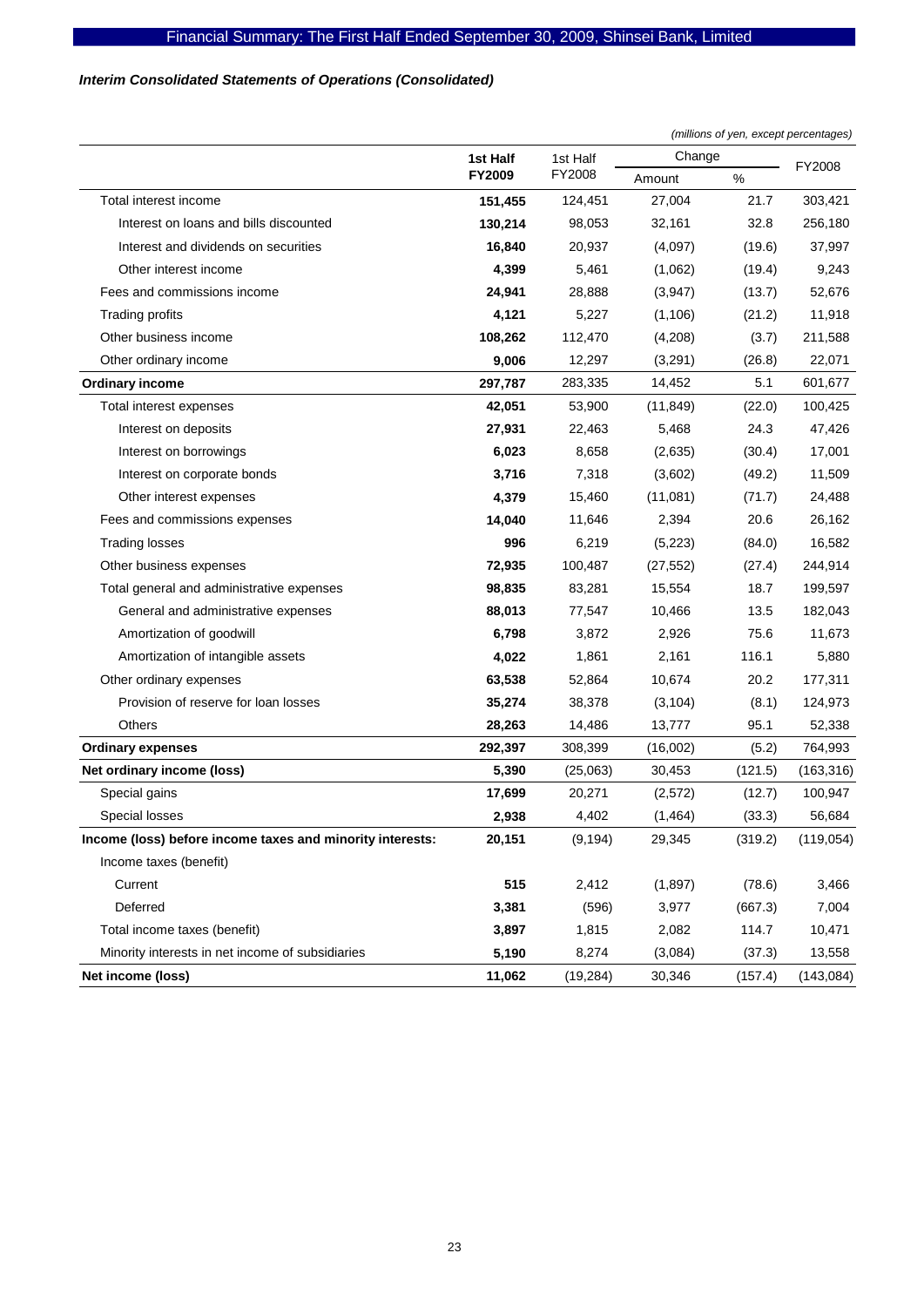# Financial Summary: The First Half Ended September 30, 2009, Shinsei Bank, Limited

# *Interim Consolidated Statements of Changes in Equity (Consolidated)*

|                                                 |                 |                 | (millions of yen) |
|-------------------------------------------------|-----------------|-----------------|-------------------|
|                                                 | 1st Half FY2009 | 1st Half FY2008 | FY2008            |
|                                                 | (6 months)      | (6 months)      | (12 months)       |
| <b>Shareholders' Equity</b>                     |                 |                 |                   |
| Capital stock                                   |                 |                 |                   |
| Balance at beginning of the period              | 476,296         | 476,296         | 476,296           |
| Changes in amounts during the period            |                 |                 |                   |
| Total changes in amounts during the period      | $\blacksquare$  | $\blacksquare$  |                   |
| Balance at the end of the period                | 476,296         | 476,296         | 476,296           |
| Capital surplus                                 |                 |                 |                   |
| Balance at beginning of the period              | 43,554          | 43,558          | 43,558            |
| Changes in amounts during the period            |                 |                 |                   |
| Disposal of treasury stock                      |                 | (4)             | (4)               |
| Total changes in amounts during the period      |                 | (4)             | (4)               |
| Balance at the end of the period                | 43,554          | 43,554          | 43,554            |
| Retained earnings                               |                 |                 |                   |
| Balance at beginning of the period              | 152,855         | 302,535         | 302,535           |
| Changes in amounts during the period            |                 |                 |                   |
| Dividends from surplus                          |                 | (5,773)         | (5, 773)          |
| Net income (loss)                               | 11,062          | (19, 284)       | (143, 084)        |
| Decrease by increase of consolidated subsidiary | (0)             |                 |                   |
| Decrease by decrease of consolidated subsidiary | (266)           | (165)           | (822)             |
| Total changes in amounts during the period      | 10,796          | (25, 223)       | (149, 680)        |
| Balance at the end of the period                | 163,651         | 277,311         | 152,855           |
| Treasury stock                                  |                 |                 |                   |
| Balance at beginning of the period              | (72, 558)       | (72, 566)       | (72, 566)         |
| Changes in amounts during the period            |                 |                 |                   |
| Acquisition of treasury stock                   | (0)             | (0)             | (0)               |
| Disposal of treasury stock                      |                 | 9               | 9                 |
| Total changes in amounts during the period      | (0)             | 8               | 8                 |
| Balance at the end of the period                | (72, 558)       | (72, 558)       | (72, 558)         |
| Shareholders' Equity                            |                 |                 |                   |
| Balance at beginning of the period              | 600,147         | 749,823         | 749,823           |
| Changes in amounts during the period            |                 |                 |                   |
| Dividends from surplus                          |                 | (5,773)         | (5, 773)          |
| Net income (loss)                               | 11,062          | (19, 284)       | (143, 084)        |
| Acquisition of treasury stock                   | (0)             | (0)             | (0)               |
| Disposal of treasury stock                      |                 | 5               | 5                 |
| Decrease by increase of consolidated subsidiary | (0)             |                 |                   |
| Decrease by decrease of consolidated subsidiary | (266)           | (165)           | (822)             |
| Total changes in amounts during the period      | 10,796          | (25, 218)       | (149, 676)        |
| Balance at the end of the period                | 610,944         | 724,604         | 600,147           |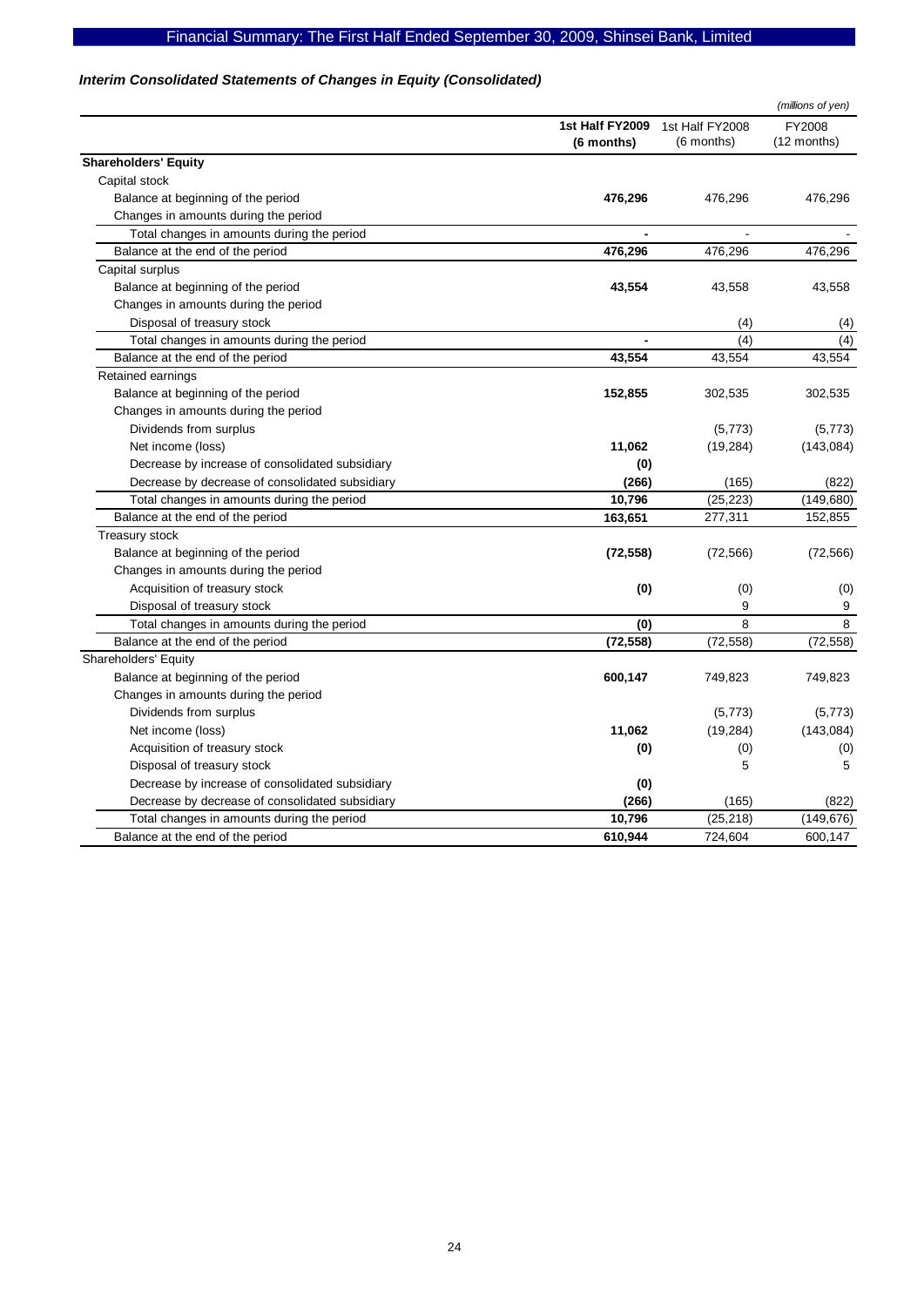# Financial Summary: The First Half Ended September 30, 2009, Shinsei Bank, Limited

|                                                                          |                 |                 | (millions of yen) |
|--------------------------------------------------------------------------|-----------------|-----------------|-------------------|
|                                                                          | 1st Half FY2009 | 1st Half FY2008 | FY2008            |
|                                                                          | (6 months)      | (6 months)      | (12 months)       |
| Net unrealized gain (loss) and translation adjustments                   |                 |                 |                   |
| Unrealized gain (loss) on available-for-sale securities                  |                 |                 |                   |
| Balance at beginning of the period                                       | (38, 813)       | (35,073)        | (35,073)          |
| Changes in amounts during the period                                     |                 |                 |                   |
| Total changes in amounts during the period excluding capital stock (net) | 41,941          | (23, 526)       | (3,739)           |
| Total changes in amounts during the period                               | 41,941          | (23, 526)       | (3,739)           |
| Balance at the end of the period                                         | 3,128           | (58,600)        | (38, 813)         |
| Deferred gain (loss) on derivatives under hedge accounting               |                 |                 |                   |
| Balance at beginning of the period                                       | (2,996)         | (1,057)         | (1,057)           |
| Changes in amounts during the period                                     |                 |                 |                   |
| Total changes in amounts during the period excluding capital stock (net) | 914             | (1, 722)        | (1,938)           |
| Total changes in amounts during the period                               | 914             | (1, 722)        | (1,938)           |
| Balance at the end of the period                                         | (2,081)         | (2,779)         | (2,996)           |
| Foreign currency translation adjustments                                 |                 |                 |                   |
| Balance at beginning of the period                                       | 1,297           | 1,872           | 1,872             |
| Changes in amounts during the period                                     |                 |                 |                   |
| Total changes in amounts during the period excluding capital stock (net) | (435)           | (1,040)         | (575)             |
| Total changes in amounts during the period                               | (435)           | (1,040)         | (575)             |
| Balance at the end of the period                                         | 861             | 832             | 1,297             |
| Total net unrealized gain (loss) and translation adjustments             |                 |                 |                   |
| Balance at beginning of the period                                       | (40, 511)       | (34, 258)       | (34, 258)         |
| Changes in amounts during the period                                     |                 |                 |                   |
| Total changes in amounts during the period excluding capital stock (net) | 42,420          | (26, 289)       | (6, 253)          |
| Total changes in amounts during the period                               | 42,420          | (26, 289)       | (6, 253)          |
| Balance at the end of the period                                         | 1,908           | (60,547)        | (40, 511)         |
| <b>Stock acquisition rights</b>                                          |                 |                 |                   |
| Balance at beginning of the period                                       | 1,808           | 1,257           | 1,257             |
| Changes in amounts during the period                                     |                 |                 |                   |
| Total changes in amounts during the period excluding capital stock (net) | (227)           | 250             | 550               |
| Total changes in amounts during the period                               | (227)           | 250             | 550               |
| Balance at the end of the period                                         | 1,580           | 1,507           | 1,808             |
| Minority interests in subsidiaries                                       |                 |                 |                   |
| Balance at beginning of the period                                       | 206,037         | 248,437         | 248,437           |
| Changes in amounts during the period                                     |                 |                 |                   |
| Total changes in amounts during the period excluding capital stock (net) | (20, 509)       | 4,404           | (42, 399)         |
| Total changes in amounts during the period                               | (20, 509)       | 4,404           | (42, 399)         |
| Balance at the end of the period                                         | 185,528         | 252,842         | 206,037           |
| <b>Total equity</b>                                                      |                 |                 |                   |
| Balance at beginning of the period                                       | 767,481         | 965,261         | 965,261           |
| Changes in amounts during the period                                     |                 |                 |                   |
| Dividends from surplus                                                   |                 | (5, 773)        | (5, 773)          |
| Net income (loss)                                                        | 11,062          | (19, 284)       | (143,084)         |
| Acquisition of treasury stock                                            | (0)             | (0)             | (0)               |
| Disposal of treasury stock                                               |                 | 5               | 5                 |
| Decrease by increase of consolidated subsidiary                          | (0)             |                 |                   |
| Decrease by decrease of consolidated subsidiary                          | (266)           | (165)           | (822)             |
| Total changes in amounts during the period excluding capital stock (net) | 21,682          | (21, 634)       | (48, 103)         |
| Total changes in amounts during the period                               | 32,479          | (46, 853)       | (197, 779)        |
| Balance at the end of the period                                         | 799,960         | 918,407         | 767,481           |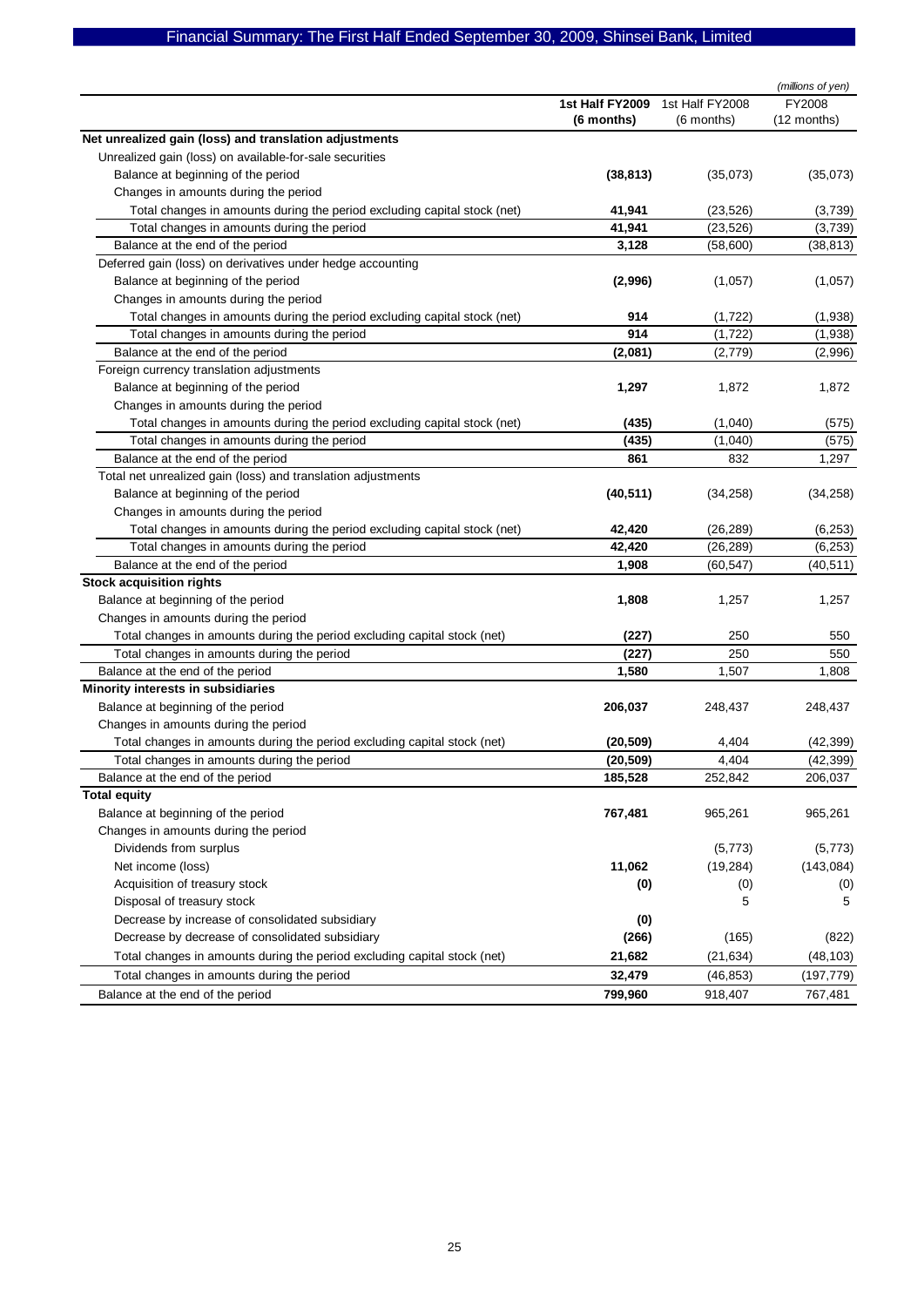# **Section 2. Non-Consolidated Information**

# *Results of Operations -Table 25- (Non-Consolidated)*

|                                             |                                  |                                  |             | (Billions of yen, except percentages) |
|---------------------------------------------|----------------------------------|----------------------------------|-------------|---------------------------------------|
|                                             | 1st Half<br>FY2009<br>(6 months) | 1st Half<br>FY2008<br>(6 months) | %<br>Change | FY2008<br>$(12$ months)               |
| Net interest income                         | 29.0                             | 37.8                             | (23.3)      | 93.9                                  |
| Non-interest income                         | 24.1                             | (7.0)                            | (441.7)     | (80.8)                                |
| Net fees and commissions <sup>(1)</sup>     | 5.5                              | 13.2                             | (57.9)      | 11.3                                  |
| Net trading income                          | 3.5                              | (3.3)                            | (205.9)     | (5.6)                                 |
| Net other business income                   | 15.0                             | (16.9)                           | (188.4)     | (86.5)                                |
| Total revenue <sup>(1)</sup>                | 53.1                             | 30.7                             | 72.7        | 13.0                                  |
| Personnel expenses                          | 12.4                             | 14.2                             | (12.6)      | 29.8                                  |
| Non-personnel expenses                      | 20.3                             | 22.9                             | (11.4)      | 45.1                                  |
| <b>Taxes</b>                                | 1.7                              | 1.7                              | 1.9         | 3.4                                   |
| General and administrative expenses         | 34.6                             | 38.9                             | (11.2)      | 78.4                                  |
| Net business profit <sup>(1)</sup>          | 18.5                             | (8.2)                            | (325.5)     | (65.3)                                |
| Other gains (losses)                        |                                  |                                  |             |                                       |
| Gains (losses) on the sales of equities     | (0.5)                            | 0.3                              | (268.0)     | (7.6)                                 |
| Provision of reserve for loan losses        | 4.8                              | 20.6                             | (76.7)      | 75.8                                  |
| Losses on write-off of loans                | 3.6                              | 2.0                              | 82.1        | 1.8                                   |
| Expenses for employees' retirement benefits | 1.6                              | 0.6                              | 156.7       | 5.2                                   |
| Other losses, expenses                      | 4.5                              | 4.8                              | (7.0)       | 8.8                                   |
| Net ordinary income (loss)                  | 3.3                              | (36.1)                           | (109.3)     | (164.8)                               |
| <b>Special gains (losses)</b>               |                                  |                                  |             |                                       |
| Gains (losses) from sales of fixed assets   | (0.1)                            | (0.5)                            | (63.9)      | (1.0)                                 |
| Gains on bad debt recovered                 | 0.3                              | 0.3                              | (3.8)       | 1.1                                   |
| Reversal of reserve for loan losses         |                                  |                                  |             |                                       |
| Other special gains (losses)                | 10.0                             | (2.8)                            | (457.2)     | 13.3                                  |
| Income (loss) before income taxes           | 13.5                             | (39.0)                           | (134.7)     | (151.3)                               |
| Income taxes (benefit)                      |                                  |                                  |             |                                       |
| Current                                     | 0.2                              | (3.5)                            | (107.2)     | (4.1)                                 |
| Deferred                                    | 4.6                              | 0.8                              | 424.7       | 9.8                                   |
| Net income (loss)                           | 8.6                              | (36.3)                           | (123.7)     | (157.0)                               |

(1) Includes income from monetary assets held in trust of  $\frac{1}{2}$ .5 billion in the first half FY2009,  $\frac{1}{2}$ , 5 billion in the first half FY2008,  $\frac{1}{2}$ ,  $\frac{1}{2}$  billion in FY2008.

Note 1: Quarterly information is available in the Quarterly Data Book

Shinsei Bank recorded net income for the first half of fiscal year 2009 of ¥8.6 billion on a non-consolidated basis. Current results on a non-consolidated basis differ from our consolidated results primarily because our non-consolidated results do not include the net income or loss from our consolidated subsidiaries, including Showa Leasing, Shinsei Financial, APLUS and Shinki, nor does it include the loss from our share in the net loss of our equity method affiliate,

Jih Sun Financial Holding Co., Ltd. During the current period, we recorded gains of ¥13.0 billion on the repurchase of our subordinated debt on a non-consolidated basis. As a recipient of public funds, Shinsei Bank is required to update and report its achievement of non-consolidated performance targets set forth in its revitalization plan on a quarterly basis.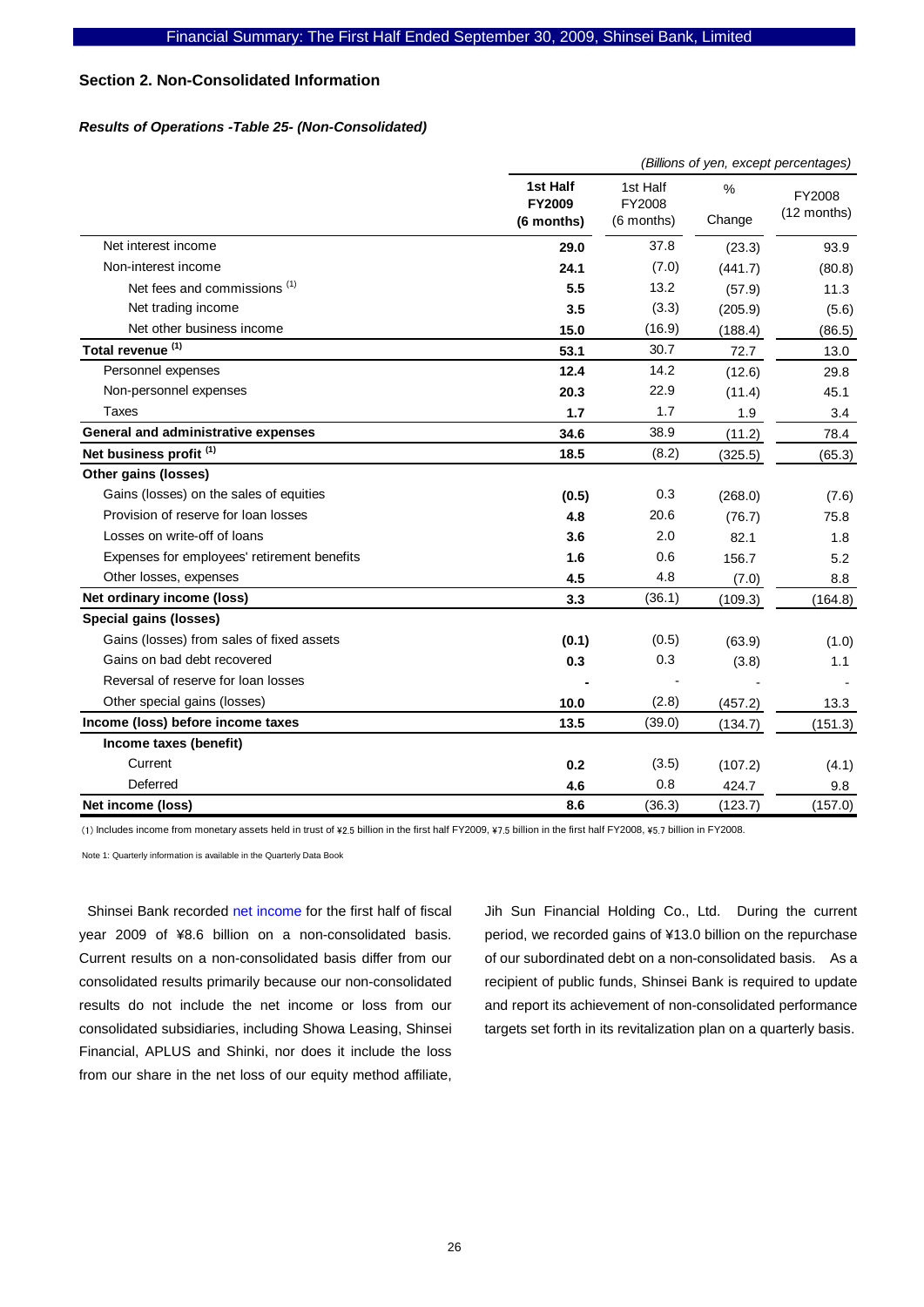# *Net Credit Costs -Table 26- (Non-Consolidated)*

|                                                                                   |                                         |                                  | (Billions of yen, except percentages) |                         |  |  |  |
|-----------------------------------------------------------------------------------|-----------------------------------------|----------------------------------|---------------------------------------|-------------------------|--|--|--|
|                                                                                   | 1st Half<br><b>FY2009</b><br>(6 months) | 1st Half<br>FY2008<br>(6 months) | %<br>Change                           | FY2008<br>$(12$ months) |  |  |  |
| Losses on write-off of loans                                                      | 3.6                                     | 2.2                              | 61.6                                  | 2.1                     |  |  |  |
| Net provision of reserve for loan losses                                          | 4.8                                     | 20.6                             | (76.7)                                | 75.8                    |  |  |  |
| Net provision (reversal) of general reserve for loan losses                       | 1.5                                     | 23.2                             | (93.5)                                | 53.6                    |  |  |  |
| Net provision (reversal) of specific reserve for loan losses                      | 3.2                                     | (2.5)                            | (227.5)                               | 22.2                    |  |  |  |
| Net provision (reversal) of reserve for loan losses to<br>restructuring countries | (0.0)                                   | (0.0)                            | 14.7                                  | (0.0)                   |  |  |  |
| <b>Net credit costs</b>                                                           | 8.4                                     | 22.9                             | (63.1)                                | 77.9                    |  |  |  |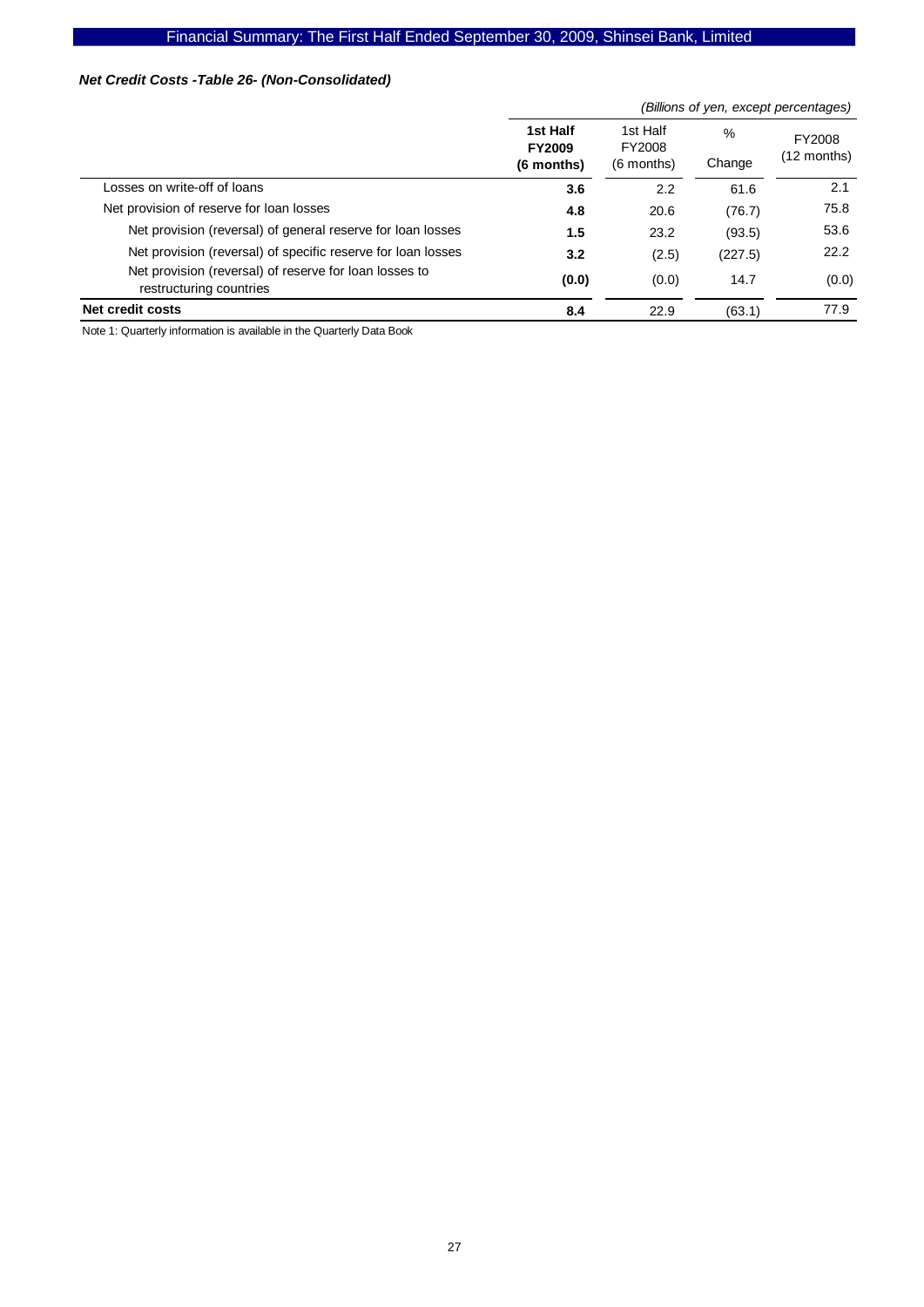# *Interest-Earning Assets and Interest-Bearing Liabilities -Table 27- (Non-Consolidated)*

|                                                         |                               |          |                | (Billions of yen, except percentages) |                               |                |                |                       |                |  |  |
|---------------------------------------------------------|-------------------------------|----------|----------------|---------------------------------------|-------------------------------|----------------|----------------|-----------------------|----------------|--|--|
|                                                         | 1st Half FY2009<br>(6 months) |          |                |                                       | 1st Half FY2008<br>(6 months) |                |                | FY2008<br>(12 months) |                |  |  |
|                                                         | Average                       |          | Yield/rate     | Average                               |                               | Yield/rate     | Average        |                       | Yield/rate     |  |  |
|                                                         | balance                       | Interest | (%)            | balance                               | Interest                      | (%)            | balance        | Interest              | (%)            |  |  |
| Interest-earning assets:                                |                               |          |                |                                       |                               |                |                |                       |                |  |  |
| Cash and due from banks                                 | 6.5                           | 0.0      | 0.82           | 93.7                                  | 1.2                           | 2.68           | 57.7           | 1.4                   | 2.57           |  |  |
| Call Ioans                                              | 77.0                          | 0.0      | 0.14           | 214.2                                 | 0.7                           | 0.71           | 135.6          | 0.8                   | 0.65           |  |  |
| Receivables under resale agreements                     |                               |          |                | 0.8                                   | 0.0                           | 1.67           | 0.4            | 0.0                   | 1.67           |  |  |
| Collateral related to securities borrowing transactions | 46.6                          | 0.0      | 0.13           | 159.6                                 | 0.4                           | 0.60           | 142.3          | 0.7                   | 0.51           |  |  |
| <b>Securities</b>                                       | 3,652.1                       | 16.7     | 0.91           | 2,743.0                               | 22.9                          | 1.66           | 2,665.9        | 59.4                  | 2.23           |  |  |
| Loans and bills discounted                              | 4,794.0                       | 42.7     | 1.77           | 5,476.5                               | 56.9                          | 2.07           | 5,345.5        | 109.8                 | 2.05           |  |  |
| Other interest-earning assets                           | 666.5                         | 6.2      | 1.87           | 191.8                                 | 2.7                           | 2.88           | 398.8          | 10.2                  | 2.57           |  |  |
| Interest rate and funding swaps                         | ä,                            | 2.3      |                |                                       | $\ddot{\phantom{1}}$          |                |                |                       |                |  |  |
| <b>Total interest-earning assets</b>                    | 9,242.9                       | 68.1     | 1.47           | 8,880.0                               | 85.1                          | 1.91           | 8.746.6        | 182.7                 | 2.08           |  |  |
| Interest-bearing liabilities:                           |                               |          |                |                                       |                               |                |                |                       |                |  |  |
| <b>Deposits</b>                                         | 6,986.5                       | 27.9     | 0.79           | 5,478.3                               | 22.5                          | 0.82           | 5,731.9        | 47.5                  | 0.82           |  |  |
| Negotiable certificates of deposit                      | 396.4                         | 0.8      | 0.41           | 706.0                                 | 2.7                           | 0.76           | 616.5          | 4.8                   | 0.79           |  |  |
| Debentures                                              | 619.0                         | 2.2      | 0.73           | 689.5                                 | 2.2                           | 0.64           | 705.9          | 5.0                   | 0.71           |  |  |
| Call money                                              | 239.2                         | 0.1      | 0.12           | 727.4                                 | 3.8                           | 1.06           | 496.3          | 4.8                   | 0.98           |  |  |
| Payable under repurchase agreements                     | 53.6                          | 0.0      | 0.12           | 0.3                                   | 0.0                           | 2.29           | 0.9            | 0.0                   | 0.58           |  |  |
| Collateral related to securities lending transactions   | 504.5                         | 0.3      | 0.13           | 441.7                                 | 2.0                           | 0.92           | 354.9          | 2.6                   | 0.74           |  |  |
| Borrowed money                                          | 334.8                         | 1.8      | 1.09           | 302.5                                 | 2.3                           | 1.55           | 403.6          | 5.2                   | 1.30           |  |  |
| Corporate bonds                                         | 376.8                         | 8.2      | 4.35           | 535.5                                 | 12.0                          | 4.49           | 484.4          | 20.2                  | 4.18           |  |  |
| Other interest-bearing liabilities                      | 0.2                           |          | 0.5 n.m. $(1)$ | 0.2                                   |                               | 2.8 n.m. $(1)$ | 0.2            |                       | 4.7 n.m. $(1)$ |  |  |
| Interest rate and funding swaps                         | ä,                            | ٠        |                | ä,                                    | 1.0                           | $\blacksquare$ | $\blacksquare$ | 1.0                   |                |  |  |
| <b>Total interest-bearing liabilities</b>               | 9.511.4                       | 42.2     | 0.88           | 8.881.8                               | 51.6                          | 1.16           | 8.795.1        | 96.3                  | 1.09           |  |  |
| Net interest income/yield on interest-earning assets    | 9,242.9                       | 25.9     | 0.56           | 8.880.0                               | 33.5                          | 0.75           | 8.746.6        | 86.3                  | 0.98           |  |  |
|                                                         |                               |          |                |                                       |                               |                |                |                       |                |  |  |

(1) n.m. is not meaningful.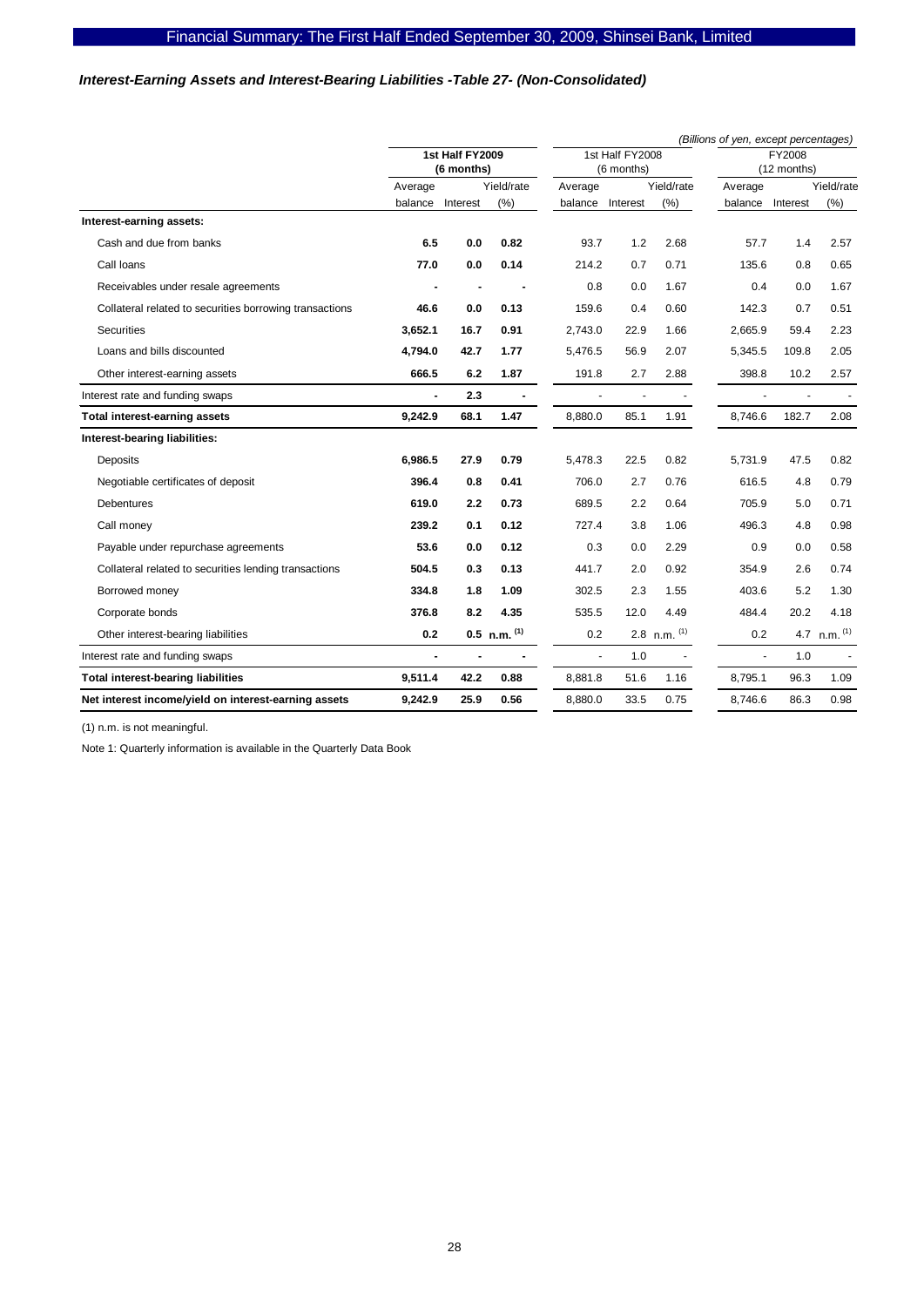# Financial Summary: The First Half Ended September 30, 2009, Shinsei Bank, Limited

# *Risk-Monitored Loans -Table 28- (Non-Consolidated)*

|                                                   | (Billions of yen, except percentages) |         |            |         |         |  |  |  |
|---------------------------------------------------|---------------------------------------|---------|------------|---------|---------|--|--|--|
|                                                   | Sep 30                                | Sep 30  | Change     | Mar 31  | Change  |  |  |  |
|                                                   | 2009                                  | 2008    |            | 2009    |         |  |  |  |
|                                                   | (a)                                   | (b)     | $(a)-(b)$  | (c)     | (a)-(c) |  |  |  |
| Loans to bankrupt obligors                        | 20.1                                  | 18.4    | 1.7        | 23.9    | (3.7)   |  |  |  |
| Non-accrual delinquent loans                      | 129.4                                 | 16.1    | 113.2      | 110.2   | 19.1    |  |  |  |
| Loans past due for three months or more           | 24.6                                  | 0.0     | 24.5       | 3.7     | 20.8    |  |  |  |
| <b>Restructured loans</b>                         | 3.1                                   | 17.7    | (14.6)     | 3.1     | 0.0     |  |  |  |
| Total (A)                                         | 177.3                                 | 52.4    | 124.9      | 141.0   | 36.3    |  |  |  |
| Loans and bills discounted (B)                    | 4,922.8                               | 5,660.1 | (737.2)    | 5,168.0 | (245.1) |  |  |  |
| Ratio to total loans and bills discounted (A / B) | 3.60%                                 | 0.93%   | 2.68%      | 2.73%   | 0.87%   |  |  |  |
| Reserve for credit losses (C)                     | 107.5                                 | 83.2    | 24.3       | 118.9   | (11.3)  |  |  |  |
| Reserve ratio $(C / A)$                           | 60.7%                                 | 158.8%  | $(98.1\%)$ | 84.3%   | (23.7%) |  |  |  |

Note 1: Quarterly information is available in the Quarterly Data Book

# *Loans by Borrower Industry -Table 29- (Non-Consolidated)*  (1)

|                                                              |         |         |           |          | (Billions of yen) |
|--------------------------------------------------------------|---------|---------|-----------|----------|-------------------|
|                                                              | Sep 30  | Sep 30  | Change    | March 31 | Change            |
|                                                              | 2009    | 2008    |           | 2009     |                   |
|                                                              | (a)     | (b)     | $(a)-(b)$ | (c)      | $(a)-(c)$         |
| Domestic offices (excluding Japan offshore market account):  |         |         |           |          |                   |
| Manufacturing                                                | 254.6   | 219.9   | 34.7      | 239.3    | 15.3              |
| Agriculture, forestry                                        |         |         |           |          |                   |
| Fishery                                                      | 2.6     | 2.8     | (0.2)     | 2.7      | (0.1)             |
| Mining, quarrying, gravel extraction                         | 3.2     | 4.6     | (1.3)     | 3.6      | (0.3)             |
| Construction                                                 | 8.2     | 14.3    | (6.0)     | 12.2     | (3.9)             |
| Electric power, gas, heat supply and water supply            | 39.6    | 66.8    | (27.1)    | 45.4     | (5.8)             |
| Information and communications                               | 19.4    | 46.5    | (27.1)    | 47.3     | (27.8)            |
| Transportation, postal service                               | 308.9   | 359.2   | (50.3)    | 331.6    | (22.7)            |
| Wholesale and retail                                         | 116.7   | 119.5   | (2.7)     | 123.0    | (6.3)             |
| Finance and insurance                                        | 1,515.2 | 1,470.1 | 45.0      | 1,521.2  | (5.9)             |
| Real estate                                                  | 892.6   | 1,211.2 | (318.6)   | 966.4    | (73.8)            |
| Services                                                     | 321.2   | 340.5   | (19.2)    | 352.0    | (30.8)            |
| Local government                                             | 168.3   | 301.1   | (132.8)   | 156.5    | 11.8              |
| Individual                                                   | 851.0   | 962.6   | (111.5)   | 905.3    | (54.2)            |
| Overseas yen loan and overseas loans booked domestically     | 366.1   | 450.4   | (84.3)    | 389.7    | (23.5)            |
| Total domestic                                               | 4,868.3 | 5,570.1 | (701.8)   | 5,096.7  | (228.3)           |
| Overseas offices (including Japan offshore market accounts): |         |         |           |          |                   |
| Governments                                                  | 1.5     | 1.2     | 0.2       | 1.4      | 0.0               |
| <b>Financial institutions</b>                                |         |         |           |          |                   |
| Commerce and industry                                        | 52.9    | 88.6    | (35.6)    | 69.7     | (16.7)            |
| <b>Others</b>                                                |         |         |           |          |                   |
| Total overseas                                               | 54.5    | 89.9    | (35.3)    | 71.2     | (16.7)            |
| Total                                                        | 4,922.8 | 5,660.1 | (737.2)   | 5,168.0  | (245.1)           |

(1) Presentation of some industries has changed with the revision of Japan Standard Industry Classification (November 2007).

The figures on or before March 31, 2009 were not adjusted as the impact from this change is negligible.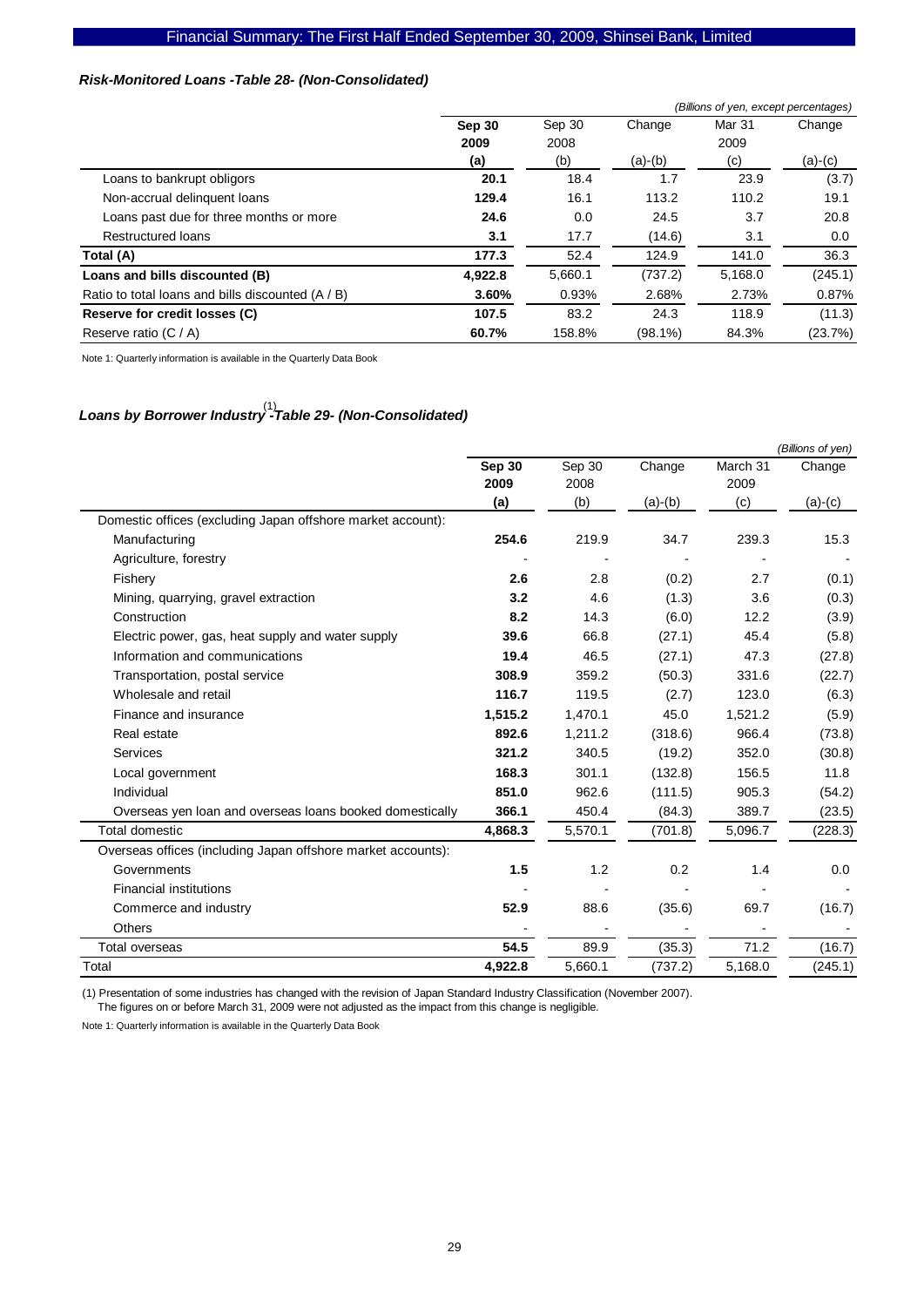# *Risk Monitored Loans by Borrower Industry -Table 30- (Non-Consolidated)*  (1)

|                                                              |                |                |           |                  | (Billions of yen) |
|--------------------------------------------------------------|----------------|----------------|-----------|------------------|-------------------|
|                                                              | Sep 30<br>2009 | Sep 30<br>2008 | Change    | March 31<br>2009 | Change            |
|                                                              | (a)            | (b)            | $(a)-(b)$ | (c)              | $(a)-(c)$         |
| Domestic offices (excluding Japan offshore market account):  |                |                |           |                  |                   |
| Manufacturing                                                | 1.6            | 1.8            | (0.2)     | 1.6              | 0.0               |
| Agriculture, forestry                                        |                |                |           |                  |                   |
| Fishery                                                      |                |                |           |                  |                   |
| Mining, quarrying, gravel extraction                         |                |                |           |                  |                   |
| Construction                                                 |                | 3.0            | (3.0)     | 1.0              | (1.0)             |
| Electric power, gas, heat supply and water supply            |                |                |           |                  |                   |
| Information and communications                               | 0.5            | 0.6            | 0.0       | 0.5              | 0.0               |
| Transportation, postal service                               | 5.3            | 6.6            | (1.2)     | 6.0              | (0.6)             |
| Wholesale and retail                                         | 0.0            | 0.0            |           | 0.0              |                   |
| Finance and insurance                                        | 46.5           | 6.7            | 39.7      | 51.1             | (4.5)             |
| Real estate                                                  | 93.3           | 1.9            | 91.3      | 32.0             | 61.2              |
| Services                                                     | 1.1            | 4.0            | (2.9)     | 3.4              | (2.3)             |
| Local government                                             |                |                |           |                  |                   |
| Individual                                                   | 2.6            | 4.2            | (1.5)     | 5.3              | (2.7)             |
| Overseas yen loan and overseas loans booked domestically     | 24.3           | 23.2           | 1.0       | 39.8             | (15.5)            |
| <b>Total domestic</b>                                        | 175.5          | 52.4           | 123.1     | 141.0            | 34.5              |
| Overseas offices (including Japan offshore market accounts): |                |                |           |                  |                   |
| Governments                                                  |                |                |           |                  |                   |
| <b>Financial institutions</b>                                |                |                |           |                  |                   |
| Commerce and industry                                        | 1.7            |                | 1.7       |                  | 1.7               |
| <b>Others</b>                                                |                |                |           |                  |                   |
| Total overseas                                               | 1.7            |                | 1.7       |                  | 1.7               |
| Total                                                        | 177.3          | 52.4           | 124.9     | 141.0            | 36.3              |

(1) Presentation of some industries has changed with the revision of Japan Standard Industry Classification (November 2007).

The figures on or before March 31, 2009 were not adjusted as the impact from this change is negligible.

Note 1: Quarterly information is available in the Quarterly Data Book

### *Overseas and Offshore Loans by Region -Table 31- (Non-Consolidated)*

|                                                   |        |        |           |          | (Billions of yen) |
|---------------------------------------------------|--------|--------|-----------|----------|-------------------|
|                                                   | Sep 30 | Sep 30 | Change    | March 31 | Change            |
|                                                   | 2009   | 2008   |           | 2009     |                   |
|                                                   | (a)    | (b)    | $(a)-(b)$ | (c)      | $(a)-(c)$         |
| US                                                | 86.1   | 103.0  | (16.9)    | 103.1    | (17.0)            |
| Asset-backed investments <sup>(1)</sup> in US     | 3.4    | 5.3    | (1.8)     | 5.4      | (1.9)             |
| Europe                                            | 148.5  | 235.9  | (87.4)    | 166.1    | (17.5)            |
| Asset-backed investments <sup>(1)</sup> in Europe | 106.0  | 175.4  | (69.4)    | 122.2    | (16.1)            |
| <b>Others</b>                                     | 185.9  | 201.3  | (15.3)    | 191.7    | (5.7)             |
| Total overseas and offshore loans                 | 420.6  | 540.4  | (119.7)   | 460.9    | (40.2)            |
| Total asset-backed investments <sup>(1)</sup>     | 109.5  | 180.8  | (71.2)    | 127.7    | (18.1)            |

(1) "Asset-backed investments" is another term for the Asset-Backed Investments Program, one of our old product programs. Under this program, loans backed mainly by collateral (including infrastructure related assets or equipment, real estate, business and operating assets) are referred to as "asset-backed investments" for disclosure purposes. For the asset-backed securities which we disclose as securitized products, please see table 45 "Balance of Securitized Products (Breakdown by Region and Type of Securities) on page 41.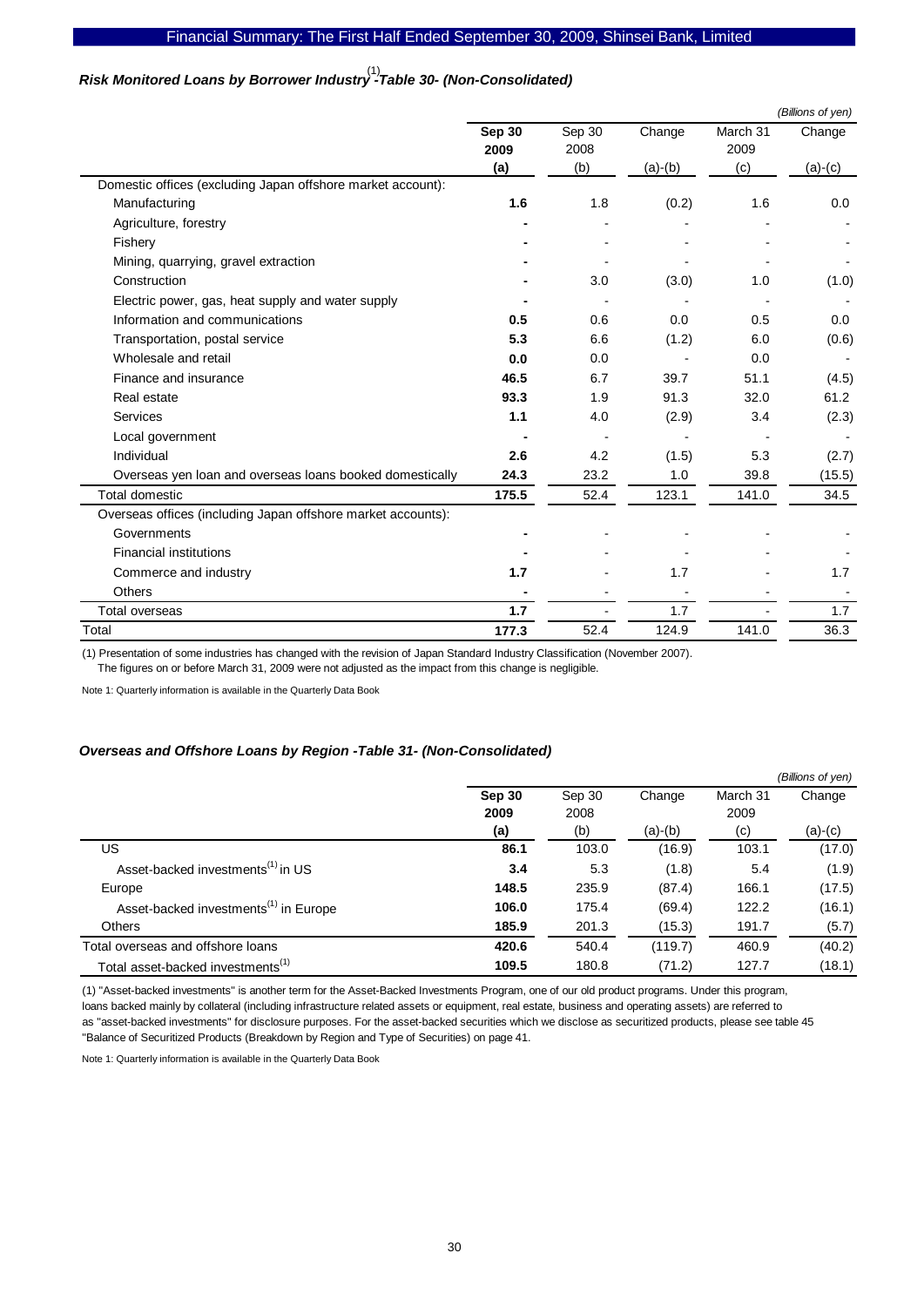# *Risk Monitored Loans of Overseas and Offshore Loans by Region -Table 32- (Non-Consolidated)*

|                                                   |        |        |           |          | (Billions of yen) |
|---------------------------------------------------|--------|--------|-----------|----------|-------------------|
|                                                   | Sep 30 | Sep 30 | Change    | March 31 | Change            |
|                                                   | 2009   | 2008   |           | 2009     |                   |
|                                                   | (a)    | (b)    | $(a)-(b)$ | (c)      | $(a)-(c)$         |
| US                                                | 7.2    |        | 7.2       | 0.7      | 6.4               |
| Asset-backed investments <sup>(1)</sup> in US     | 0.4    |        | 0.4       | 0.7      | (0.3)             |
| Europe                                            | 18.7   | 23.1   | (4.4)     | 38.9     | (20.2)            |
| Asset-backed investments <sup>(1)</sup> in Europe | 17.2   | 23.1   | (5.9)     | 37.0     | (19.8)            |
| <b>Others</b>                                     | 0.0    | 0.0    | 0.0       | 0.0      | 0.0               |
| Total overseas and offshore loans                 | 26.1   | 23.2   | 2.8       | 39.8     | (13.7)            |
| Total asset-backed investments <sup>(1)(2)</sup>  | 17.7   | 23.1   | (5.4)     | 37.8     | (20.1)            |

(1) "Asset-backed investments" is another term for the Asset-Backed Investments Program, one of our old product programs. Under this program,

loans backed mainly by collateral (including infrastructure related assets or equipment, real estate, business and operating assets) are referred to as "asset-backed investments" for disclosure purposes. For the asset-backed securities which we disclose as securitized products, please see table 45 "Balance of Securitized Products (Breakdown by Region and Type of Securities) on page 41.

(2) As of September 30, 2009, reserve for loan losses and collateral/guarantees for risk monitored loans related to asset-backed investments were \2.9 billion and \11.9 billion, respectively, and the coverage ratio was 83.8%.

Note 1: Quarterly information is available in the Quarterly Data Book

### *Claims Classified under the Financial Revitalization Law -Table 33- (Non-Consolidated)*

|                                                     | (Billions of yen, except percentages) |         |            |          |           |  |  |  |
|-----------------------------------------------------|---------------------------------------|---------|------------|----------|-----------|--|--|--|
|                                                     | Sep 30                                | Sep 30  | Change     | March 31 | Change    |  |  |  |
|                                                     | 2009                                  | 2008    |            | 2009     |           |  |  |  |
|                                                     | (a)                                   | (b)     | $(a)-(b)$  | (c)      | $(a)-(c)$ |  |  |  |
| Claims against bankrupt and quasi-bankrupt obligors | 116.2                                 | 26.4    | 89.7       | 83.3     | 32.9      |  |  |  |
| Doubtful claims                                     | 37.6                                  | 8.2     | 29.4       | 55.7     | (18.0)    |  |  |  |
| Substandard claims                                  | 27.8                                  | 17.8    | 9.9        | 6.9      | 20.9      |  |  |  |
| Total (A)                                           | 181.6                                 | 52.5    | 129.1      | 145.8    | 35.7      |  |  |  |
| Total claims (B)                                    | 5,325.7                               | 5,840.2 | (514.4)    | 5,815.6  | (489.9)   |  |  |  |
| Ratio to total claims $(A / B)$ X 100               | 3.41%                                 | 0.90%   | 2.51%      | 2.51%    | 0.90%     |  |  |  |
| Reserve for credit losses (C)                       | 107.5                                 | 83.2    | 24.3       | 118.9    | (11.3)    |  |  |  |
| Reserve ratio (C / A) X 100                         | 59.2%                                 | 158.6%  | $(99.4\%)$ | 81.6%    | (22.3%)   |  |  |  |
| (Ref. 1) Amount of write-off                        | 64.7                                  | 58.4    | 6.2        | 71.3     | (6.6)     |  |  |  |
| (Ref. 2) Below need caution level                   | 471.9                                 | 185.2   | 286.7      | 485.3    | (13.4)    |  |  |  |

Note 1: Quarterly information is available in the Quarterly Data Book

# *Coverage Ratios for Non-Performing Claims Disclosed under the Financial Revitalization Law -Table 34-*

#### *(Non-Consolidated)*

|                             |                      |       |                            |                              |                   |                      |       |                          |                        |                                              |                      |                     |      | (Billions of yen, except percentages)                |                   |
|-----------------------------|----------------------|-------|----------------------------|------------------------------|-------------------|----------------------|-------|--------------------------|------------------------|----------------------------------------------|----------------------|---------------------|------|------------------------------------------------------|-------------------|
|                             | Sep 30, 2009         |       |                            |                              | Sep 30, 2008      |                      |       |                          | Mar 31, 2009           |                                              |                      |                     |      |                                                      |                   |
|                             |                      |       | Amounts of coverage        |                              |                   |                      |       | Amounts of coverage      |                        |                                              |                      | Amounts of coverage |      |                                                      |                   |
|                             | Amounts<br>of claims | Гоtal | Reserve for<br>loan losses | Collateral and<br>quarantees | Coverage<br>ratio | Amounts<br>of claims | Total |                          | loan losses quarantees | Reserve for Collateral and COVerage<br>ratio | Amounts<br>of claims | Total               |      | Reserve for Collateral and<br>loan losses quarantees | Coverage<br>ratio |
| Claims against bankrupt and |                      |       |                            |                              |                   |                      |       |                          |                        |                                              |                      |                     |      |                                                      |                   |
| quasi-bankrupt obligors     | 116.2                | 116.2 | 4.8                        | 111.4                        | 100.0%            | 26.4                 | 26.4  | $\overline{\phantom{a}}$ | 26.4                   | 100.0%                                       | 83.3                 | 83.3                |      | 83.3                                                 | 100.0%            |
| Doubtful claims             | 37.6                 | 33.3  | 10.5                       | 22.8                         | 88.5%             | 8.2                  | 6.4   | 5.6                      | 0.8                    | 77.5%                                        | 55.7                 | 50.6                | 23.3 | 27.2                                                 | 90.7%             |
| Substandard claims          | 27.8                 | 26.8  | 2.2                        | 24.6                         | 96.5%             | 17.8                 | 7.6   | 5.5                      | 2.1                    | 42.7%                                        | 6.9                  | 6.2                 | 1.7  | 4.5                                                  | 90.0%             |
| <b>Total</b>                | 181.6                | 176.3 | 17.4                       | 158.9                        | 97.1%             | 52.5                 | 40.4  | 11.1                     | 29.3                   | 77.0%                                        | 145.8                | 140.0               | 25.0 | 115.0                                                | 96.0%             |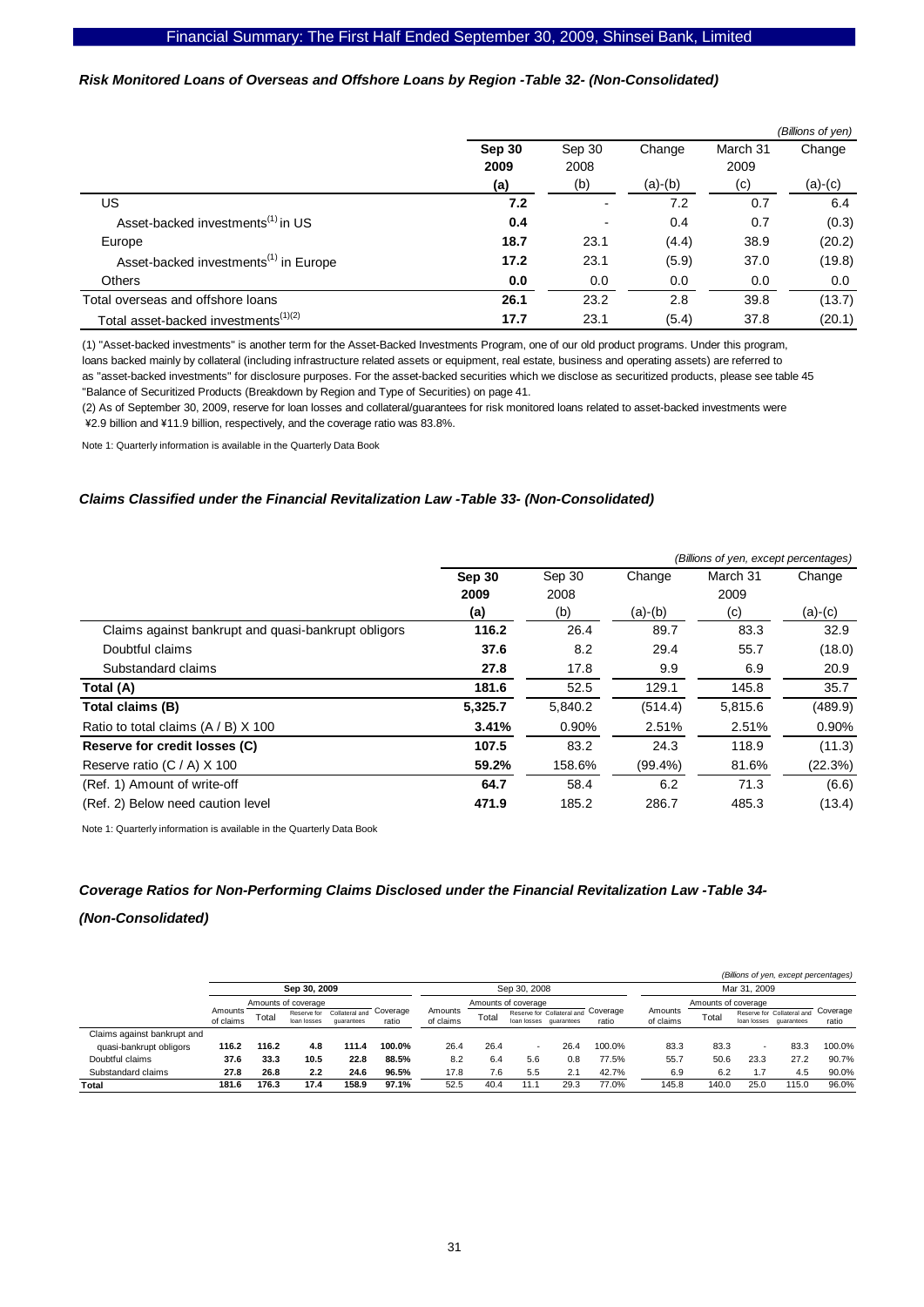# *Reserve for Credit Losses -Table 35- (Non-Consolidated)*

|                                              |                       |                       |                     |                       | (Billions of yen)   |
|----------------------------------------------|-----------------------|-----------------------|---------------------|-----------------------|---------------------|
|                                              | Sep 30<br>2009<br>(a) | Sep 30<br>2008<br>(b) | Change<br>$(a)-(b)$ | Mar 31<br>2009<br>(c) | Change<br>$(a)-(c)$ |
| Reserve for credit losses                    | 86.4                  | 59.4                  | 26.9                | 97.6                  | (11.2)              |
| General reserve for loan losses              | 63.7                  | 51.1                  | 12.5                | 65.5                  | (1.8)               |
| Specific reserve for loan losses             | 22.6                  | 8.2                   | 14.4                | 32.1                  | (9.4)               |
| Reserve for loans to restructuring countries | 0.0                   | 0.0                   | 0.0                 | 0.0                   | 0.0                 |
| Specific reserve for other credit losses     | 21.1                  | 23.7                  | (2.6)               | 21.2                  | (0.1)               |
| Total reserve for credit losses              | 107.5                 | 83.2                  | 24.3                | 118.9                 | (11.3)              |

Note 1: Quarterly information is available in the Quarterly Data Book

### *Reserve Ratios for Borrowers' Category -Table 36- (Non-Consolidated)*

|                   |                                                    |                       |                       |                          |                       | (96)                |
|-------------------|----------------------------------------------------|-----------------------|-----------------------|--------------------------|-----------------------|---------------------|
|                   |                                                    | Sep 30<br>2009<br>(a) | Sep 30<br>2008<br>(b) | Change<br>$(a)-(b)$      | Mar 31<br>2009<br>(c) | Change<br>$(a)-(c)$ |
|                   | Legally and virtually bankrupt (unsecured portion) | 100.00                | 100.00                | $\overline{\phantom{a}}$ | 100.00                |                     |
| Possibly bankrupt | (unsecured portion)                                | 75.54                 | 75.16                 | 0.38                     | 81.89                 | (6.35)              |
| Substandard       | (unsecured portion)                                | 85.38                 | 34.99                 | 50.39                    | 83.41                 | 1.97                |
| Need caution      | (total claims)                                     | 5.63                  | 7.14                  | (1.51)                   | 6.85                  | (1.22)              |
|                   | (unsecured portion)                                | 74.28                 | 34.04                 | 40.24                    | 46.26                 | 28.02               |
| Normal            | (total claims)                                     | 0.41                  | 0.33                  | 0.08                     | 0.37                  | 0.04                |

### *Housing Loans -Table 37- (Non-Consolidated)*

|               |        |        |           |                | (Billions of yen) |
|---------------|--------|--------|-----------|----------------|-------------------|
|               | Sep 30 | Sep 30 | Change    | Mar 31<br>2009 | Change            |
|               | 2009   | 2008   | $(a)-(b)$ |                | $(a)-(c)$         |
|               | (a)    | (b)    |           | (c)            |                   |
| Housing loans | 816.7  | 909.2  | (92.5)    | 860.0          | (43.2)            |

Note 1: Quarterly information is available in the Quarterly Data Book

### *Loans to Small- and Medium-Sized Entities (SMEs) -Table 38- (Non-Consolidated)*

|                                                  |                |                |                     | (Billions of yen, except percentages) |                     |
|--------------------------------------------------|----------------|----------------|---------------------|---------------------------------------|---------------------|
|                                                  | Sep 30<br>2009 | Sep 30<br>2008 | Change<br>$(a)-(b)$ | Mar 31<br>2009                        | Change<br>$(a)-(c)$ |
|                                                  | (a)            | (b)            |                     | (c)                                   |                     |
| Loans to small- and medium-sized entities (SMEs) | 2.694.2        | 3.107.2        | (412.9)             | 2.937.8                               | (243.6)             |
| % of loans to small- and medium-sized entities   | 55.3%          | 55.8%          | (0.4)%              | 57.6%                                 | $(2.3)\%$           |

Note Small- and medium-sized enterprises in this table refer to companies with 300 million yen or less in capital (100 million yen for wholesale and 50 million yen for retail and services) as well as companies or individuals with 300 employees or less (100 for wholesale and services and 50 for retail).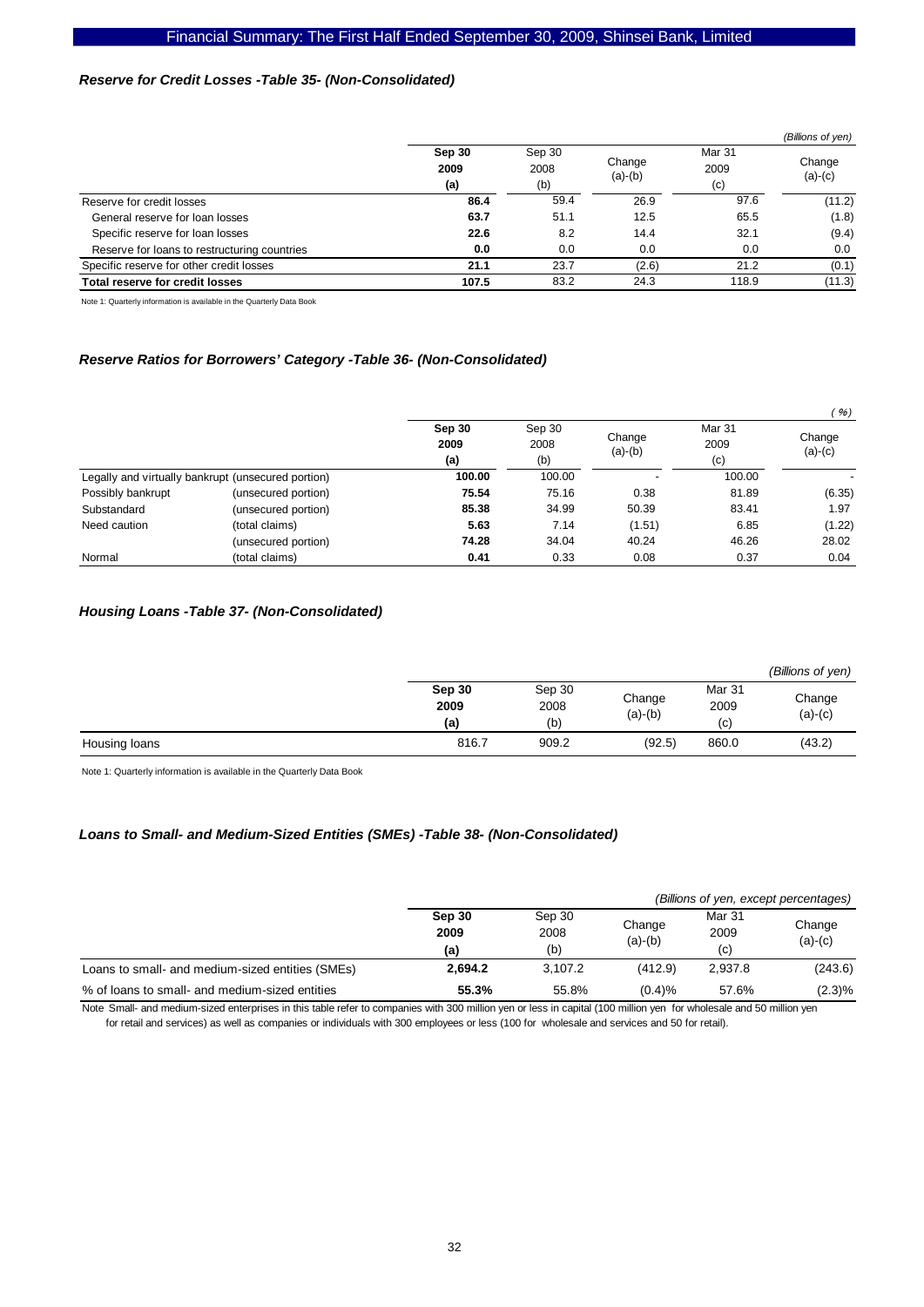### *Securities Being Held to Maturity with Readily Determinable Fair Value -Table 39- (Non-Consolidated)*

|                                    |               |                    |                   |                      |                    |            |                      |                | (Billions of yen) |  |
|------------------------------------|---------------|--------------------|-------------------|----------------------|--------------------|------------|----------------------|----------------|-------------------|--|
|                                    |               | September 30, 2009 |                   |                      | September 30, 2008 |            |                      | March 31, 2009 |                   |  |
|                                    | Book<br>Value | Fair<br>Value      | <b>Difference</b> | <b>Book</b><br>Value | Fair<br>Value      | Difference | <b>Book</b><br>Value | Fair<br>Value  | Difference        |  |
| Japanese national government bonds | 373.3         | 377.9              | 4.5               | 244.2                | 244.9              | 0.7        | 229.7                | 231.0          | 1.8               |  |
| Japanese corporate bonds           | 70.3          | 71.9               | 1.5               | 75.2                 | 75.8               | 0.6        | 75.2                 | 76.6           | 1.3               |  |
| Other                              | 54.4          | 53.0               | (1.4)             | 11.5                 | 12.6               | 1.1        | 58.2                 | 51.5           | (6.6)             |  |
| Total                              | 498.2         | 502.9              | 4.7               | 330.9                | 333.4              | 2.5        | 362.6                | 359.2          | (3.4)             |  |

Note: "Other" as of September 30, 2009 and March 31, 2009 include the foreign bonds with high credit ratings that were reclassified from available-for-sale to held-to-maturity on October 1, 2008, due to the<br>extremely illiq

Above securities reclassified from available-for-sale to held-to-maturity are as follows:

|                                 | September 30, 2009   |               |                                                                | September 30, 2008 |               |                                                                | (Billions of yen)<br>March 31, 2009 |               |                                                                |
|---------------------------------|----------------------|---------------|----------------------------------------------------------------|--------------------|---------------|----------------------------------------------------------------|-------------------------------------|---------------|----------------------------------------------------------------|
|                                 | <b>Book</b><br>Value | Fair<br>Value | Unrealized gain<br>(loss) on available-<br>for-sale securities | Book<br>Value      | Fair<br>Value | Unrealized gain<br>(loss) on available-<br>for-sale securities | <b>Book</b><br>Value                | Fair<br>Value | Unrealized gain<br>(loss) on available-<br>for-sale securities |
| Other (foreign debt securities) | 44.5                 | 41.8          | (7.5)                                                          |                    |               |                                                                | 47.3                                | 38.7          | (8.4)                                                          |

#### *Marketable Securities, at Fair Value -Table 40- (Non-Consolidated)*

|                                                                        |               |                    |                                      |                                                        |               |                    |                                      |                                              |               |                                      |                    | (Billions of yen)                            |  |
|------------------------------------------------------------------------|---------------|--------------------|--------------------------------------|--------------------------------------------------------|---------------|--------------------|--------------------------------------|----------------------------------------------|---------------|--------------------------------------|--------------------|----------------------------------------------|--|
|                                                                        |               | September 30, 2009 |                                      |                                                        |               | September 30, 2008 |                                      |                                              |               | March 31, 2009                       |                    |                                              |  |
|                                                                        |               |                    | Net unrealized gain (loss) (a) - (b) |                                                        |               |                    | Net unrealized gain (loss) (a) - (b) |                                              |               | Net unrealized gain (loss) (a) - (b) |                    |                                              |  |
|                                                                        | Fair<br>value | Net                | Gross                                | Gross<br>unrealized unrealized<br>gains (a) losses (b) | Fair<br>value | Net                | Gross<br>gains (a)                   | Gross<br>unrealized unrealized<br>losses (b) | Fair<br>value | Net                                  | Gross<br>gains (a) | Gross<br>unrealized unrealized<br>losses (b) |  |
| Equity securities                                                      | 11.9          | (1.7)              | 0.9                                  | 2.7                                                    | 12.0          | (4.6)              | 0.4                                  | 5.0                                          | 10.8          | (2.8)                                | 0.3                | 3.1                                          |  |
| <b>Bonds</b>                                                           | 1,986.1       | 6.5                | 7.5                                  | 0.9                                                    | 669.6         | (5.3)              | 0.4                                  | 5.7                                          | 1.014.5       | (0.6)                                | 1.3                | 1.9                                          |  |
| Japanese national government bonds                                     | 1,965.6       | 7.2                | 7.2                                  | 0.0                                                    | 552.9         | (4.8)              | 0.2                                  | 5.1                                          | 975.0         | 0.3                                  | 1.0                | 0.7                                          |  |
| Japanese local government bonds                                        | 1.7           | 0.0                | 0.0                                  | $\overline{\phantom{a}}$                               | 1.7           | 0.0                | 0.0                                  | $\blacksquare$                               | 1.7           | 0.0                                  | 0.0                |                                              |  |
| Japanese corporate bonds                                               | 18.6          | (0.7)              | 0.1                                  | 0.9                                                    | 114.9         | (0.4)              | 0.1                                  | 0.5                                          | 37.7          | (1.0)                                | 0.2                | 1.2                                          |  |
| Other                                                                  | 295.9         | 7.0                | 15.3                                 | 8.3                                                    | 408.3         | (48.4)             | 5.8                                  | 54.3                                         | 267.6         | (25.9)                               | 1.9                | 27.8                                         |  |
| Foreign securities                                                     | 294.9         | 6.9                | 15.2                                 | 8.3                                                    | 405.1         | (48.3)             | 5.8                                  | 54.2                                         | 266.7         | (25.9)                               | 1.9                | 27.8                                         |  |
| Foreign currency denominated foreign corporate<br>and government bonds | 155.7         | 8.7                | 12.0                                 | 3.2                                                    | 255.1         | (47.2)             | 0.1                                  | 47.4                                         | 133.7         | (12.5)                               | 0.3                | 12.9                                         |  |
| Yen-denominated foreign corporate and<br>government bonds              | 129.1         | (4.9)              | 0.0                                  | 5.0                                                    | 135.8         | (6.6)              | $\overline{a}$                       | 6.6                                          | 123.7         | (14.6)                               | ٠                  | 14.6                                         |  |
| Foreign equity securities                                              | 7.9           | 2.8                | 2.8                                  | ٠                                                      | 11.6          | 5.4                | 5.4                                  | $\blacksquare$                               | 6.6           | 0.9                                  | 1.2                | 0.3                                          |  |
| Other securities                                                       | 0.9           | 0.0                | 0.0                                  | ٠                                                      | 3.2           | (0.1)              | 0.0                                  | 0.1                                          | 0.9           | ٠                                    | $\blacksquare$     |                                              |  |
| Total                                                                  | 2,293.9       | 11.8               | 23.8                                 | 12.0                                                   | 1,090.0       | (58.4)             | 6.7                                  | 65.2                                         | 1,293.1       | (29.4)                               | 3.5                | 33.0                                         |  |

Note: Certain foreign bonds with high credit ratings included in "Foreign currency denominated foreign corporate and government bonds" in "Foreign securities" under "Other", as of September 30, 2008, were reclassified from available-for-sale to held-to-maturity on October 1, 2008 at their fair values of ¥102.6 billion.

Subsequent to this date, an impairment of ¥50.7 billion was recognized for some of these reclassified securities, and the value of such securities after impairment (¥19.6 billion) was reclassified from held-tomaturity back to available-for-sale as of March 31, 2009.

As a result, as stated in the Note to Table 39, a certain portion of foreign bonds that were classified as available-for-sale as of September 30, 2008 are presented as held-to-maturity as of September 30, 2009 and March 31, 2009.

#### *Hedge-Accounting Derivative Transactions -Table 41- (Non-Consolidated)*

|                                   |                   |                              |                 | (Billions of yen) |
|-----------------------------------|-------------------|------------------------------|-----------------|-------------------|
|                                   |                   | September 30, 2009           |                 |                   |
| <b>Notional Principal Amount</b>  | 1 year<br>or less | Over 1<br>year to<br>5 years | Over 5<br>years | Total             |
| Interest rate swaps:              |                   |                              |                 |                   |
| Receive fixed and pay floating    | 17.1              | 341.6                        | 120.5           | 479.3             |
| Receive floating and pay fixed    | 334.3             | 197.9                        | 250.7           | 782.9             |
| Receive floating and pay floating |                   |                              |                 |                   |
| Total notional principal amount   | 351.5             | 539.5                        | 371.2           | 1,262.3           |
| Currency swaps                    | 348.4             | 143.7                        | 246.8           | 739.0             |
| Total notional principal amount   | 699.9             | 683.2                        | 618.1           | 2,001.3           |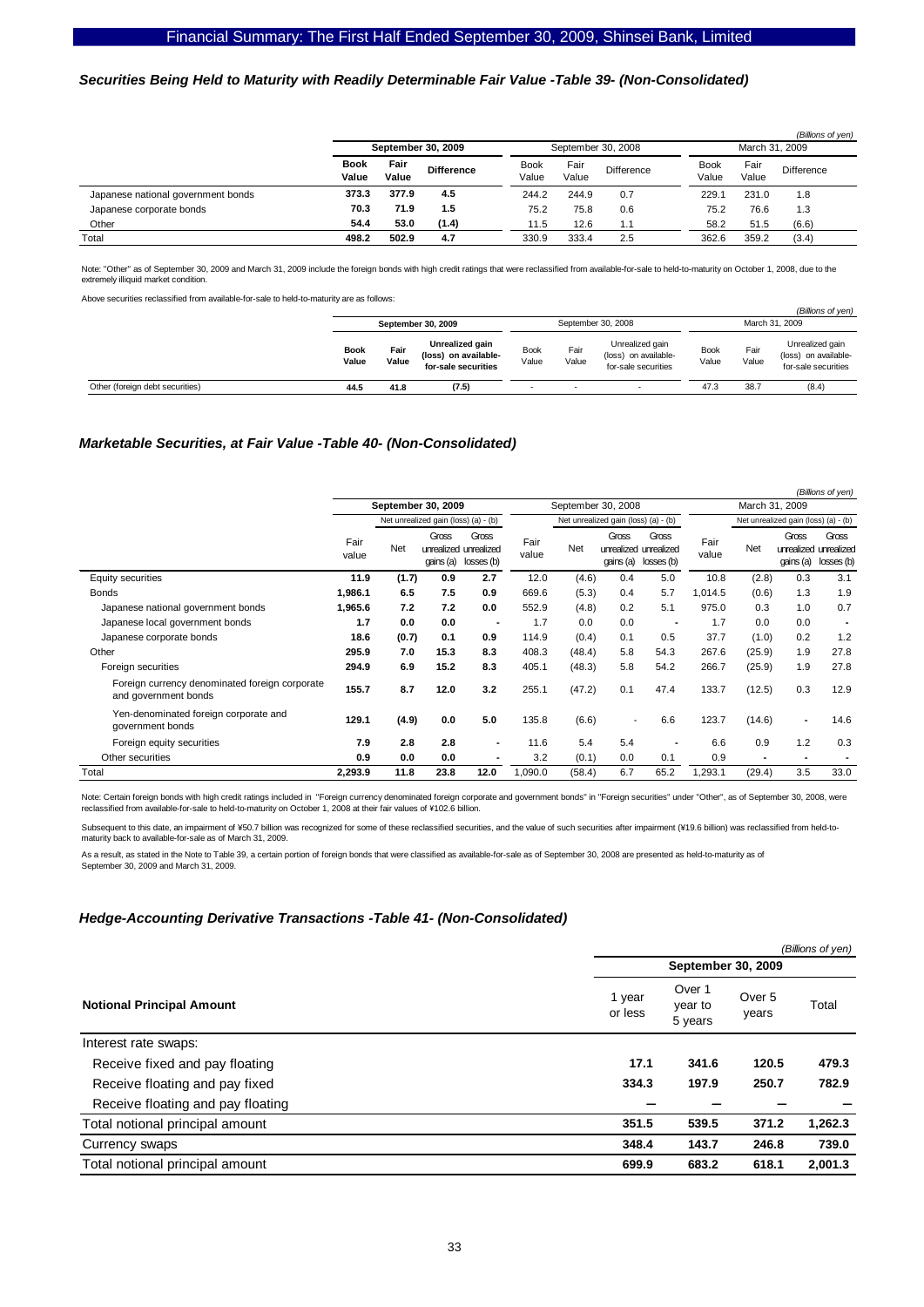# *Employees' Retirement Benefit -Table 42- (Non-Consolidated)*

### **Projected Benefit Obligation (Non-Consolidated)**

|               | (Billions of yen)                                       |
|---------------|---------------------------------------------------------|
|               | September 30, 2009                                      |
| (A)           | 54.6                                                    |
|               | $(2.2\%)$                                               |
| (B)           | 41.0                                                    |
| (C)           | (1.8)                                                   |
| (D)           | (2.5)                                                   |
| (E)           | 14.5                                                    |
|               | 3.3                                                     |
| (A-B-C-D-E-F) | 0.0                                                     |
|               | Other (Unrecognized obligation at transition, etc.) (F) |

#### **Pension Expenses (Non-Consolidated)**

|                                                       | (Billions of yen)          |
|-------------------------------------------------------|----------------------------|
|                                                       | 1st Half FY2009 (6 months) |
| Service cost                                          | 1.2                        |
| Interest                                              | 0.5                        |
| Expected return on plan assets                        | (0.4)                      |
| Amortization of prior service cost                    | (0.1)                      |
| Amortization of net actuarial losses                  | 1.2                        |
| Amortization of unrecognized obligation at transition | 0.3                        |
| Other (extraordinary severance benefit expense, etc.) | 0.0                        |
| Net periodic retirement benefit cost                  | 2.7                        |

# *Capital Adequacy Data -Table 43- (Non-Consolidated)*  (1)

|                               |         | (Billions of yen, except percentages) |           |         |           |  |  |  |  |
|-------------------------------|---------|---------------------------------------|-----------|---------|-----------|--|--|--|--|
|                               | Sep 30  | Sep 30                                | Change    | Mar 31  | Change    |  |  |  |  |
|                               | 2009    | 2008                                  |           | 2009    |           |  |  |  |  |
|                               | (a)     | (b)                                   | $(a)-(b)$ | (c)     | $(a)-(c)$ |  |  |  |  |
| Basic items (Tier I)          | 740.8   | 784.4                                 | (43.5)    | 745.7   | (4.9)     |  |  |  |  |
| Supplementary items (Tier II) | 269.6   | 435.3                                 | (165.7)   | 301.2   | (31.5)    |  |  |  |  |
| Deduction                     | (60.6)  | (80.8)                                | 20.2      | (75.0)  | 14.3      |  |  |  |  |
| Total capital <sup>(2)</sup>  | 949.8   | 1,138.9                               | (189.0)   | 971.9   | (22.1)    |  |  |  |  |
| <b>Risk assets</b>            | 7,813.3 | 8,308.4                               | (495.1)   | 8,875.5 | (1,062.1) |  |  |  |  |
| Capital adequacy ratio        | 12.15%  | 13.70%                                |           | 10.95%  |           |  |  |  |  |
| Tier I capital ratio          | 9.48%   | 9.44%                                 |           | 8.40%   |           |  |  |  |  |

(1) Calculated by new standard (Basel II, F-IRB). Figures for March 31 2009 and September 30 2009 are calculated in accordance with FSA Notification Number 79 issued in December 2008 (special treatment of FSA Notification Number 19 issued in 2006). As a result, ¥38.0 billion of net unrealized losses on securities available-for-sale, net taxes as of March 31 2009 is not included in BIS capital. Net unrealized gain on securities available-for-sale, net taxes is recorded as of September 30, 2009.

(2) Non-Consolidated total required capital is \401.5 billion as at September 30, 2009, \455.7 billion as at March 31, 2009 and \444.9 billion as at September 30, 2008.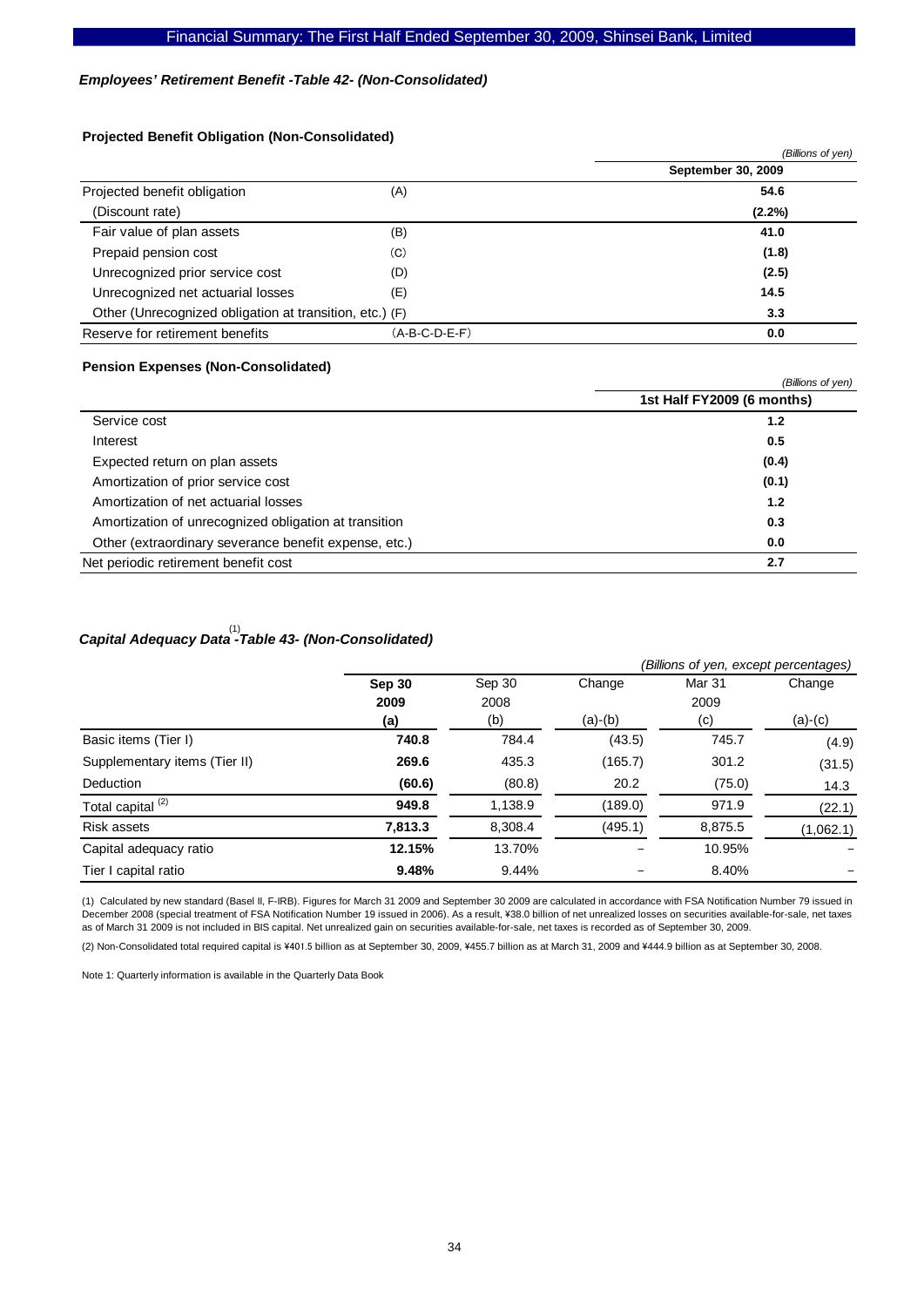# *Interim Non-Consolidated Balance Sheets (Unaudited) (Non-Consolidated)*

**Assets** 

|                                                         |            |            |            |            | (millions of yen) |
|---------------------------------------------------------|------------|------------|------------|------------|-------------------|
|                                                         | Sep 30     | Sep 30     | Change     | Mar 31     | Change            |
|                                                         | 2009       | 2008       | a-b        | 2009       | a-c               |
|                                                         | a          | b          | Amount     | с          | Amount            |
| < <assets>&gt;</assets>                                 |            |            |            |            |                   |
| Cash and due from banks                                 | 307,591    | 94,918     | 212,673    | 411,999    | (104, 408)        |
| Call loans                                              | 19,569     | 199,000    | (179, 431) |            | 19,569            |
| Collateral related to securities borrowing transactions | 4,125      | 16,986     | (12, 861)  | 131        | 3,994             |
| Other monetary claims purchased                         | 528,645    | 559,155    | (30, 510)  | 666,126    | (137, 481)        |
| Trading assets                                          | 232,365    | 240,326    | (7,961)    | 326,038    | (93, 673)         |
| Monetary assets held in trust                           | 544,966    | 621,336    | (76, 370)  | 573,032    | (28,066)          |
| <b>Securities</b>                                       | 3,729,688  | 2,426,111  | 1,303,577  | 2,626,047  | 1,103,641         |
| Valuation allowance for investments                     | (3, 370)   | (3,370)    |            | (3,370)    |                   |
| Loans and bills discounted                              | 4,922,887  | 5,660,152  | (737, 265) | 5,168,004  | (245, 117)        |
| Foreign exchanges                                       | 12,775     | 22,449     | (9,674)    | 37,138     | (24, 363)         |
| Other assets                                            | 792,171    | 514,072    | 278,099    | 977,924    | (185, 753)        |
| Premises and equipment                                  | 18,059     | 19,707     | (1,648)    | 18,856     | (797)             |
| Intangible assets                                       | 12,753     | 14,165     | (1, 412)   | 13,477     | (724)             |
| Deferred issuance expenses for debentures               | 166        | 153        | 13         | 161        | 5                 |
| Deferred tax assets                                     | 413        | 18,168     | (17, 755)  | 4,329      | (3,916)           |
| Customers' liabilities for acceptances and guarantees   | 8,497      | 11,321     | (2,824)    | 12,556     | (4,059)           |
| Reserve for credit losses                               | (107, 569) | (83, 225)  | (24, 344)  | (118,960)  | 11,391            |
| <b>Total assets</b>                                     | 11,023,737 | 10,331,429 | 692,308    | 10,713,494 | 310,243           |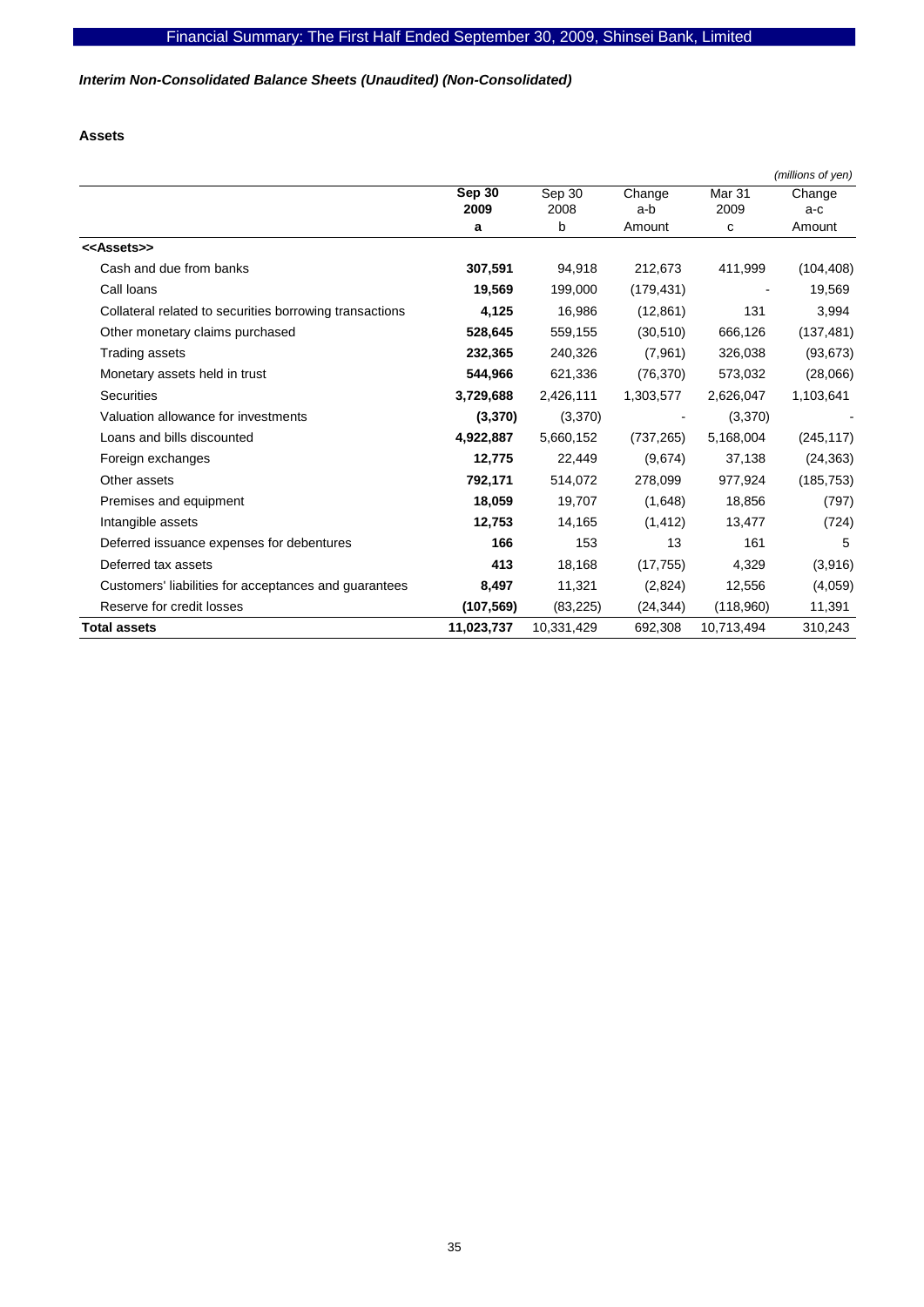# **Liabilities and Equity**

|                                                            |            |            |            |            | (millions of yen) |
|------------------------------------------------------------|------------|------------|------------|------------|-------------------|
|                                                            | Sep 30     | Sep 30     | Change     | Mar 31     | Change            |
|                                                            | 2009       | 2008       | a-b        | 2009       | a-c               |
|                                                            | a          | b          | Amount     | c          | Amount            |
| < <liabilities>&gt;</liabilities>                          |            |            |            |            |                   |
| Deposits                                                   | 7,080,519  | 5,764,965  | 1,315,554  | 6,637,831  | 442,688           |
| Negotiable certificates of deposit                         | 378,641    | 744,479    | (365, 838) | 259,659    | 118,982           |
| <b>Debentures</b>                                          | 528,260    | 748,962    | (220, 702) | 676,767    | (148, 507)        |
| Call money                                                 | 100,469    | 480,870    | (380, 401) | 281,513    | (181, 044)        |
| Payables under repurchase agreements                       | 156,382    |            | 156,382    | 53,805     | 102,577           |
| Collateral related to securities lending transactions      | 764,367    | 485,292    | 279,075    | 569,566    | 194,801           |
| <b>Trading liabilities</b>                                 | 188,817    | 181,926    | 6,891      | 316,068    | (127, 251)        |
| Borrowed money                                             | 336,148    | 317,537    | 18,611     | 425,371    | (89, 223)         |
| Foreign exchanges                                          | 207        | 257        | (50)       | 226        | (19)              |
| Corporate bonds                                            | 354,650    | 513,351    | (158, 701) | 402,453    | (47, 803)         |
| <b>Other liabilities</b>                                   | 496,047    | 406,012    | 90,035     | 495,016    | 1,031             |
| Income taxes payable                                       | 369        | 405        | (36)       | 34         | 335               |
| Lease debt                                                 | 8          | 15         | (7)        | 11         | (3)               |
| <b>Other liabilities</b>                                   | 495,669    | 405,592    | 90,077     | 494,970    | 699               |
| Accrued employees' bonuses                                 | 3,743      | 2,913      | 830        | 7,191      | (3, 448)          |
| Reserve for retirement benefits                            | 1          | 1,059      | (1,058)    | 55         | (54)              |
| Reserve for losses on disposal of premises and equipment   | 6,829      | 7,190      | (361)      | 6,911      | (82)              |
| Reserve for losses on litigation                           | 3,662      |            | 3,662      | 3,662      |                   |
| Acceptances and guarantees                                 | 8,497      | 11,321     | (2,824)    | 12,556     | (4,059)           |
| <b>Total liabilities</b>                                   | 10,407,246 | 9,666,140  | 741,106    | 10,148,658 | 258,588           |
| < <equity>&gt;</equity>                                    |            |            |            |            |                   |
| Shareholders' equity:                                      |            |            |            |            |                   |
| Capital stock                                              | 476,296    | 476,296    |            | 476,296    |                   |
| Capital surplus                                            | 43,558     | 43,558     |            | 43,558     |                   |
| Additional paid-in capital                                 | 43,558     | 43,558     |            | 43,558     |                   |
| Retained earnings                                          | 163,057    | 275,127    | (112,070)  | 154,454    | 8,603             |
| Legal reserve                                              | 11,035     | 11,035     |            | 11,035     |                   |
| Other retained earnings                                    | 152,021    | 264,091    | (112,070)  | 143,418    | 8,603             |
| Unappropriated retained earnings                           | 152,021    | 264,091    | (112,070)  | 143,418    | 8,603             |
| Treasury stock, at cost                                    | (72, 558)  | (72, 558)  | $\Delta 0$ | (72, 558)  | $\Delta 0$        |
| Total shareholders' equity                                 | 610,354    | 722,424    | (112,070)  | 601,750    | 8,604             |
| Net unrealized gain (loss):                                |            |            |            |            |                   |
| Unrealized gain (loss) on available-for-sale securities    | 3,337      | (58, 471)  | 61,808     | (38,049)   | 41,386            |
| Deferred gain (loss) on derivatives under hedge accounting | 1,219      | (171)      | 1,390      | (672)      | 1,891             |
| Total net unrealized gain (loss)                           | 4,556      | (58, 642)  | 63,198     | (38, 722)  | 43,278            |
| Stock acquisition rights                                   | 1,580      | 1,507      | 73         | 1,808      | (228)             |
| <b>Total equity</b>                                        | 616,491    | 665,289    | (48, 798)  | 564,836    | 51,655            |
| <b>Total liabilities and equity</b>                        | 11,023,737 | 10,331,429 | 692,308    | 10,713,494 | 310,243           |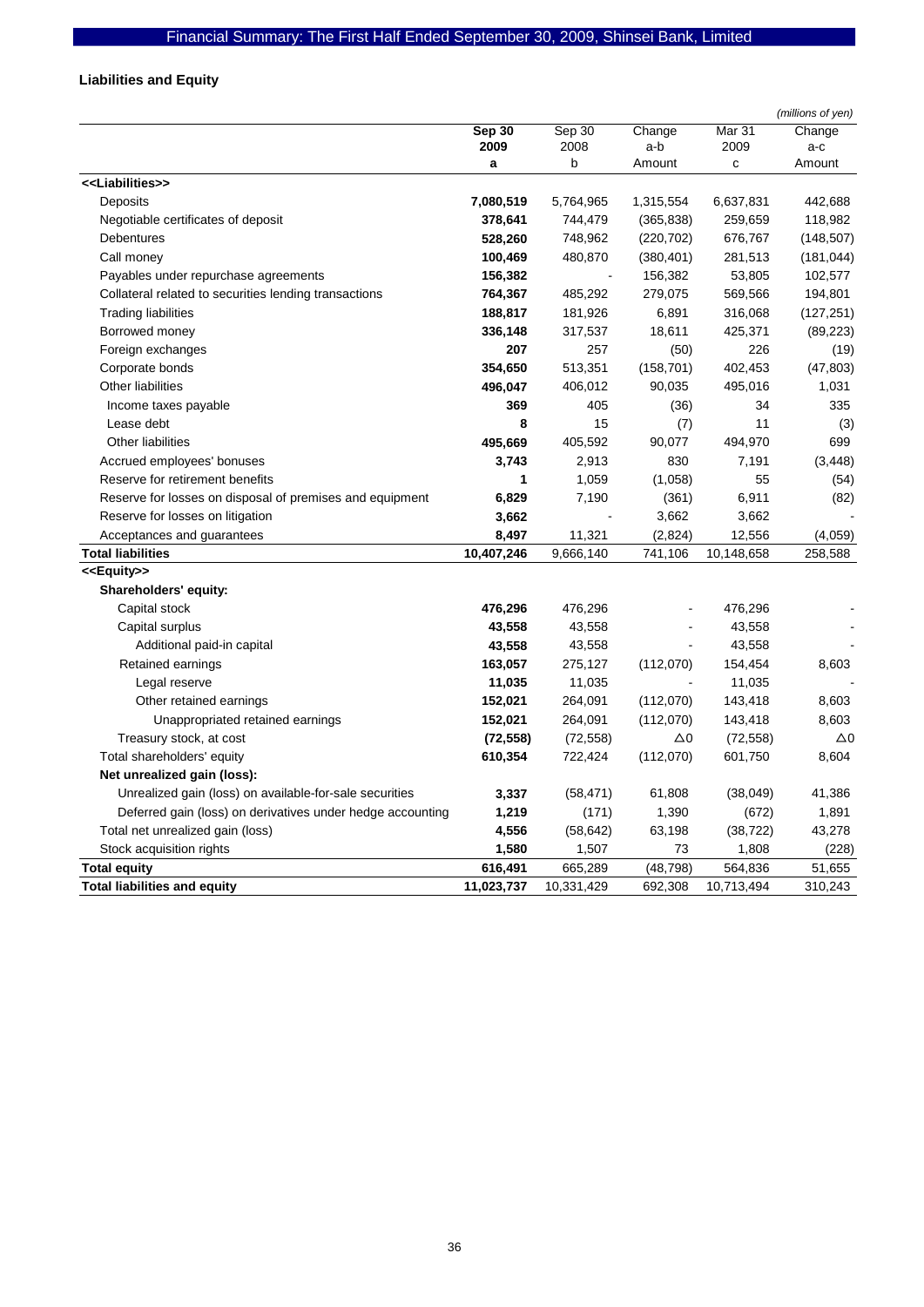# *Interim Non-Consolidated Statements of Operations (Unaudited) (Non-Consolidated)*

|                                        |               |           |           | (millions of yen, except percentages) |            |  |
|----------------------------------------|---------------|-----------|-----------|---------------------------------------|------------|--|
|                                        | 1st Half      | 1st Half  | Change    |                                       | FY2008     |  |
|                                        | <b>FY2009</b> | FY2008    | Amount    | $\%$                                  |            |  |
| Total interest income                  | 68,184        | 85,179    | (16, 995) | (20.0)                                | 182,737    |  |
| Interest on loans and bills discounted | 42,714        | 56,927    | (14, 213) | (25.0)                                | 109,886    |  |
| Interest and dividends on securities   | 16,767        | 22,958    | (6, 191)  | (27.0)                                | 59,458     |  |
| Other interest income                  | 8,702         | 5,293     | 3,409     | 64.4                                  | 13,391     |  |
| Fees and commissions income            | 7,948         | 11,807    | (3,859)   | (32.7)                                | 18,963     |  |
| <b>Trading profits</b>                 | 3,609         | 2,982     | 627       | 21.0                                  | 5,277      |  |
| Other business income                  | 20,238        | 5,086     | 15,152    | 297.9                                 | 16,956     |  |
| Other ordinary income                  | 9,068         | 14,972    | (5,904)   | (39.4)                                | 22,389     |  |
| <b>Ordinary income</b>                 | 109,049       | 120,028   | (10, 979) | (9.1)                                 | 246,323    |  |
| Total interest expenses                | 42,208        | 51,668    | (9,460)   | (18.3)                                | 96,368     |  |
| Interest on deposits                   | 27,962        | 22,529    | 5,433     | 24.1                                  | 47,548     |  |
| Interest on corporate bonds            | 8,222         | 12,055    | (3,833)   | (31.8)                                | 20,266     |  |
| Other interest expenses                | 6,023         | 17,083    | (11,060)  | (64.7)                                | 28,553     |  |
| Fees and commissions expenses          | 4,945         | 6,147     | (1,202)   | (19.6)                                | 13,415     |  |
| <b>Trading losses</b>                  | 68            | 6,325     | (6,257)   | (98.9)                                | 10,968     |  |
| Other business expenses                | 5,222         | 22,060    | (16, 838) | (76.3)                                | 103,456    |  |
| General and administrative expenses    | 36,063        | 39,760    | (3,697)   | (9.3)                                 | 81,741     |  |
| Other ordinary expenses                | 17,198        | 30,183    | (12,985)  | (43.0)                                | 105,234    |  |
| <b>Ordinary expenses</b>               | 105,706       | 156,147   | (50, 441) | (32.3)                                | 411,184    |  |
| Net ordinary income (loss)             | 3,342         | (36, 118) | 39,460    | (109.3)                               | (164, 860) |  |
| Special gains                          | 13,669        | 1,030     | 12,639    | 1227.1                                | 76,948     |  |
| Special losses                         | 3,460         | 3,968     | (508)     | (12.8)                                | 63,487     |  |
| Income (loss) before income taxes      | 13,551        | (39,056)  | 52,607    | (134.7)                               | (151, 399) |  |
| Income taxes (benefit)                 |               |           |           |                                       |            |  |
| Current                                | 257           | (3,574)   | 3,831     | (107.2)                               | (4, 184)   |  |
| Deferred                               | 4,691         | 894       | 3,797     | 424.7                                 | 9,833      |  |
| Total income taxes (benefit)           | 4,948         | (2,680)   | 7,628     | (284.6)                               | 5,648      |  |
| Net income (loss)                      | 8,603         | (36, 375) | 44,978    | (123.7)                               | (157, 048) |  |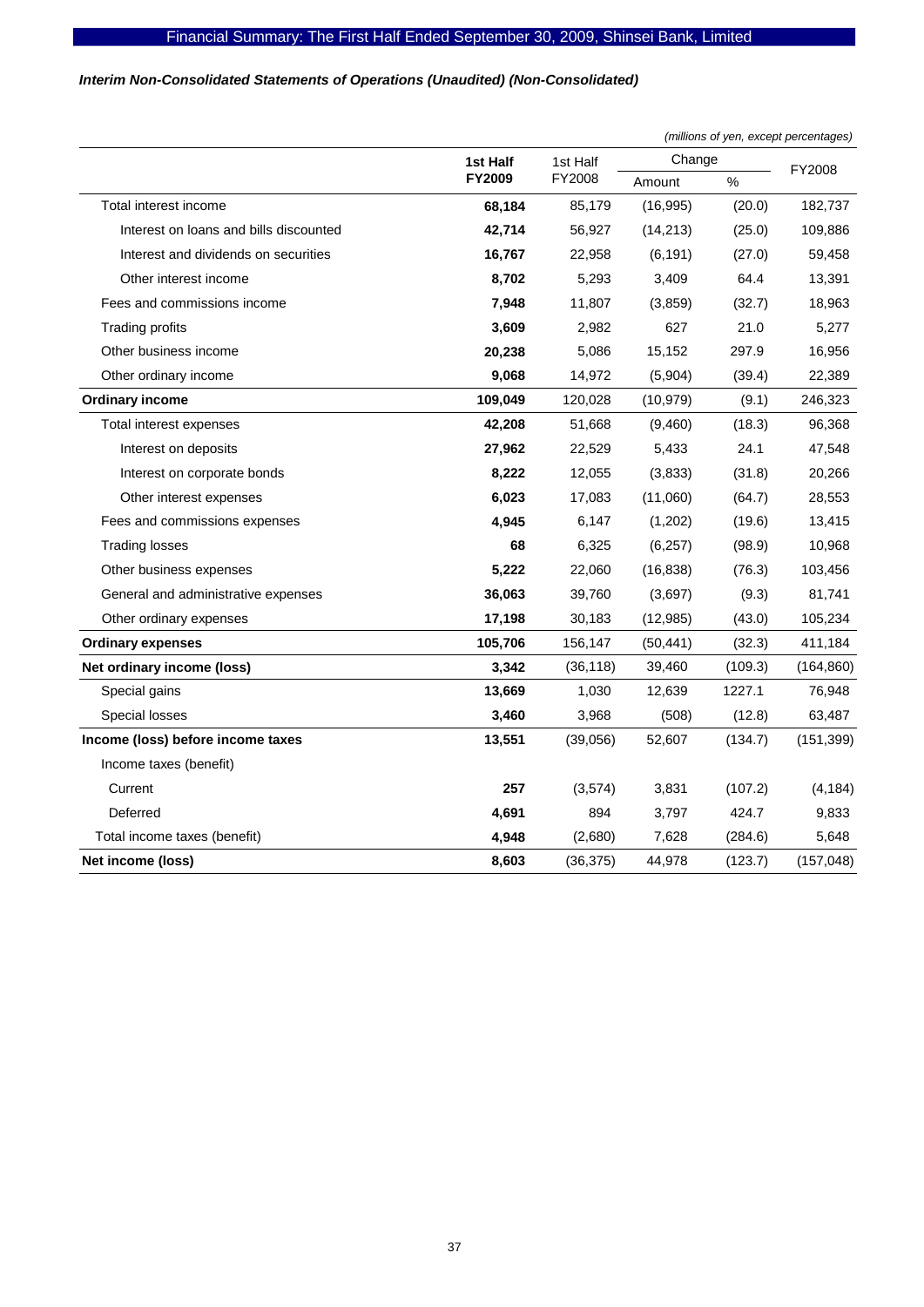# Financial Summary: The First Half Ended September 30, 2009, Shinsei Bank, Limited

# *Interim Non-Consolidated Statements of Changes in Equity (Unaudited) (Non-Consolidated)*

|                                            |                 |                 | (millions of yen) |
|--------------------------------------------|-----------------|-----------------|-------------------|
|                                            | 1st Half FY2009 | 1st Half FY2008 | FY2008            |
|                                            | (6 months)      | $(6$ months)    | (12 months)       |
| <b>Shareholders' Equity</b>                |                 |                 |                   |
| Capital stock                              |                 |                 |                   |
| Balance at beginning of the period         | 476,296         | 476,296         | 476,296           |
| Changes in amounts during the period       |                 |                 |                   |
| Issuance of new stock                      |                 |                 |                   |
| Total changes in amounts during the period |                 |                 |                   |
| Balance at the end of the period           | 476,296         | 476,296         | 476,296           |
| Capital surplus                            |                 |                 |                   |
| Capital reserve                            |                 |                 |                   |
| Balance at beginning of the period         | 43,558          | 43,558          | 43,558            |
| Changes in amounts during the period       |                 |                 |                   |
| Issuance of new stock                      |                 |                 |                   |
| Total changes in amounts during the period |                 |                 |                   |
| Balance at the end of the period           | 43,558          | 43,558          | 43,558            |
| Total capital surplus                      |                 |                 |                   |
| Balance at beginning of the period         | 43,558          | 43,558          | 43,558            |
| Changes in amounts during the period       |                 |                 |                   |
| Issuance of new stock                      |                 |                 |                   |
| Total changes in amounts during the period |                 |                 |                   |
| Balance at the end of the period           | 43.558          | 43.558          | 43,558            |
| Retained earnings                          |                 |                 |                   |
| Legal reserve for retained earnings        |                 |                 |                   |
| Balance at beginning of the period         | 11,035          | 9,880           | 9,880             |
| Changes in amounts during the period       |                 |                 |                   |
| Dividends of retained earnings             |                 | 1,154           | 1,154             |
| Total changes in amounts during the period | $\blacksquare$  | 1,154           | 1,154             |
| Balance at the end of the period           | 11,035          | 11,035          | 11,035            |
| Other retained earnings                    |                 |                 |                   |
| Retained earnings carried forward          |                 |                 |                   |
| Balance at beginning of the period         | 143,418         | 307,395         | 307,395           |
| Changes in amounts during the period       |                 |                 |                   |
| Dividends of retained earnings             |                 | (6,928)         | (6,928)           |
| Net income                                 | 8,603           | (36, 375)       | (157, 048)        |
| Total changes in amounts during the period | 8,603           | (43, 303)       | (163, 976)        |
| Balance at the end of the period           | 152,021         | 264,091         | 143,418           |
| Total retained earnings                    |                 |                 |                   |
| Balance at beginning of the period         | 154,454         | 317,276         | 317,276           |
| Changes in amounts during the period       |                 |                 |                   |
| Dividends of retained earnings             |                 | (5, 773)        | (5, 773)          |
| Net income                                 | 8,603           | (36, 375)       | (157, 048)        |
| Total changes in amounts during the period | 8,603           | (42, 149)       | (162, 822)        |
| Balance at the end of the period           | 163,057         | 275,127         | 154,454           |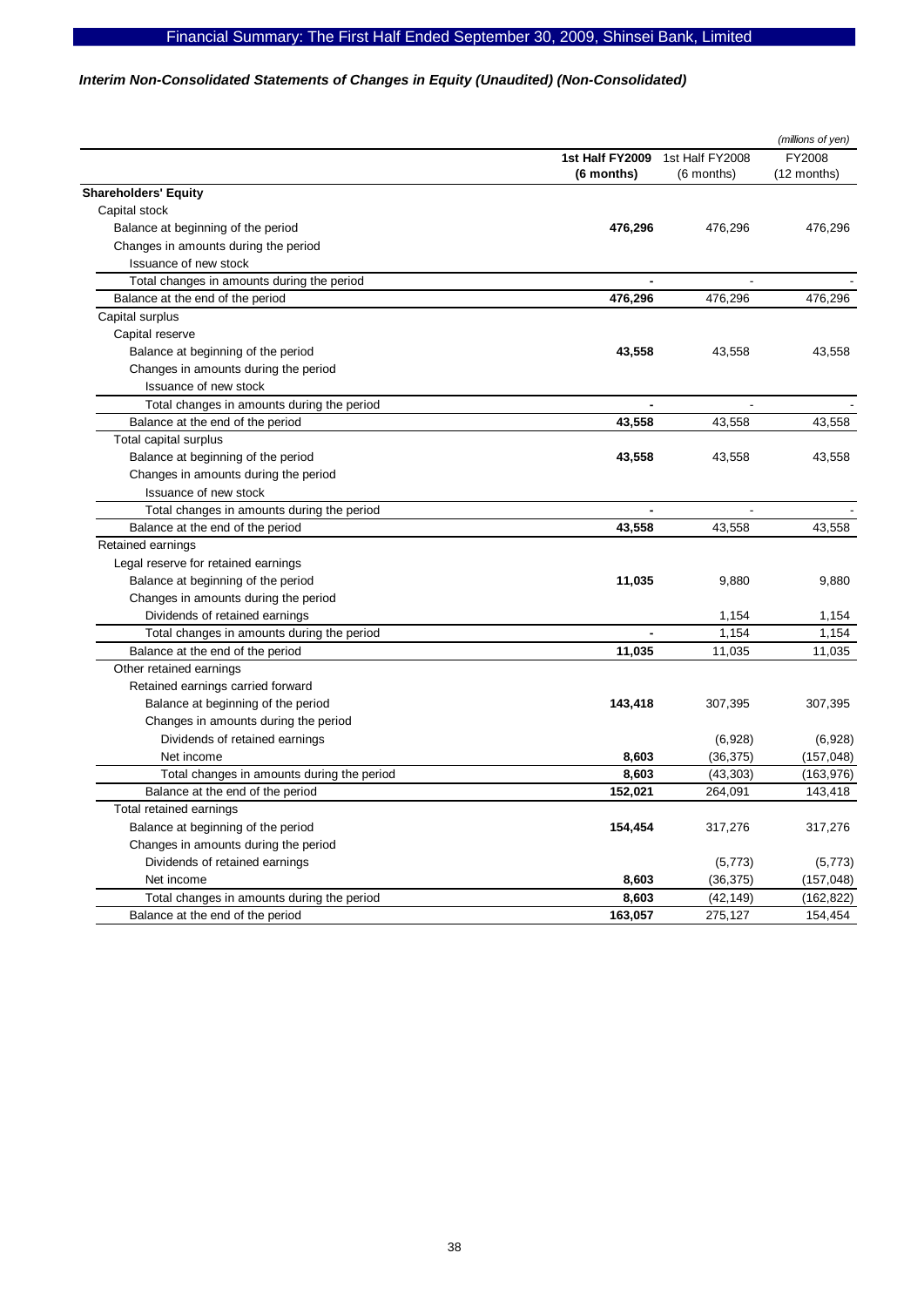# Financial Summary: The First Half Ended September 30, 2009, Shinsei Bank, Limited

|                                                                          |                 |                 | (millions of yen) |
|--------------------------------------------------------------------------|-----------------|-----------------|-------------------|
|                                                                          | 1st Half FY2009 | 1st Half FY2008 | FY2008            |
|                                                                          | (6 months)      | (6 months)      | (12 months)       |
| Treasury stock                                                           |                 |                 |                   |
| Balance at beginning of the period                                       | (72, 558)       | (72, 557)       | (72, 557)         |
| Changes in amounts during the period                                     |                 |                 |                   |
| Purchase of treasury stock                                               | (0)             | (0)             | (0)               |
| Total changes in amounts during the period                               | (0)             | (0)             | (0)               |
| Balance at the end of the period                                         | (72, 558)       | (72, 558)       | (72, 558)         |
| Shareholders' Equity                                                     |                 |                 |                   |
| Balance at beginning of the period                                       | 601,750         | 764,573         | 764,573           |
| Changes in amounts during the period                                     |                 |                 |                   |
| Issuance of new stock                                                    |                 |                 |                   |
| Dividends of retained earnings                                           |                 | (5, 773)        | (5, 773)          |
| Net income                                                               | 8,603           | (36, 375)       | (157, 048)        |
| Purchase of treasury stock                                               | (0)             | (0)             | (0)               |
| Total changes in amounts during the period                               | 8,603           | (42, 149)       | (162, 823)        |
| Balance at the end of the period                                         | 610,354         | 722,424         | 601,750           |
| Net unrealized gain (loss) and translation adjustments                   |                 |                 |                   |
| Unrealized gain (loss) on available-for-sale securities                  |                 |                 |                   |
| Balance at beginning of the period                                       | (38,049)        | (35,024)        | (35,024)          |
| Changes in amounts during the period                                     |                 |                 |                   |
| Total changes in amounts during the period excluding capital stock (net) | 41,387          | (23, 447)       | (3,025)           |
| Total changes in amounts during the period                               | 41,387          | (23, 447)       | (3,025)           |
| Balance at the end of the period                                         | 3,337           | (58, 471)       | (38, 049)         |
| Deferred gain (loss) on derivatives under hedge accounting               |                 |                 |                   |
| Balance at beginning of the period                                       | (672)           | 1,896           | 1,896             |
| Changes in amounts during the period                                     |                 |                 |                   |
| Total changes in amounts during the period excluding capital stock (net) | 1,892           | (2,067)         | (2,568)           |
| Total changes in amounts during the period                               | 1,892           | (2,067)         | (2,568)           |
| Balance at the end of the period                                         | 1,219           | (171)           | (672)             |
| Total net unrealized gain (loss) and translation adjustments             |                 |                 |                   |
| Balance at beginning of the period                                       | (38, 722)       | (33, 128)       | (33, 128)         |
| Changes in amounts during the period                                     |                 |                 |                   |
| Total changes in amounts during the period excluding capital stock (net) | 43,279          | (25, 514)       | (5, 593)          |
| Total changes in amounts during the period                               | 43,279          | (25, 514)       | (5, 593)          |
| Balance at the end of the period                                         | 4,556           | (58, 642)       | (38, 722)         |
| <b>Stock acquisition rights</b>                                          |                 |                 |                   |
| Balance at beginning of the period                                       | 1,808           | 1,257           | 1,257             |
| Changes in amounts during the period                                     |                 |                 |                   |
| Total changes in amounts during the period excluding capital stock (net) | (227)           | 250             | 550               |
| Total changes in amounts during the period                               | (227)           | 250             | 550               |
| Balance at the end of the period                                         | 1,580           | 1,507           | 1,808             |
| <b>Total equity</b>                                                      |                 |                 |                   |
| Balance at beginning of the period                                       | 564,836         | 732,703         | 732,703           |
| Changes in amounts during the period                                     |                 |                 |                   |
| Issuance of new stock                                                    |                 |                 |                   |
| Dividends of retained earnings                                           |                 | (5, 773)        | (5,773)           |
| Net income                                                               | 8,603           | (36, 375)       | (157, 048)        |
| Purchase of treasury stock                                               | (0)             | (0)             | (0)               |
| Total changes in amounts during the period excluding capital stock (net) | 43,051          | (25, 264)       | (5,043)           |
| Total changes in amounts during the period                               | 51,654          | (67, 413)       | (167, 866)        |
| Balance at the end of the period                                         | 616,491         | 665,289         | 564,836           |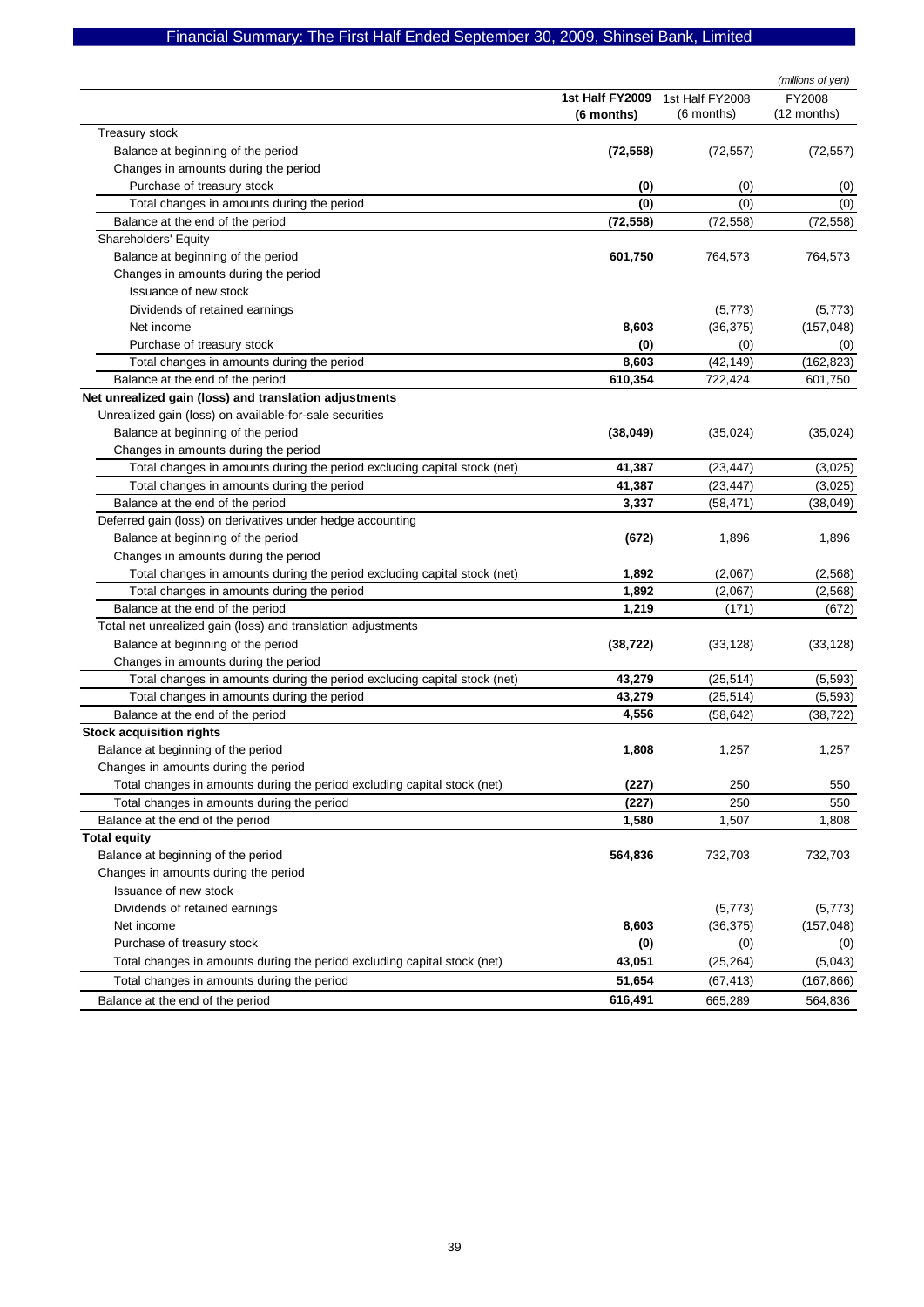# **Section 3. Earnings Forecast -Table 44- (Consolidated and Non-Consolidated)**

|                              |                           | (Billions of yen) |
|------------------------------|---------------------------|-------------------|
| (Consolidated)               | <b>Fiscal year ending</b> | Fiscal year ended |
|                              | <b>March 2010</b>         | March 2009        |
|                              | (FY2009)                  | (FY2008)          |
|                              | Forecast                  | Actual            |
| Cash Basis Net income        | 28.0                      | (97.0)            |
| Net income                   | 10.0                      | (143.0)           |
| (Non-Consolidated)           | <b>Fiscal year ending</b> | Fiscal year ended |
|                              | <b>March 2010</b>         | March 2009        |
|                              | (FY2009)                  | (FY2008)          |
|                              | Forecast                  | Actual            |
| Net income                   | 10.0                      | (157.0)           |
| Dividends (per share in yen) |                           |                   |
| Common stock                 | 1.00                      | 0.00              |

Above forecasts are based on current assumptions of future events and trends, which may be incorrect. Actual results may differ materially from those in the statements as a result of various factors.

Shinsei Bank forecasts a consolidated cash basis\* net income of ¥28.0 billion (consolidated reported basis net income of ¥10.0 billion) for the fiscal year ending March 31, 2010.

Shinsei Bank forecasts a non-consolidated net income for the fiscal year ending March 31, 2010 of ¥10.0 billion.

\*Cash-basis figures are calculated by excluding amortization of goodwill and net other intangible assets, net of tax benefit.

Shinsei Bank forecasts a dividend payment to common shareholders of 1.00 yen per common share for the fiscal year ending March 31, 2010.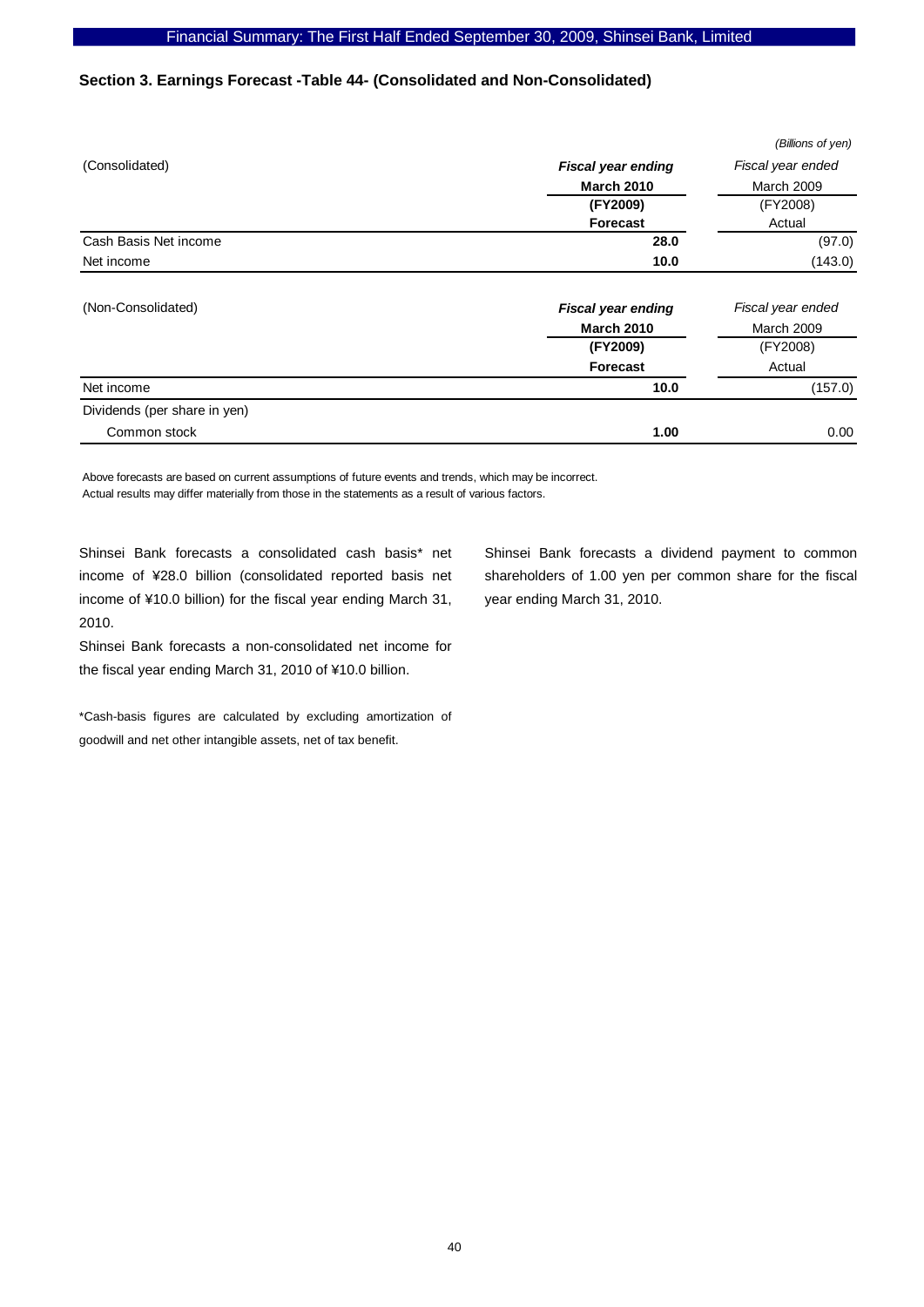# **Section 4. Exposure to Securitized Products and Related Investments**

# *Balance of Securitized Products (Breakdown by Region and Type of Securities) -Table 45- (Non-Consolidated)*  (1)

|                                                |     |                                                                               |                |                          |                          |                       |                     |                                  | (Billions of yen)   |
|------------------------------------------------|-----|-------------------------------------------------------------------------------|----------------|--------------------------|--------------------------|-----------------------|---------------------|----------------------------------|---------------------|
|                                                |     | <b>Credit Ratings</b><br>of Securities <sup>(2)</sup><br>(September 30, 2009) |                |                          | Sep 30<br>2009<br>(a)    | Sep 30<br>2008<br>(b) | Change<br>$(a)-(b)$ | Mar <sub>31</sub><br>2009<br>(c) | Change<br>$(a)-(c)$ |
|                                                | AAA | AA                                                                            | A or<br>lower  | N/A                      |                          |                       |                     |                                  |                     |
| <b>RMBS</b>                                    | 21% | 7%                                                                            | 4%             | 67%                      | 48.7                     | 73.3                  | (24.6)              | 52.2                             | (3.5)               |
| Japan                                          | 22% | 5%                                                                            | 4%             | 69%                      | 47.5                     | 48.7                  | (1.2)               | 49.3                             | (1.7)               |
| U.S.                                           |     | $\overline{a}$                                                                | $\overline{a}$ |                          | 0.0                      | 14.5                  | (14.5)              | 0.9                              | (0.9)               |
| Europe                                         | 0%  | 100%                                                                          | 0%             | 0%                       | $1.1$                    | 4.0                   | (2.9)               | 1.1                              | 0.0                 |
| Other                                          |     |                                                                               |                |                          |                          | 5.8                   | (5.8)               | 0.8                              | (0.8)               |
| CMBS <sup>(3)</sup>                            | 0%  | 17%                                                                           | 83%            | 0%                       | 19.4                     | 24.9                  | (5.5)               | 19.4                             | 0.0                 |
| Japan                                          | 0%  | 8%                                                                            | 92%            | 0%                       | 13.1                     | 14.2                  | (1.1)               | 13.1                             | 0.0                 |
| U.S.                                           | ÷,  | $\overline{\phantom{a}}$                                                      |                | $\overline{\phantom{a}}$ | $\blacksquare$           | $\overline{a}$        |                     | $\overline{a}$                   |                     |
| Europe                                         | 0%  | 0%                                                                            | 100%           | 0%                       | 4.0                      | 7.9                   | (3.9)               | 3.9                              | 0.1                 |
| Other                                          | 0%  | 100%                                                                          | 0%             | $0\%$                    | 2.2                      | 2.6                   | (0.4)               | 2.3                              | (0.1)               |
| <b>CLO</b>                                     | 31% | 55%                                                                           | 12%            | 2%                       | 62.7                     | 107.5                 | (44.7)              | 69.1                             | (6.3)               |
| Japan                                          |     | $\overline{\phantom{a}}$                                                      | $\overline{a}$ | $\overline{\phantom{a}}$ | $\overline{\phantom{a}}$ | $\overline{a}$        |                     | $\overline{a}$                   |                     |
| U.S.                                           | 19% | 65%                                                                           | 13%            | 3%                       | 47.5                     | 81.2                  | (33.7)              | 53.2                             | (5.7)               |
| Europe                                         | 73% | 27%                                                                           | 0%             | 0%                       | 13.9                     | 23.4                  | (9.4)               | 14.5                             | (0.5)               |
| Other                                          | 0%  | 0%                                                                            | 100%           | 0%                       | 1.3                      | 2.8                   | (1.5)               | 1.3                              | 0.0                 |
| <b>ABS CDO (Resecuritized Products)</b>        | 0%  | 0%                                                                            | 37%            | 63%                      | 4.9                      | 8.0                   | (3.1)               | 7.9                              | (3.0)               |
| Japan <sup>(4)</sup>                           | 0%  | 0%                                                                            | 37%            | 63%                      | 4.9                      | 8.0                   | (3.1)               | 7.9                              | (0.0)               |
| U.S.                                           |     |                                                                               |                |                          |                          | 0.0                   | 0.0                 |                                  |                     |
| Europe                                         |     |                                                                               |                |                          |                          | ÷,                    |                     |                                  |                     |
| Other                                          |     |                                                                               |                |                          |                          |                       |                     |                                  |                     |
| <b>Total</b>                                   | 22% | 30%                                                                           | 20%            | 27%                      | 135.8                    | 213.9                 | (78.0)              | 148.9                            | (13.0)              |
| Japan                                          | 16% | 5%                                                                            | 24%            | 55%                      | 65.6                     | 71.1                  | (5.4)               | 70.4                             | (4.8)               |
| U.S.                                           | 19% | 65%                                                                           | 13%            | 3%                       | 47.5                     | 95.8                  | (48.3)              | 54.2                             | (6.7)               |
| Europe                                         | 53% | 26%                                                                           | 21%            | 0%                       | 19.1                     | 35.4                  | (16.2)              | 19.6                             | (0.4)               |
| Other                                          | 0%  | 63%                                                                           | 37%            | 0%                       | 3.5                      | 11.4                  | (7.9)               | 4.5                              | (1.0)               |
|                                                |     |                                                                               |                |                          |                          |                       |                     |                                  |                     |
| <b>Securities</b>                              |     |                                                                               |                |                          | 73.7                     | 146.0                 | (72.2)              | 81.7                             | (7.9)               |
| <b>RMBS</b>                                    |     |                                                                               |                |                          | 1.1                      | 24.5                  | (23.3)              | 2.9                              | (1.7)               |
| <b>CMBS</b>                                    |     |                                                                               |                |                          | 9.8                      | 13.9                  | (4.1)               | 9.5                              | 0.2                 |
| CLO                                            |     |                                                                               |                |                          | 62.7                     | 107.5                 | (44.7)              | 69.1                             | (6.3)               |
| ABS CDO                                        |     |                                                                               |                |                          | 0.0                      | 0.0                   | 0.0                 | 0.0                              | 0.0                 |
| Other monetary claims purchased <sup>(5)</sup> |     |                                                                               |                |                          | 62.0                     | 67.8                  | (5.7)               | 67.2                             | (5.1)               |
| RMBS (Japan)                                   |     |                                                                               |                |                          | 47.5                     | 48.7                  | (1.2)               | 49.3                             | (1.7)               |
| CMBS (Japan)                                   |     |                                                                               |                |                          | 9.6                      | 10.9                  | (1.3)               | 9.8                              | (0.2)               |
| CLO (Japan)                                    |     |                                                                               |                |                          |                          | ÷,                    |                     |                                  |                     |
| ABS CDO (Japan)                                |     |                                                                               |                |                          | 4.9                      | 8.0                   | (3.1)               | 7.9                              | (0.0)               |
| <b>Total</b>                                   |     |                                                                               |                |                          | 135.8                    | 213.9                 | (78.0)              | 148.9                            | (13.0)              |

(1) The amount is the outstanding balance, after mark-downs and other comprehensive income (OCI) adjustments, at the end of each period. This table excludes securitized products backed by consumer loans, credit card loans, and other similar exposure to individuals.

(2) Based on ratings by S&P or ratings equivalent to S&P ratings matrix as of September 30, 2009. The "N/A" rating for Japanese RMBS represents senior portions of other monetary claims purchased for the purpose of warehousing for future securitization.

(3) Breakdown of collateral: office building (48%), multi-family (34%), retail and shops (10%), hotel and others (8%)

(4) Backed by Japanese RMBS and CMBS and does not include subprime-related exposure.

(5) Includes Japanese RMBS recorded as monetary assets held in trust of \3.8 billion as at September 30, 2009.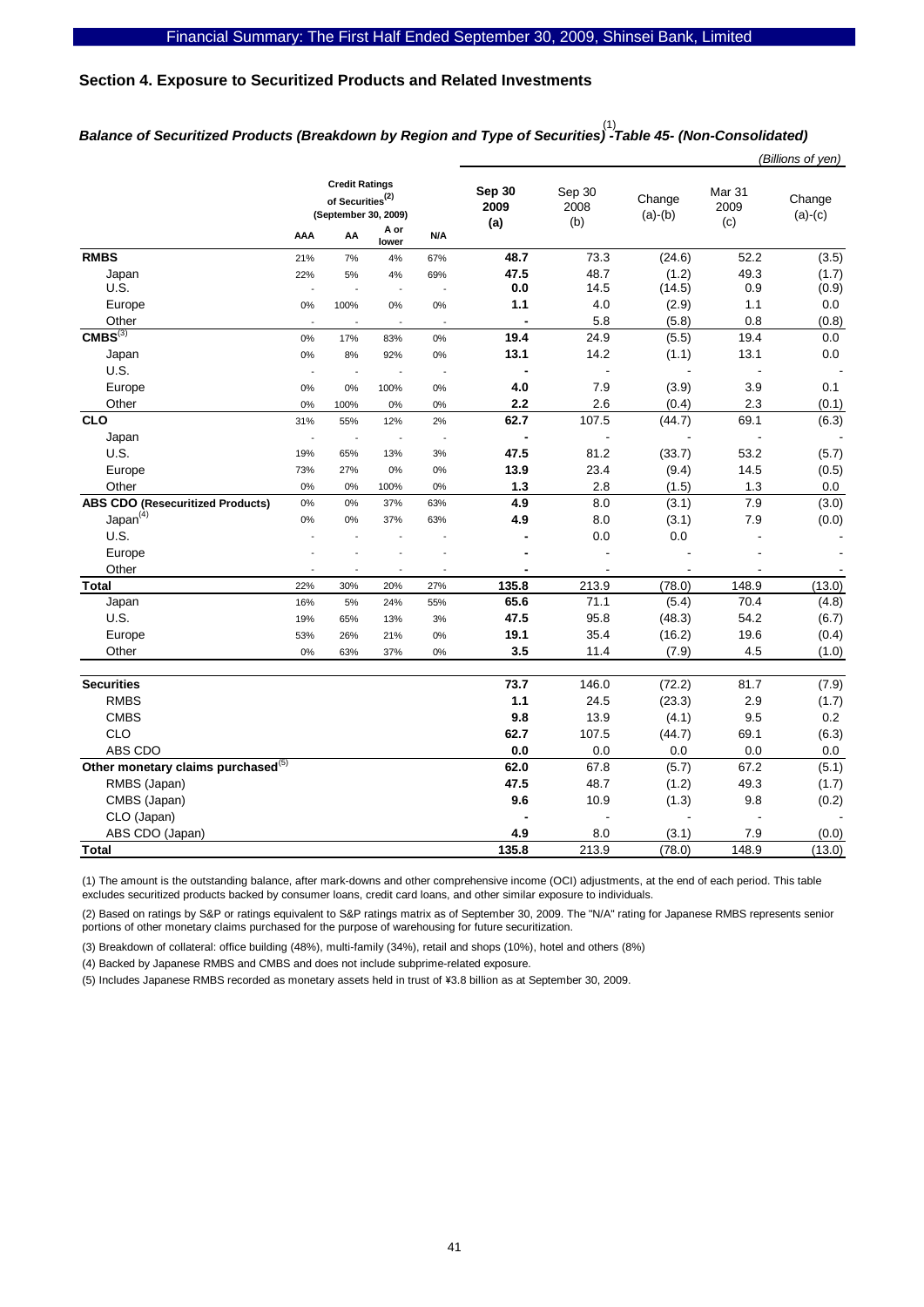Securitized Products, Recorded under "Securities" and "Other Monetary Claims Purchased" and OCI<sup>(1)</sup>-Table 46-*(Non-Consolidated)* 

| (Billions of yen, except percentages)          |                                                       |                                   |                                     |                                |  |  |  |
|------------------------------------------------|-------------------------------------------------------|-----------------------------------|-------------------------------------|--------------------------------|--|--|--|
| <b>Securities</b>                              | As of September 30, 2009                              |                                   |                                     |                                |  |  |  |
|                                                | <b>Balance before</b><br>Mark-to-Market<br>Evaluation | Market Value or<br><b>Balance</b> | Unrealized<br>Gains/Losses<br>(OCI) | Price Decline Ratio<br>$(\% )$ |  |  |  |
| <b>Trading Securities</b>                      |                                                       | 2.3                               |                                     |                                |  |  |  |
| RMBS (U.S.)                                    |                                                       | 0.0                               |                                     |                                |  |  |  |
| $CLO$ (U.S.)                                   |                                                       | 0.9                               |                                     |                                |  |  |  |
| CLO (Other foreign countries)                  |                                                       | 1.3                               |                                     |                                |  |  |  |
| Securities Being Held to Maturity with         |                                                       | 44.5                              |                                     |                                |  |  |  |
| Readily Determinable Fair Value                |                                                       |                                   |                                     |                                |  |  |  |
| $CLO$ (U.S.)                                   |                                                       | 32.8                              |                                     |                                |  |  |  |
| CLO (Europe)                                   |                                                       | 11.6                              |                                     |                                |  |  |  |
| Securities Available for Sale                  | 18.7                                                  | 26.9                              | 8.1                                 | 43.5                           |  |  |  |
| Other                                          | 18.7                                                  | 26.9                              | 8.1                                 | 43.5                           |  |  |  |
| <b>Foreign Securities</b>                      | 18.7                                                  | 26.9                              | 8.1                                 | 43.5                           |  |  |  |
| Foreign Currency Denominated Foreign           | 15.0                                                  | 23.3                              | 8.2                                 | 54.7                           |  |  |  |
| Corporate and Government Bonds                 |                                                       |                                   |                                     |                                |  |  |  |
| <b>RMBS</b>                                    | 1.1                                                   | 1.1                               | 0.0                                 | 0.0                            |  |  |  |
| Europe                                         | 1.1                                                   | 1.1                               | 0.0                                 | 0.0                            |  |  |  |
| <b>CMBS</b>                                    | 6.5                                                   | 6.2                               | (0.3)                               | (4.6)                          |  |  |  |
| Europe                                         | 3.8                                                   | 4.0                               | 0.1                                 | 4.0                            |  |  |  |
| Other foreign countries                        | 2.6                                                   | 2.2                               | (0.4)                               | (17.0)                         |  |  |  |
| CLO                                            | 7.3                                                   | 15.9                              | 8.5                                 | 116.6                          |  |  |  |
| U.S.                                           | 6.0                                                   | 13.6                              | 7.5                                 | 125.8                          |  |  |  |
| Europe                                         | 1.3                                                   | 2.2                               | 0.9                                 | 74.5                           |  |  |  |
| Yen-Denominated Foreign Corporate and          | 3.6                                                   | 3.5                               | (0.1)                               | (2.9)                          |  |  |  |
| <b>Government Bonds</b>                        |                                                       |                                   |                                     |                                |  |  |  |
| CMBS (Japan)                                   | 3.6                                                   | 3.5                               | (0.1)                               | (2.9)                          |  |  |  |
| Securities                                     |                                                       | 73.7                              |                                     |                                |  |  |  |
| <b>RMBS</b>                                    |                                                       | 1.1                               |                                     |                                |  |  |  |
| <b>CMBS</b>                                    |                                                       | 9.8                               |                                     |                                |  |  |  |
| <b>CLO</b>                                     |                                                       | 62.7                              |                                     |                                |  |  |  |
| Other Monetary Claims Purchased <sup>(2)</sup> |                                                       | As of September 30, 2009          |                                     |                                |  |  |  |
|                                                | <b>Balance before</b><br>Mark-to-Market               | Market Value or<br><b>Balance</b> | Unrealized<br>Gains/Losses          | Price Decline Ratio<br>(%)     |  |  |  |
| <b>Trading Purposes</b>                        | Evaluation                                            | 17.3                              | (OCI)                               |                                |  |  |  |
| RMBS (Japan) <sup>(2)</sup>                    |                                                       |                                   |                                     |                                |  |  |  |
| CMBS (Japan)                                   |                                                       | 14.2<br>3.1                       |                                     |                                |  |  |  |
| Others                                         | 44.7                                                  | 44.7                              |                                     |                                |  |  |  |
| RMBS (Japan)                                   | 33.2                                                  | 33.2                              |                                     |                                |  |  |  |
| CMBS (Japan)                                   | 6.4                                                   | 6.4                               |                                     |                                |  |  |  |
| ABS CDO (Japan)                                | 4.9                                                   | 4.9                               |                                     |                                |  |  |  |
| Total                                          |                                                       | 62.0                              |                                     |                                |  |  |  |
| RMBS (Japan)                                   |                                                       | 47.5                              |                                     |                                |  |  |  |
| CMBS (Japan)                                   |                                                       | 9.6                               |                                     |                                |  |  |  |
| ABS CDO (Japan)                                |                                                       | 4.9                               |                                     |                                |  |  |  |
| RMBS, CMBS, CLO, ABS CDO Total                 |                                                       | 135.8                             |                                     |                                |  |  |  |
| <b>Securities</b>                              |                                                       | 73.7                              |                                     |                                |  |  |  |
| <b>Other Monetary Claims Purchased</b>         |                                                       | 62.0                              |                                     |                                |  |  |  |

(1) This table excludes securitized products backed by consumer loans, credit card loans, and other similar exposure to individuals.

(2) Includes Japanese RMBS recorded as monetary assets held in trust of \3.8 billion as at September 30, 2009.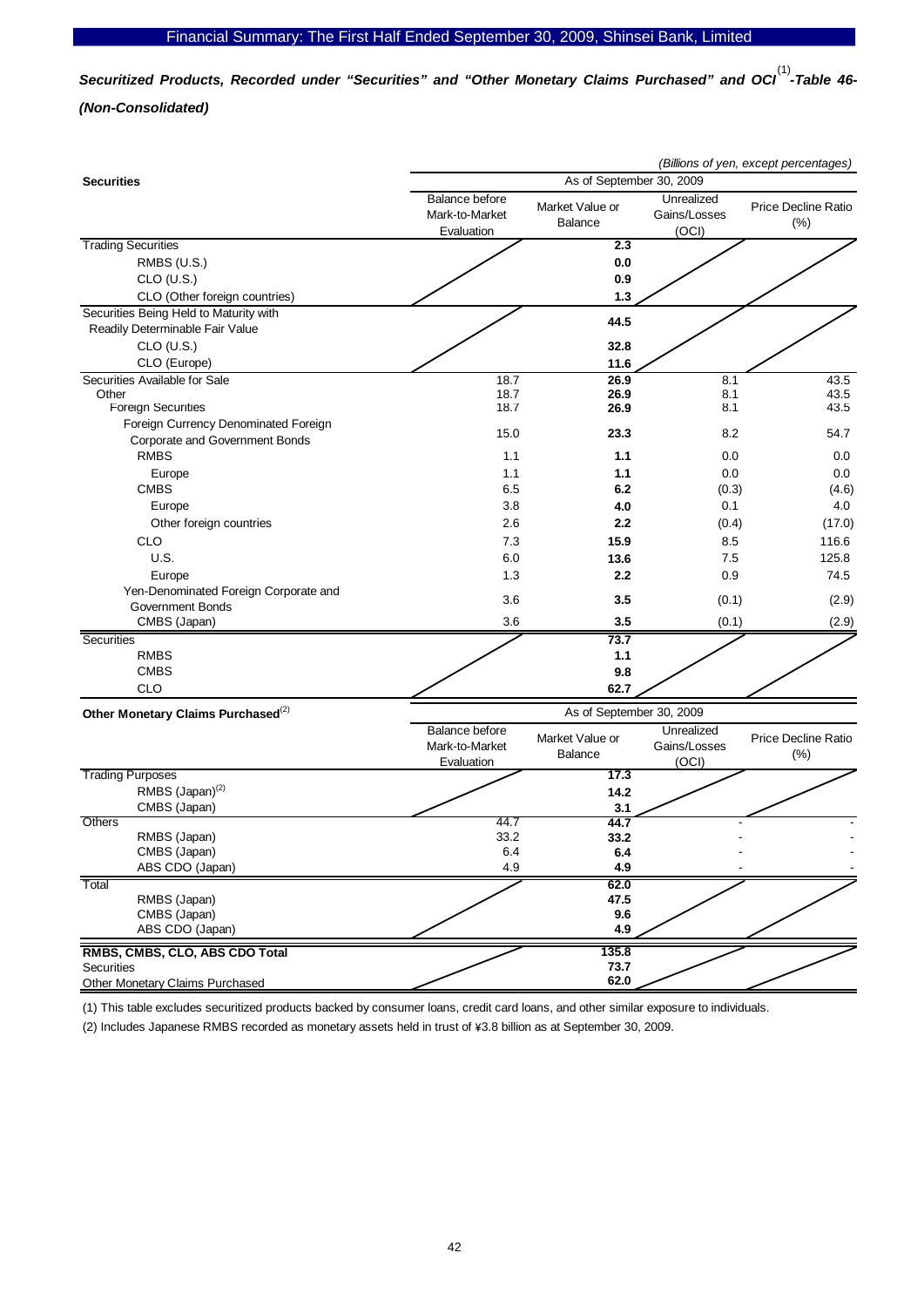# *LBO, Monoline, SIV, ABCP, CDS -Table 47- (Non-Consolidated)*

|             |                                                         |                       |                       |                     |                       | (Billions of yen)   |
|-------------|---------------------------------------------------------|-----------------------|-----------------------|---------------------|-----------------------|---------------------|
|             |                                                         | Sep 30<br>2009<br>(a) | Sep 30<br>2008<br>(b) | Change<br>$(a)-(b)$ | Mar 31<br>2009<br>(c) | Change<br>$(a)-(c)$ |
| $LBO^{(1)}$ |                                                         | 266.0                 | 313.8                 | (47.8)              | 291.7                 | (25.7)              |
|             | Japan                                                   | $252.2^{(2)}$         | 297.8                 | (45.6)              | 278.6                 | (26.4)              |
|             | U.S.                                                    | 2.8                   | 3.6                   | (0.8)               | 3.2                   | (0.4)               |
|             | Europe                                                  |                       |                       |                     |                       |                     |
|             | Other                                                   | 10.8                  | 12.3                  | (1.5)               | 9.8                   | 1.0                 |
|             | (Breakdown by Industry Sector as of September 30, 2009) |                       |                       |                     |                       |                     |
|             | Manufacturing                                           | 13.0%                 |                       |                     |                       |                     |
|             | Information and communications                          | 5.3%                  |                       |                     |                       |                     |
|             | Wholesale and retail                                    | 9.3%                  |                       |                     |                       |                     |
|             | Finance and Insurance                                   | 54.2%                 |                       |                     |                       |                     |
|             | Services                                                | $9.0\%$               |                       |                     |                       |                     |
|             | <b>Others</b>                                           | 9.3%                  |                       |                     |                       |                     |
|             | Total                                                   | 100.0%                |                       |                     |                       |                     |

(1) The amount includes unfunded commitment line.

(2) As of September 30, 2009, unfunded commitment line (only domestic) is \5.6 billion.

|             |                       |                          |                     |                       | (Billions of yen)   |
|-------------|-----------------------|--------------------------|---------------------|-----------------------|---------------------|
|             | Sep 30<br>2009<br>(a) | Sep 30<br>2008<br>(b)    | Change<br>$(a)-(b)$ | Mar 31<br>2009<br>(c) | Change<br>$(a)-(c)$ |
| Monoline    | -                     | 1.1                      | (1.3)               | 0.8                   | (0.8)               |
| Japan       | -                     | ٠                        | ٠                   | ۰                     | ۰                   |
| U.S.        | -                     | $\overline{a}$           | ٠                   | ۰                     |                     |
| Europe      | -                     | $\overline{\phantom{0}}$ | ٠                   | ۰                     |                     |
| Other       | $\blacksquare$        | 1.1                      | (1.3)               | 0.8                   | (8.0)               |
| SIV         | $\blacksquare$        | ٠                        | ٠                   |                       | ۰                   |
| <b>ABCP</b> |                       | ٠                        | ٠                   | -                     | ۰                   |

### **Credit Default Swaps (CDS)(1)**

|        |                     |                      |                     |                          |                   |                                                     |                      | (Billions of yen)          |  |
|--------|---------------------|----------------------|---------------------|--------------------------|-------------------|-----------------------------------------------------|----------------------|----------------------------|--|
|        |                     |                      |                     | As of September 30, 2009 |                   |                                                     |                      | 1HFY2009                   |  |
|        |                     | Nominal Amount       |                     | Fair Value               |                   | Netted Nominal Amount and Fair Value <sup>(2)</sup> |                      |                            |  |
|        |                     |                      |                     |                          |                   | Fair Value                                          |                      | Realized<br><b>Profits</b> |  |
|        | Protection<br>(buy) | Protection<br>(sell) | Protection<br>(buy) | Protection<br>(sell)     | Nominal<br>Amount | Protection<br>(buy)                                 | Protection<br>(sell) | (Losses)                   |  |
| Total  | 1,012.4             | 1,011.4              | 42.1                | (32.4)                   | 860.4             | 25.6                                                | (28.4)               | (10.3)                     |  |
| Japan  | 888.6               | 899.0                | 42.1                | (33.6)                   | 753.6             | 27.5                                                | (29.7)               | (9.9)                      |  |
| U.S.   | 56.4                | 50.9                 | 1.2                 | (0.1)                    | 46.9              | (0.3)                                               | 0.0                  | 0.3                        |  |
| Europe | 31.2                | 26.8                 | (0.4)               | 0.6                      | 26.4              | (0.5)                                               | 0.6                  | (0.2)                      |  |
| Other  | 36.1                | 34.5                 | (0.8)               | 0.7                      | 33.3              | (0.9)                                               | 0.7                  | (0.5)                      |  |

(1) Represents transactions under both banking book and trading book. The above table is based on provisional financial and operational data at the time of the financial results announcement and may differ slightly from the final data.

(2) Transactions which are netted with buy and sell.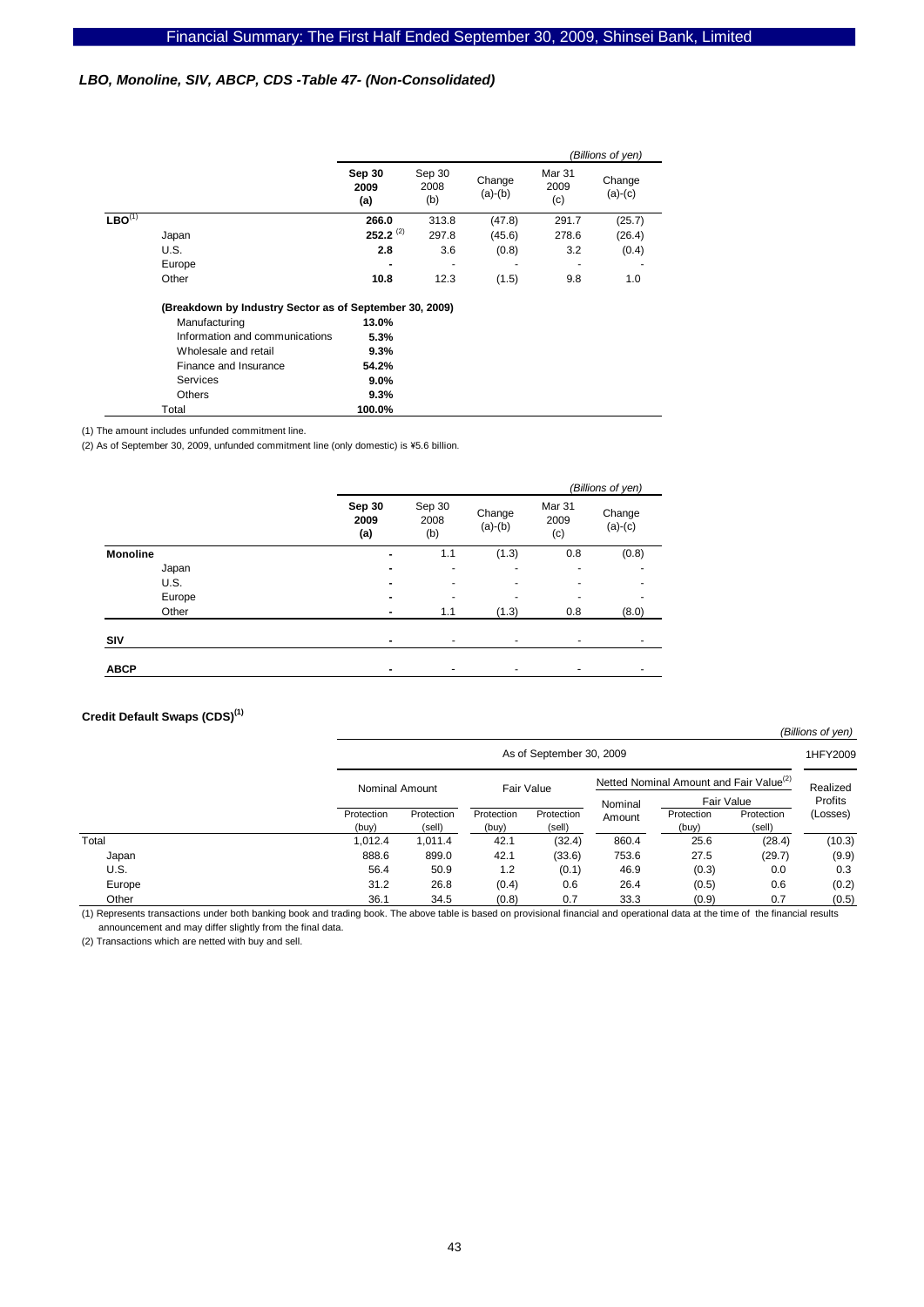# Financial Summary: The First Half Ended September 30, 2009, Shinsei Bank, Limited

*Definitions -Table 48-* 

| <b>Names</b>                                | Definitions                                                                                                                                                                                                                                                                                                                                                                                                    |
|---------------------------------------------|----------------------------------------------------------------------------------------------------------------------------------------------------------------------------------------------------------------------------------------------------------------------------------------------------------------------------------------------------------------------------------------------------------------|
| <b>RMBS</b>                                 | Residential mortgage-backed securities and other related assets, including beneficial<br>interests backed by mortgage loans.<br>Recorded in "trading securities," "securities available-for-sale" and "other monetary claims."                                                                                                                                                                                 |
| <b>CMBS</b>                                 | Commercial mortgage-backed securities.<br>Recorded in "securities available-for-sale" and "other monetary claims." We have no U.S.<br>CMBS exposure.                                                                                                                                                                                                                                                           |
| <b>CLO</b>                                  | Collateralized loan obligations (CLO) mainly backed by LBO debt, corporate loans and high-<br>yield securities.<br>Recorded in "trading securities," "securities being held to maturity with readily determinable<br>fair value," and "securities available-for-sale."                                                                                                                                         |
| <b>ABS CDO</b><br>(Re-securitized Products) | CDO backed by asset-backed securities (ABS) such as RMBS.<br>Recorded in "securities available-for-sale" and "other monetary claims."                                                                                                                                                                                                                                                                          |
| Subprime-Related                            | Subprime-related exposure refers to the total book value of securities whose underlying<br>assets include U.S. subprime, Alt-A and/or second-lien loans. We have no subprime-related<br>exposure as at September 30, 2009.                                                                                                                                                                                     |
| <b>LBO</b>                                  | Loans for leveraged buyout for acquisition finance including refinancing of past acquisitions.                                                                                                                                                                                                                                                                                                                 |
| <b>Monoline</b>                             | Monolines are insurance companies that insure against the risk of a bond or other security<br>defaulting. We have no exposure to Monoline as at September 30, 2009.                                                                                                                                                                                                                                            |
| <b>SIV</b>                                  | A structured investment vehicle (SIV) is a fund which borrows money by issuing short-term<br>securities at low interest rates, then lends that money by buying long-term securities (such as<br>securitization products) at higher interest rates, making a profit for investors from the<br>difference. We have no exposure to SIVs.                                                                          |
| <b>ABCP</b>                                 | An asset-backed commercial paper (ABCP) conduit is a limited-purpose entity that issues<br>CP to finance the purchase of assets or to make loans. Some asset types include<br>receivables generated from trade, credit card, auto loan, auto, and equipment leasing<br>obligors, as well as collateralized loan obligations (CLOs) and collateralized bond obligations<br>(CBOs). We have no exposure to ABCP. |
| <b>CDS</b>                                  | Credit default swap is a type of derivative in which the buyer receives credit protection by<br>making periodic payments to a counterparty and the seller provides credit protection by<br>giving the promise of a payoff if a third-party defaults.                                                                                                                                                           |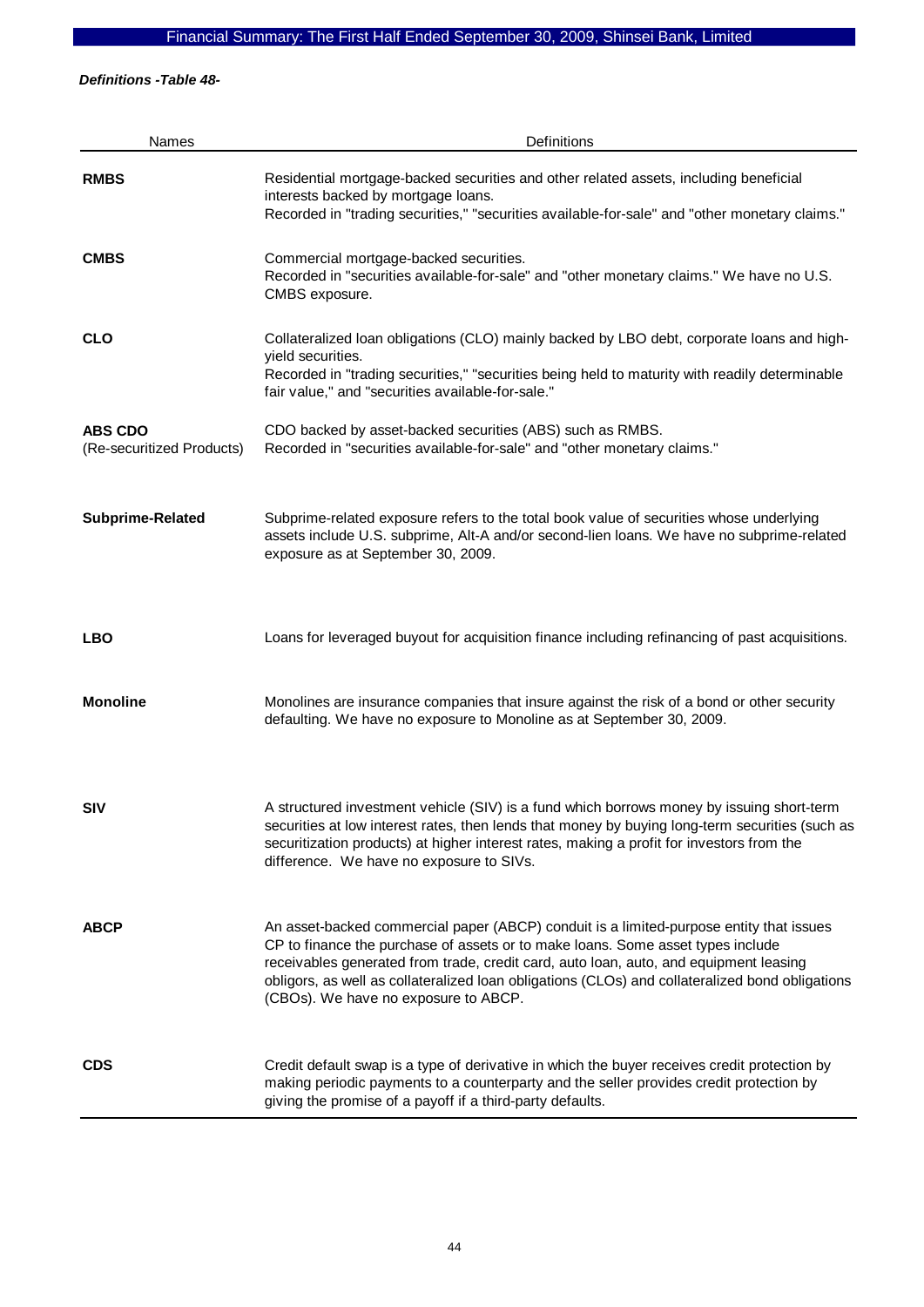### *(Reference 1) BOJ Press Club Format*

1. Ratio of non-performing claims classified under the Financial Revitalization Law (%)

|                  | Mar 31, 2005 | Sep 30, 2005 | Mar 31, 2006 | Sep 30, 2006 | Mar 31, 2007 |
|------------------|--------------|--------------|--------------|--------------|--------------|
| Non-consolidated | 1.43         | 1.16         | 1.03         | 0.54         | 0.53         |
| Consolidated     | 1.83         | 2.06         | 1.76         | i.18         | . .08        |
|                  | Sep 30, 2007 | Mar 31, 2008 | Sep 30, 2008 | Mar 31, 2009 | Sep 30, 2009 |
| Non-consolidated | 0.82         | 0.95         | 0.90         | 2.51         | 3.41         |
| Consolidated     | .23          | 1.69         | 2.36         | 4.43         | 5.33         |

2. Equity holdings

(1) Equity held (Non-consolidated) *(Billions of yen)*

|                  | Book value | Net unrealized gain<br>(loss) |       |
|------------------|------------|-------------------------------|-------|
|                  |            | Subsidiaries' shares          |       |
| <b>I1HFY2008</b> | 422.6      | 399.3                         | (4.6) |
| <b>IFY2008</b>   | 449.9      | 432.1                         | (2.8) |
| 1HFY2009         | 448.0      | 429.1                         | (1.7) |

#### (2) Impairment (Non-consolidated) *(Billions of yen)*

|                 | Equity related profits<br>and losses |                   |
|-----------------|--------------------------------------|-------------------|
|                 | (net of three accounts)              | Impairment amount |
| 1HFY2008        | 0.3                                  |                   |
| <b>IFY2008*</b> | 7.6                                  | 11.5              |
| 1HFY2009        |                                      |                   |

\* Other extraordinary losses for FY2008 contains \53.4 billion in mark-down of subsidiaries' equity.

\* Other extraordinary losses for 1HFY2009 contains \3.2 billion in mark-down of subsidiaries' equity.

(3) Break-even level of profit and loss of equities held (domestic) (theoretical figure) (Non-consolidated)

| Nikkei Stock Average | approximately 11,000 yen |
|----------------------|--------------------------|
| <b>TOPIX</b>         | approximately 1,000      |

3. Loans to SMEs (% shows changes from the previous period)

| a. Loan balance and the number of transactions |         |            |                    | (Billions of ven)      |
|------------------------------------------------|---------|------------|--------------------|------------------------|
|                                                |         |            | Ratio to           |                        |
|                                                | Results | % Change   | total loan balance | Number of transactions |
| Sep 30, 2008                                   | 3.107.2 | 3.52%      | 55.78%             | 70.257                 |
| Mar 31, 2009                                   | 2.937.8 | (5.45%)    | 57.64%             | 70.589                 |
| Sep 30, 2009                                   | 2.694.2 | $(8.29\%)$ | 55.34%             | 69,259                 |

\* Small- and medium-sized enterprises in this table refer to companies with ¥300 million or less in capital (¥100 million for wholesale and ¥50 million for retail and services) as well as companies or individuals with 300 employees or fewer (100 for wholesale and services and 50 for retail).

\* Revitalization Law (actual net increase/decrease excluding impact loan)

Achieved actual results of  $+$  ¥20.6 billion for FY2008 compared to the plan of  $+$  ¥0.1 billion

\* No loan balance with guarantee of National Federation of Credit Guarantee Corporations after October 2008.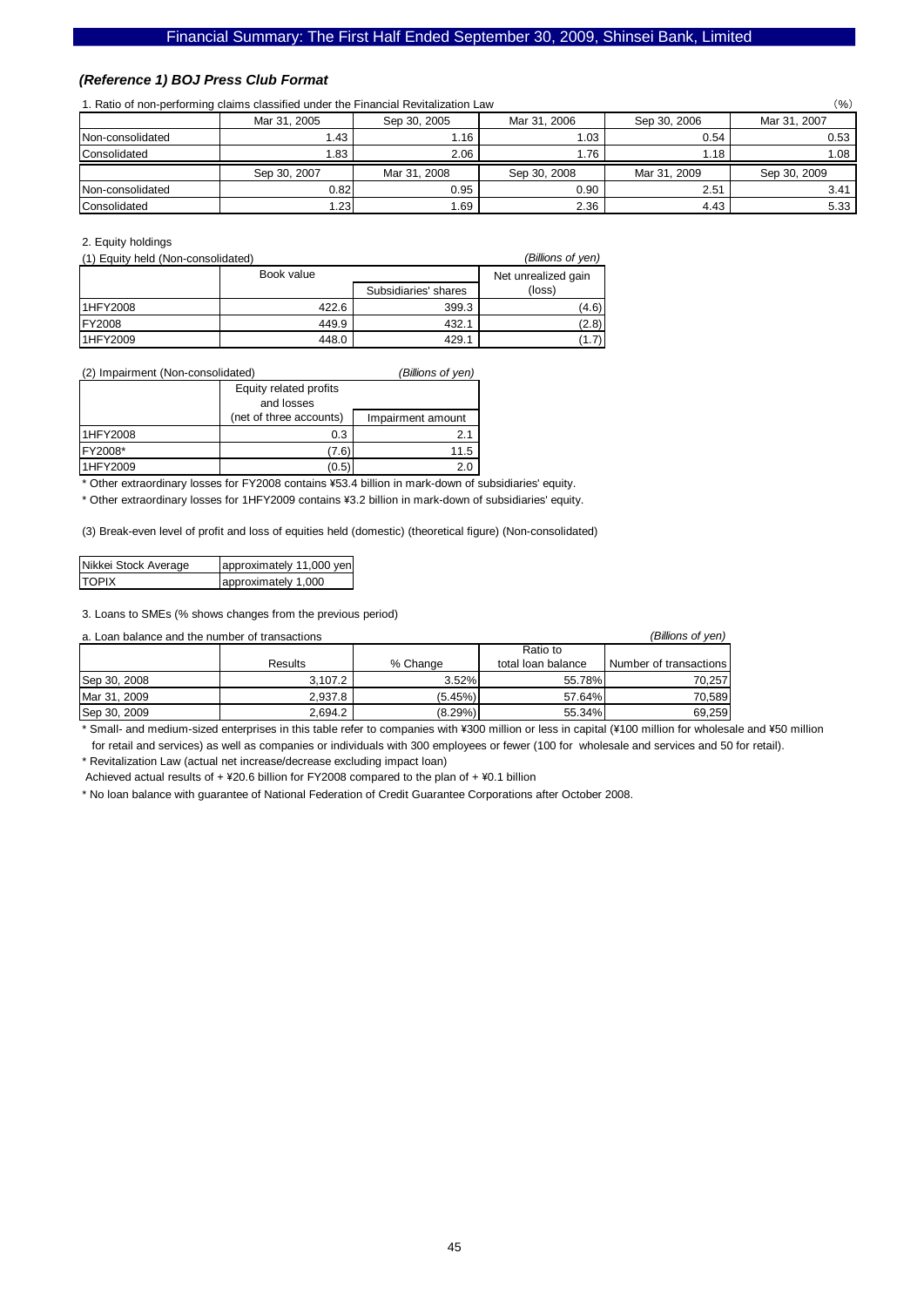#### 4. Sales performance of investment trusts and insurance

| a. Investment trust sales performance and commission |                                              |     | (Billions of yen)      |
|------------------------------------------------------|----------------------------------------------|-----|------------------------|
|                                                      | Handling commission for Revenue from sales   |     | Amount of sales during |
|                                                      | sales of investment trusts during the period |     | the period             |
| <b>I1HFY2008</b>                                     | $2.2^{\circ}$                                | 0.5 | 30.3                   |
| <b>IFY2008</b>                                       | 3.6                                          | 0.9 | 58.7                   |
| 1HFY2009                                             | 2.3                                          |     | 43.6                   |

| b. Insurance sales performance and commission<br>(Billions of yen) |                                            |                   |                        |  |
|--------------------------------------------------------------------|--------------------------------------------|-------------------|------------------------|--|
|                                                                    | Handling commission for Revenue from sales |                   | Amount of sales during |  |
|                                                                    | sales of insurance                         | during the period | the period             |  |
| 11HFY2008                                                          | 0.9                                        | 0.8               | 16.3                   |  |
| <b>IFY2008</b>                                                     |                                            | 1.0               | 19.6                   |  |
| 1HFY2009                                                           |                                            |                   | $5.5^{\circ}$          |  |

#### 5. Capital adequacy ratio (Core Tier I)

| Core Tier I capital ratio | 4.87% Tier I, excluding preferred securities and non-convertible preferred stock minus                   |
|---------------------------|----------------------------------------------------------------------------------------------------------|
|                           | deferred tax assets (net) divided by risk weighted assets.                                               |
|                           |                                                                                                          |
| (Reference) USA stress    | 4.95% Tier I, excluding preferred securities and non-convertible preferred stock minus minority interest |
| test standard: Tier I     | in consolidated subsidiaries divided by risk weighted assets.                                            |
| common capital ratio      |                                                                                                          |
| (Reference) Tier I common | 4.73% Tier I, excluding preferred securities and non-convertible preferred stock minus minority interest |
| capital ratio after DTA   | in consolidated subsidiaries and deferred tax assets divided by risk weighted assets.                    |

6. Restructured claims (FSA reported basis)

| a. SME                        |  | (Billions of yen)   |  |  |
|-------------------------------|--|---------------------|--|--|
|                               |  | Restructured claims |  |  |
| Number of borrowers<br>Amount |  |                     |  |  |
| <b>Oct - Dec 2008</b>         |  | 0.0                 |  |  |
| Jan - Mar 2009                |  | 0.0                 |  |  |
| Apr - Jun 2009                |  | 0.1                 |  |  |
| Jul - Sep 2009                |  | 0.3                 |  |  |

| b. Housing loans<br>(Billions of yen) |                     |     |  |  |
|---------------------------------------|---------------------|-----|--|--|
|                                       | Restructured claims |     |  |  |
| Number of borrowers<br>Amount         |                     |     |  |  |
| <b>Oct - Dec 2008</b>                 |                     |     |  |  |
| Jan - Mar 2009                        |                     | 0.0 |  |  |
| Apr - Jun 2009                        |                     | 0.0 |  |  |
| Jul - Sep 2009                        |                     |     |  |  |

7. Securitization products

Please refer to tables 45 and 46 of Financial Summary for the 1st half of fiscal year 2009.